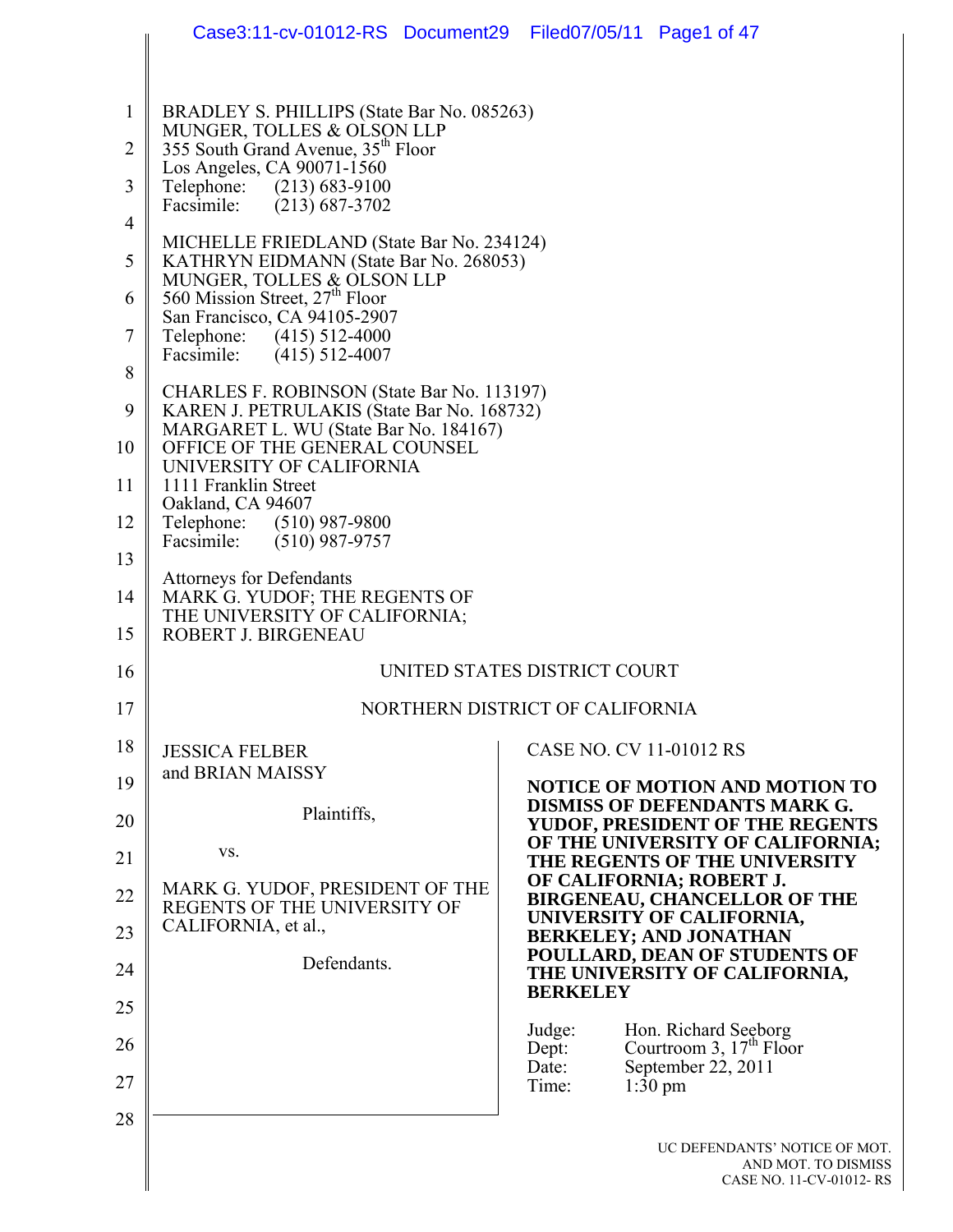|                |      |                 |    | Case3:11-cv-01012-RS Document29 Filed07/05/11 Page2 of 47                                                                                 |         |
|----------------|------|-----------------|----|-------------------------------------------------------------------------------------------------------------------------------------------|---------|
| 1              |      |                 |    | <b>TABLE OF CONTENTS</b>                                                                                                                  |         |
| $\overline{2}$ |      |                 |    |                                                                                                                                           | Page(s) |
| 3              | Ι.   |                 |    |                                                                                                                                           |         |
| $\overline{4}$ | II.  |                 |    |                                                                                                                                           |         |
| 5              |      | A.              |    | Plaintiffs Allege That Protests Against Israeli Policies Occurred on UC                                                                   |         |
| 6              |      | <b>B</b> .      |    | Plaintiffs Describe Incidents to Which Law Enforcement Authorities                                                                        |         |
| 7              |      | $\mathcal{C}$ . |    |                                                                                                                                           |         |
| 8              |      | D.              |    | Plaintiffs Allege Violations of the Federal and California Constitutions and                                                              |         |
| 9              | III. |                 |    |                                                                                                                                           |         |
| 10             |      | A.              |    | Plaintiffs' Complaint Must Be Dismissed if It Fails to State a Legally                                                                    |         |
| 11             |      | <b>B</b> .      |    |                                                                                                                                           |         |
| 12             |      |                 | 1. | Plaintiffs' free exercise claim fails because Plaintiffs have not                                                                         |         |
| 13             |      |                 | 2. | Plaintiffs' freedom of association claim fails because Plaintiffs have                                                                    |         |
| 14<br>15       |      |                 | 3. | Failure to protect an individual's First Amendment rights from<br>infringement by third parties is not a basis for constitutional         |         |
| 16<br>17       |      |                 | 4. | Chancellor Birgeneau and President Yudof are not liable under<br>§ 1983 because neither is alleged to have personally participated in     | 11      |
| 18             |      |                 | 5. | The Regents has Eleventh Amendment immunity from Plaintiffs'                                                                              |         |
| 19             |      | $\mathcal{C}$ . |    | Plaintiffs' § 1983 Claims for Damages Should Be Dismissed on Qualified<br>Immunity Grounds Because Defendants Did Not Violate Any Clearly |         |
| 20             |      | D.              |    |                                                                                                                                           |         |
| 21             |      |                 | 1. | Most of the incidents described in the Complaint involved core                                                                            |         |
| 22             |      |                 |    | First Amendment protected speech that UC could not have                                                                                   |         |
| 23             |      |                 |    | Protecting controversial speech is particularly important in a<br>a.                                                                      |         |
| 24<br>25       |      |                 |    | Courts have found university speech codes to be<br>$\mathbf b$ .                                                                          |         |
| 26             |      |                 |    | The Supreme Court and the United States Department of<br>c.                                                                               |         |
| 27             |      |                 |    | Education have recognized that there can be no liability for                                                                              |         |
| 28             |      |                 |    |                                                                                                                                           |         |
|                |      |                 |    | $-1-$                                                                                                                                     |         |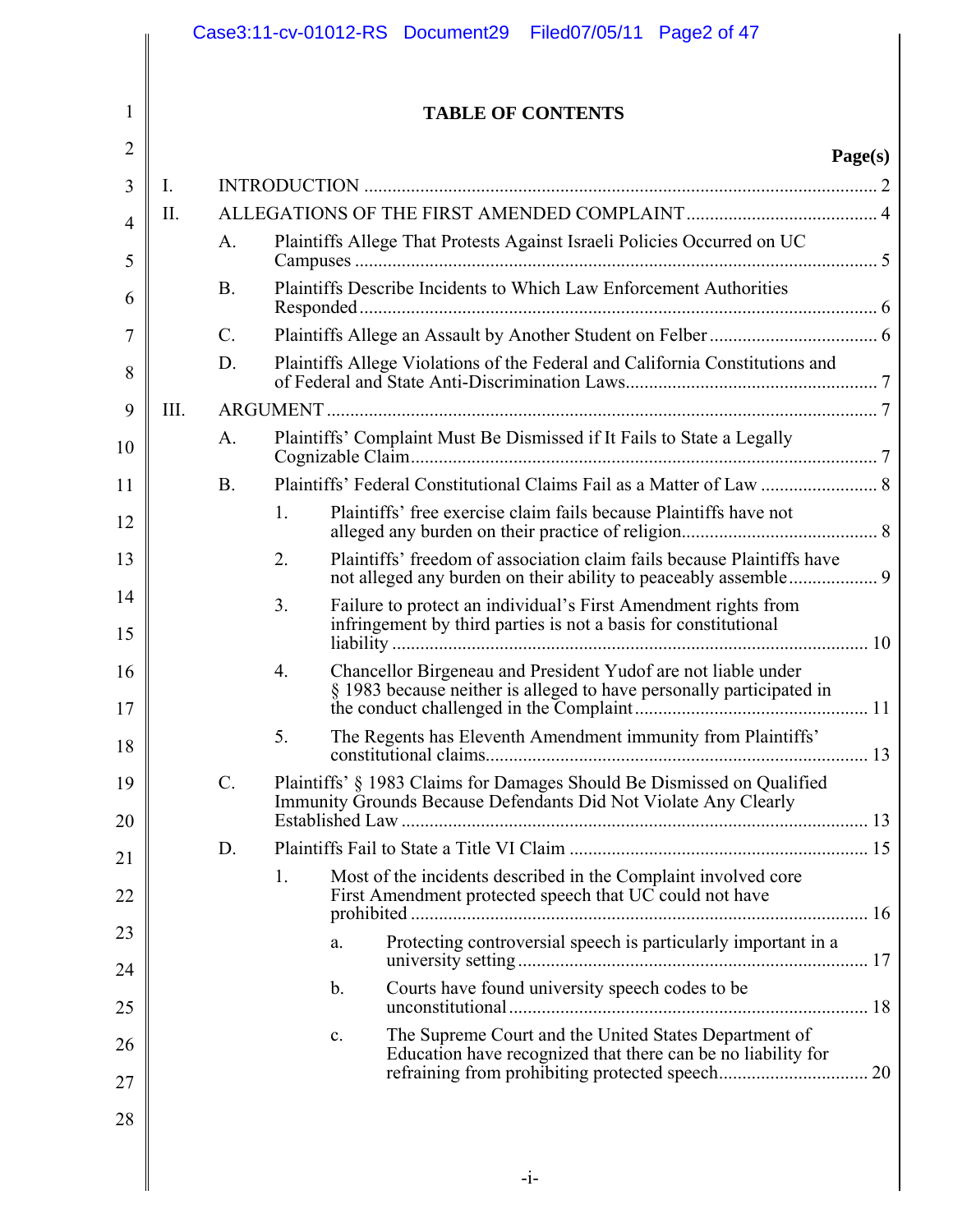|          |     |    |    | Case3:11-cv-01012-RS Document29 Filed07/05/11 Page3 of 47                                                                                    |      |
|----------|-----|----|----|----------------------------------------------------------------------------------------------------------------------------------------------|------|
|          |     |    |    |                                                                                                                                              |      |
| 1        |     |    |    | <b>TABLE OF CONTENTS</b>                                                                                                                     |      |
| 2        |     |    |    | (continued)                                                                                                                                  | Page |
| 3        |     |    | 2. | Plaintiffs' Title VI claim also fails because Plaintiffs do not allege                                                                       |      |
| 4        |     |    |    | that Defendants were deliberately indifferent to severe, pervasive,<br>and objectively offensive harassment of them or of Jewish students    | 21   |
| 5<br>6   |     |    |    | Plaintiffs fail to state a Title VI claim because they have not<br>a.<br>pleaded facts sufficient to state a claim that UC acted with        |      |
| 7<br>8   |     |    |    | Plaintiffs cannot recover under Title VI because the<br>$b_{\cdot}$<br>incidents they describe cannot reasonably be viewed as                |      |
| 9<br>10  |     |    |    | Most incidents alleged in the Complaint were not witnessed<br>$\mathbf{c}$ .<br>by Plaintiffs, occurred long ago, or are not similar to acts |      |
| 11       |     |    | 3. | Plaintiffs fail to state a Title VI claim because they have not alleged                                                                      |      |
| 12       |     | Ε. |    |                                                                                                                                              |      |
|          |     | F. |    |                                                                                                                                              |      |
| 13       |     |    | 1. | Plaintiffs' state law claims should be dismissed for lack of                                                                                 |      |
| 14<br>15 |     |    | 2. | This Court should abstain from exercising jurisdiction over the<br>California free exercise claim because it raises novel questions of       |      |
| 16       |     |    | 3. | Plaintiffs' Unruh Act claim fails because UC is not a "business"                                                                             |      |
| 17<br>18 |     |    | 4. | Plaintiffs' state law claims for injunctive and declaratory relief fail<br>because the UC Defendants have Eleventh Amendment immunity  34    |      |
| 19       | IV. |    |    |                                                                                                                                              | . 35 |
| 20       |     |    |    |                                                                                                                                              |      |
| 21       |     |    |    |                                                                                                                                              |      |
| 22       |     |    |    |                                                                                                                                              |      |
| 23       |     |    |    |                                                                                                                                              |      |
| 24       |     |    |    |                                                                                                                                              |      |
| 25       |     |    |    |                                                                                                                                              |      |
| 26       |     |    |    |                                                                                                                                              |      |
| 27       |     |    |    |                                                                                                                                              |      |
| 28       |     |    |    |                                                                                                                                              |      |
|          |     |    |    |                                                                                                                                              |      |
|          |     |    |    | $-i$ i-                                                                                                                                      |      |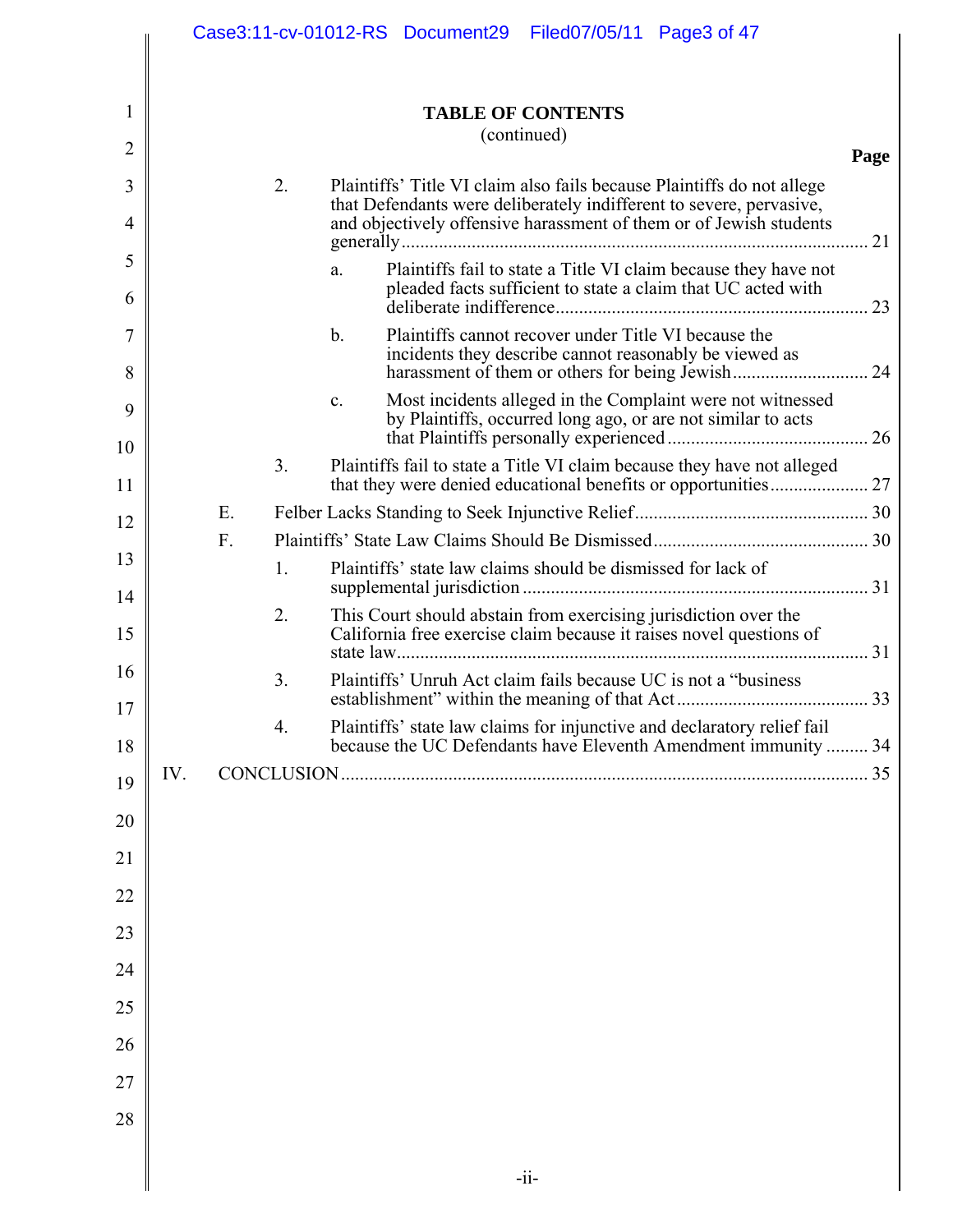|                | Case3:11-cv-01012-RS Document29 Filed07/05/11 Page4 of 47        |
|----------------|------------------------------------------------------------------|
| 1              | <b>TABLE OF AUTHORITIES</b>                                      |
| 2              |                                                                  |
| 3              | Page(s)<br><b>FEDERAL CASES</b>                                  |
| $\overline{4}$ | Air Transp. Ass'n of Am. v. Pub. Utils. Comm'n of State of Cal., |
| 5              |                                                                  |
| 6              | al-Kidd v. Ashcroft,                                             |
| 7              | 580 F.3d 949 (9th Cir. 2009),                                    |
| 8              | Alexander v. Sandoval,                                           |
| 9              | Alexander v. Univ. of N. Fla.,                                   |
| 10             |                                                                  |
| 11             | Armstrong v. Meyers,                                             |
| 12             |                                                                  |
| 13             | Ashcroft v. Iqbal,                                               |
| 14             | Azul-Pacifico, Inc. v. City of Los Angeles,                      |
| 15             |                                                                  |
| 16<br>17       | Bair v. Shippensburg Univ.,                                      |
| 18             | Barnes-Wallace v. City of San Diego,                             |
| 19             |                                                                  |
| 20             | Bd. of Educ., Island Trees Union Free Sch. Dist. No. 26 v. Pico, |
| 21             | Bell Atl. Corp. v. Twombly,                                      |
| 22             |                                                                  |
| 23             | Brandenburg v. Ohio,                                             |
| 24             | Brown v. Entm't Merchs. Ass'n,                                   |
| 25             |                                                                  |
| 26             | Bryant v. Indep. Sch. Dist. No. 1-38,                            |
| 27             |                                                                  |
| 28             |                                                                  |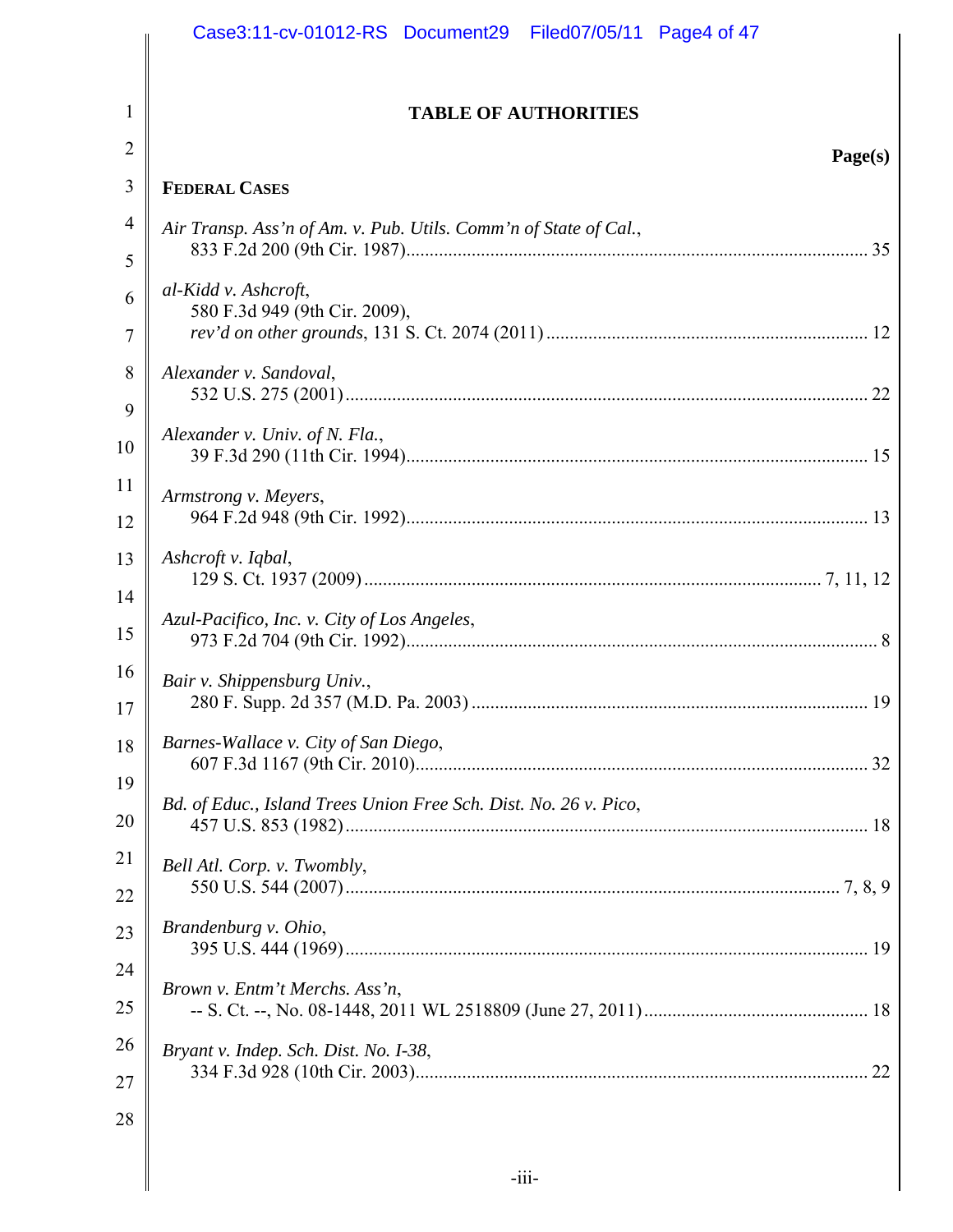|                | Case3:11-cv-01012-RS Document29 Filed07/05/11 Page5 of 47            |
|----------------|----------------------------------------------------------------------|
|                |                                                                      |
| 1              | <b>TABLE OF AUTHORITIES</b><br>(continued)                           |
| $\overline{2}$ | Page(s)                                                              |
| 3              | Burwell v. Pekin Cmty. High Sch. Dist. 303,                          |
| 4              |                                                                      |
| 5              | Cannon v. Univ. of Chicago,                                          |
| 6              | Carnegie-Mellon Univ. v. Cohill,                                     |
| 7              |                                                                      |
| 8              | Citizens United v. Fed. Election Comm'n,                             |
| 9              |                                                                      |
| 10             | City of Los Angeles v. Lyons,                                        |
| 11             | Coll. Republicans at San Francisco State Univ. v. Reed,              |
| 12             |                                                                      |
| 13             | Creighton v. City of Livingston,                                     |
| 14             |                                                                      |
| 15             | Dambrot v. Cent. Mich. Univ.,                                        |
| 16             | Davis v. Monroe County Bd. of Educ.,                                 |
| 17             |                                                                      |
| 18             | DeShaney v. Winnebago County Department of Social Services,          |
| 19             |                                                                      |
| 20             | Doe v. Univ. of Mich.,                                               |
| 21             | Edelman v. Jordan,                                                   |
| 22             |                                                                      |
| 23             | Finkelshteyn v. Staten Island University Hospital,                   |
| 24             |                                                                      |
| 25             | Fitzgerald v. Barnstable Sch. Comm.,                                 |
| 26             | Gabrielle M. v. Park Forest-Chicago Heights, IL School District 163, |
| 27             |                                                                      |
| 28             |                                                                      |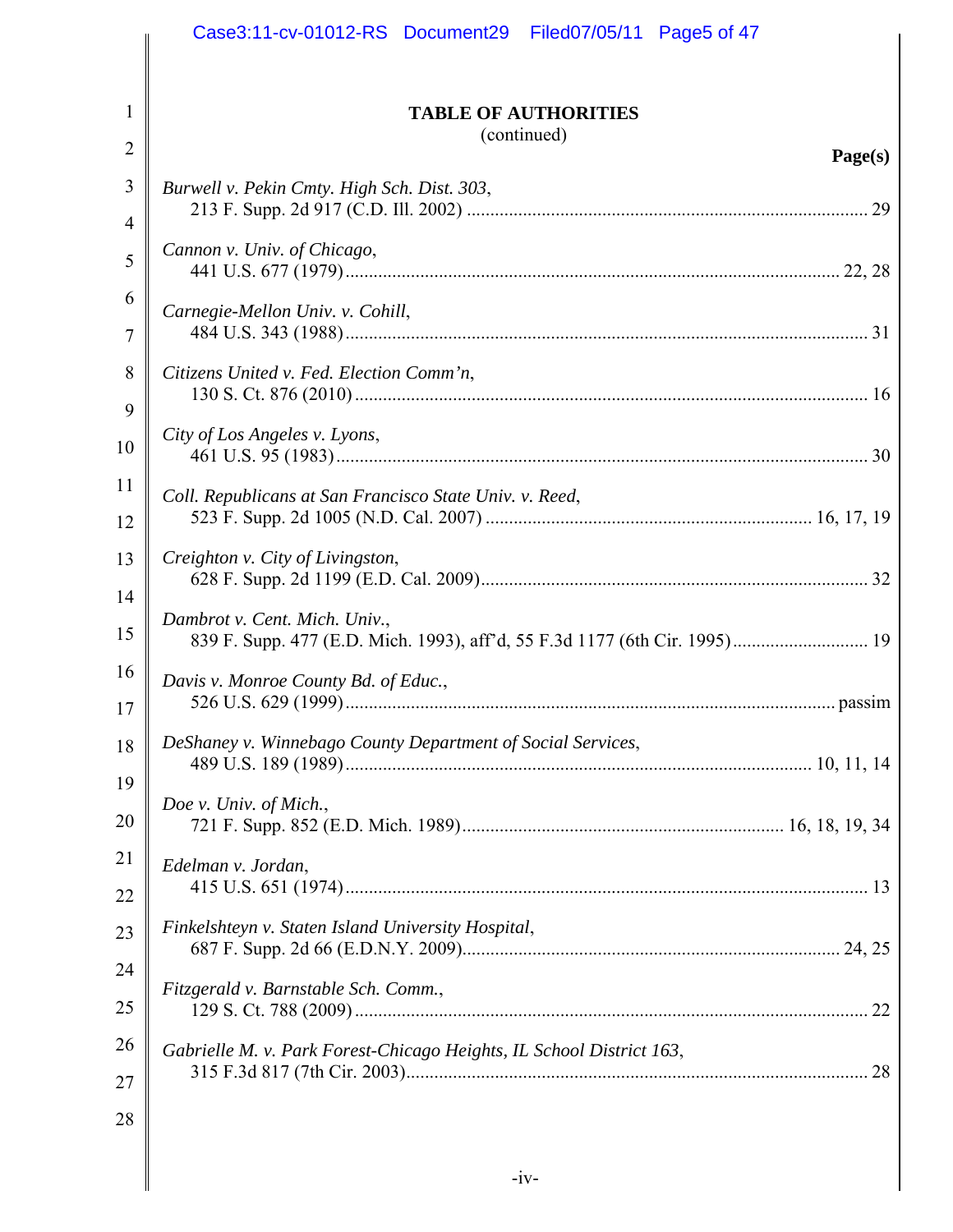|                | Case3:11-cv-01012-RS Document29 Filed07/05/11 Page6 of 47                                            |
|----------------|------------------------------------------------------------------------------------------------------|
|                |                                                                                                      |
| 1              | <b>TABLE OF AUTHORITIES</b>                                                                          |
| $\overline{2}$ | (continued)<br>Page(s)                                                                               |
| 3              | Gebser v. Lago Vista Indep. Sch. Dist.,                                                              |
| 4              |                                                                                                      |
| 5              | Graham v. C.I.R.,<br>822 F.2d 844 (9th Cir. 1987), aff'd by Hernandez v. C.I.R., 490 U.S. 680 (1989) |
| 6              | Haitian Refugee Ctr., Inc. v. Baker,                                                                 |
| 7              |                                                                                                      |
| 8              | Harlow v. Fitzgerald,                                                                                |
| 9              | Harris v. Forklift Sys. Inc.,                                                                        |
| 10             |                                                                                                      |
| 11             | Hawkins v. Anheuser-Busch, Inc.,                                                                     |
| 12             | Hawkins v. Sarasota County School Board,                                                             |
| 13             |                                                                                                      |
| 14<br>15       | Healy v. James,                                                                                      |
| 16             |                                                                                                      |
| 17             | Hernandez v. $C.I.R.,$                                                                               |
| 18             | Hobbie v. Unemployment Appeals Comm'n of Fla.,                                                       |
| 19             |                                                                                                      |
| 20             | Hope v. Pelzer,                                                                                      |
| 21             | Hurley v. Irish-American Gay, Lesbian & Bisexual Group of Boston, Inc.,                              |
| 22             |                                                                                                      |
| 23             | Iota Xi Chapter of Sigma Chi Fraternity v. George Mason Univ.,                                       |
| 24             | Jackson v. Hayakawa,                                                                                 |
| 25             |                                                                                                      |
| 26             | Jennings v. Univ. of N.C.,                                                                           |
| 27             |                                                                                                      |
| 28             |                                                                                                      |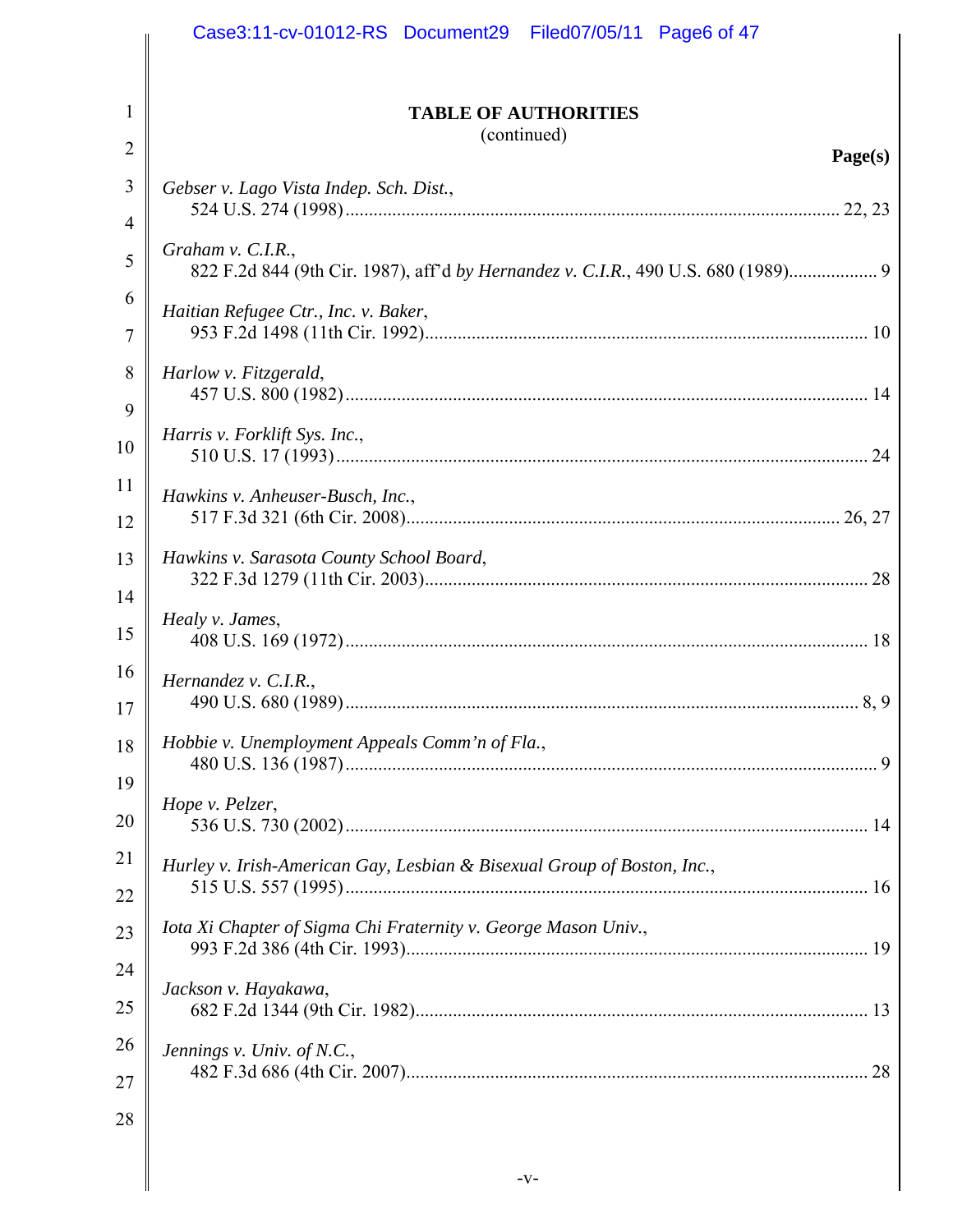|                | Case3:11-cv-01012-RS Document29 Filed07/05/11 Page7 of 47             |
|----------------|-----------------------------------------------------------------------|
| 1              | <b>TABLE OF AUTHORITIES</b><br>(continued)                            |
| $\overline{2}$ | Page(s)                                                               |
| 3              | Jones v. Williams,                                                    |
| 4              |                                                                       |
| 5              | Keyishian v. Bd. of Regents of Univ. of State of N.Y.,                |
| 6<br>7         | Khatib v. County of Orange,                                           |
| 8<br>9         | King v. McMillan,                                                     |
| 10             | Krainski v. Nev. ex rel. Bd. of Regents of Nev. Sys. of Higher Educ., |
| 11<br>12       | Lee v. Wilkinson,                                                     |
| 13<br>14       | May v. Enomoto,                                                       |
| 15             | Melendez-Garcia v. Sanchez,                                           |
| 16<br>17       | Milligan v. Bd. of Trustees,<br>29                                    |
| 18             | Montgomery v. Indep. Sch. Dist. No. 709,                              |
| 19<br>20       | Montiero v. Tempe Union High School District,                         |
| 21             | Moss v. U.S. Secret Serv.,                                            |
| 22             |                                                                       |
| 23             | Murrell v. Sch. Dist. No. 1,                                          |
| 24             | N.Y. Times Co. v. Sullivan,                                           |
| 25             |                                                                       |
| 26             | Nelson v. Streeter,                                                   |
| 27             |                                                                       |
| 28             |                                                                       |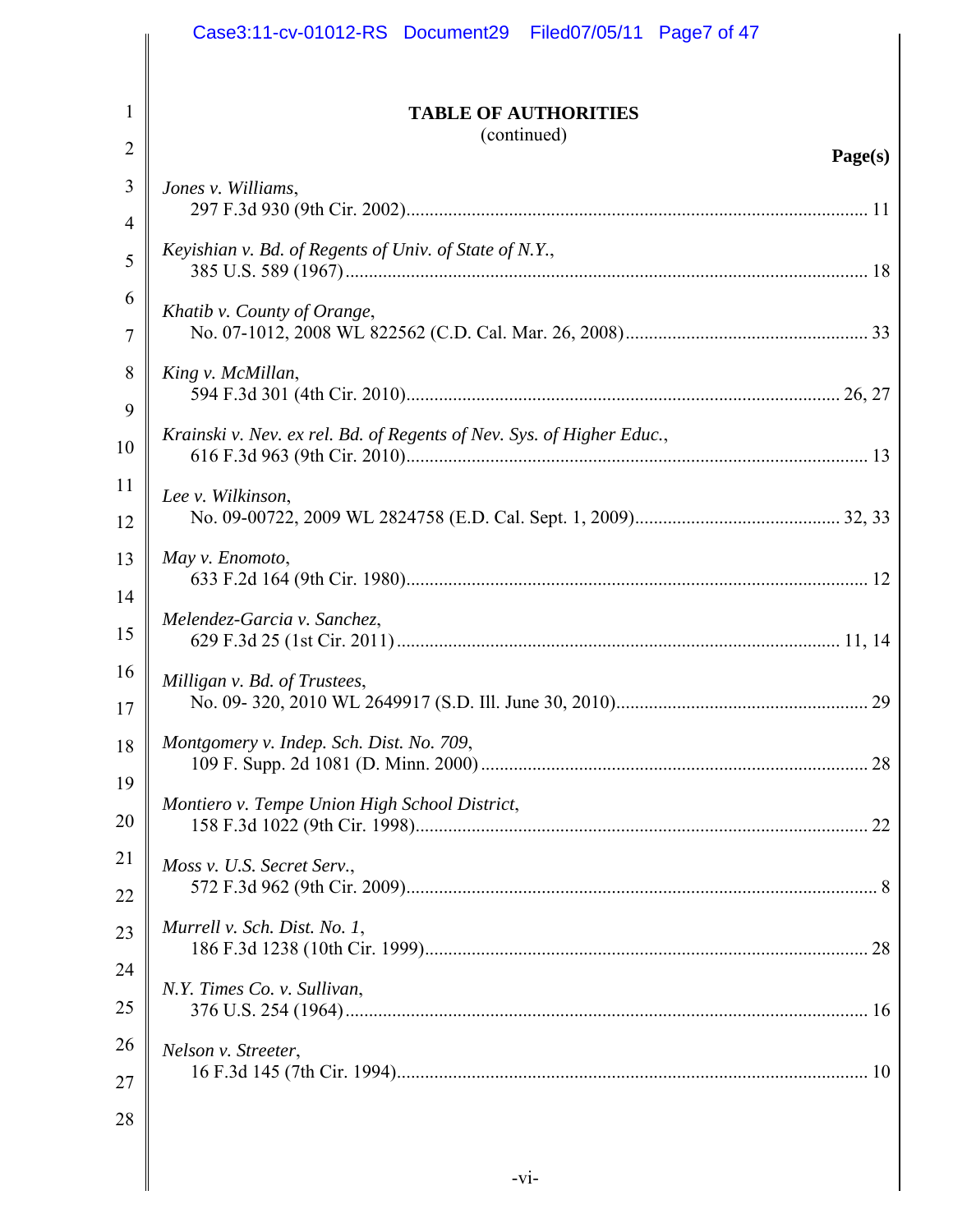|          | Case3:11-cv-01012-RS Document29 Filed07/05/11 Page8 of 47 |
|----------|-----------------------------------------------------------|
|          |                                                           |
| 1        | <b>TABLE OF AUTHORITIES</b><br>(continued)                |
| 2        | Page(s)                                                   |
| 3        | $O'$ Shea v. Littleton,                                   |
| 4        | Oden v. Marianas Coll.,                                   |
| 5        |                                                           |
| 6        | Oncale v. Sundowner Offshore Servs., Inc.,                |
| 7        |                                                           |
| 8<br>9   | Oona R.-S.- by Kate S. v. McCaffrey,                      |
| 10       | Papelino v. Albany Coll. of Pharm. of Union Univ.,        |
| 11       |                                                           |
| 12       | Pearson v. Callahan,                                      |
| 13       | Pennhurst State Sch. & Hosp. v. Halderman,                |
| 14       |                                                           |
| 15       | Pietrangelo v. Alvas Corp.,                               |
| 16       | R.A.V. v. City of St. Paul,                               |
| 17       |                                                           |
| 18       | R.R. Comm'n of Tex. v. Pullman Co.,                       |
| 19       | Ray v. Antioch Unified Sch. Dist.,                        |
| 20       |                                                           |
| 21       | Roberts v. Haragan,                                       |
| 22       |                                                           |
| 23       | Roth v. United States,                                    |
| 24       | San Jose Christian Coll. v. City of Morgan Hill,          |
| 25<br>26 |                                                           |
| 27       | Saucier v. Katz,                                          |
| 28       |                                                           |
|          |                                                           |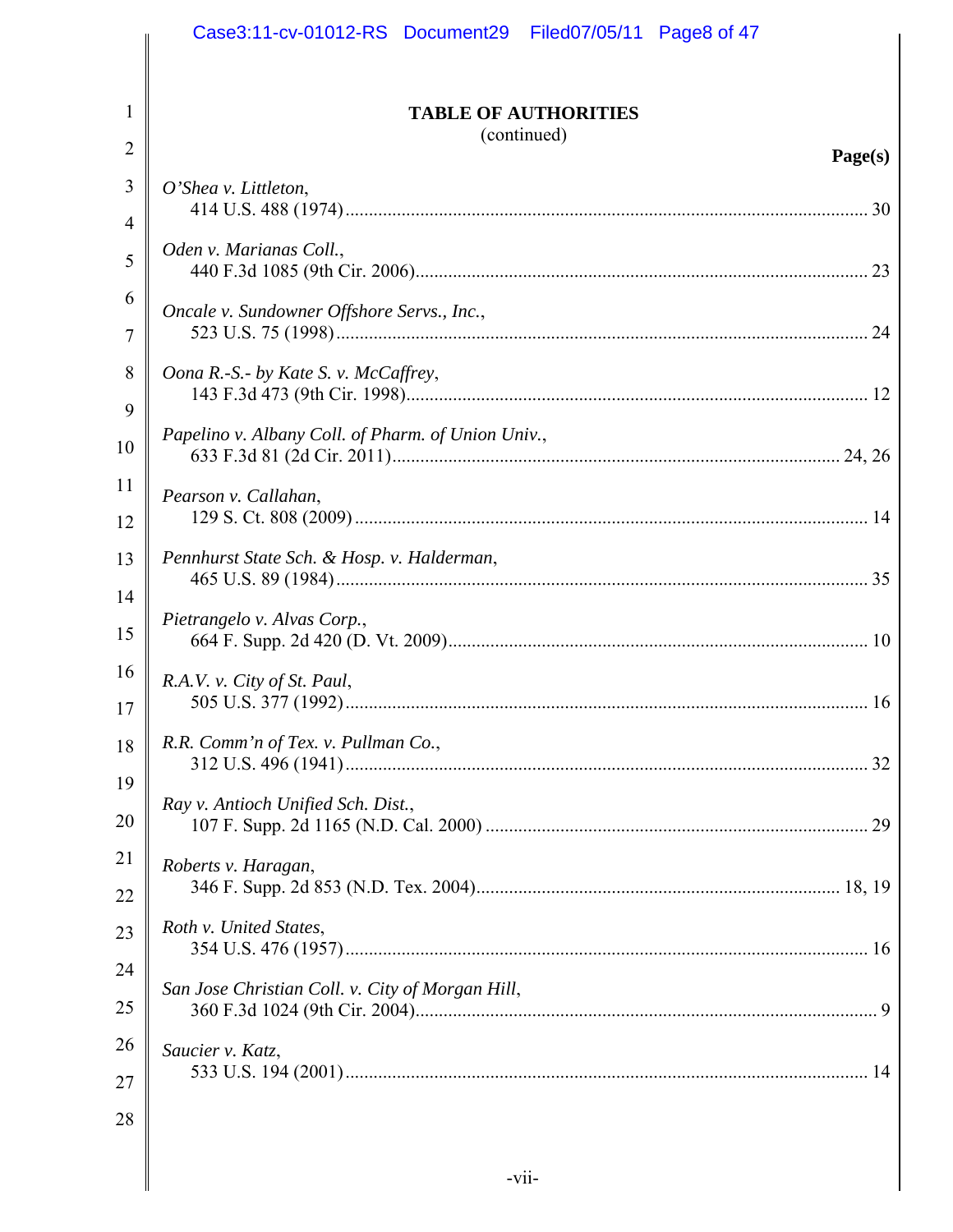|                | Case3:11-cv-01012-RS Document29 Filed07/05/11 Page9 of 47    |
|----------------|--------------------------------------------------------------|
|                |                                                              |
| 1              | <b>TABLE OF AUTHORITIES</b>                                  |
| $\overline{2}$ | (continued)<br>Page(s)                                       |
| 3              | Saxe v. State Coll. Area Sch. Dist.,                         |
| 4              |                                                              |
| 5              | Schwapp v. Town of Avon,                                     |
| 6              | Shotz v. City of Plantation,                                 |
| 7              |                                                              |
| 8              | Snyder v. Phelps,                                            |
| 9              | Sweezy v. State of N.H.,                                     |
| 10             |                                                              |
| 11             | T.M. ex rel. Benson v. San Francisco Unified Sch. Dist.,     |
| 12             |                                                              |
| 13             | Tater-Alexander v. Amerjan,                                  |
| 14             | Taylor v. List,                                              |
| 15             |                                                              |
| 16             | Texas v. Johnson,                                            |
| 17             |                                                              |
| 18             | Trentadue v. Redmon,<br>28                                   |
| 19             | United Mine Workers of America v. Gibbs,                     |
| 20             |                                                              |
| 21             | UWM Post, Inc. v. Bd. of Regents of the Univ. of Wisc. Sys., |
| 22             | Vance v. Spencer County Pub. Sch. Dist.,                     |
| 23             |                                                              |
| 24             | Virginia v. Black,                                           |
| 25             |                                                              |
| 26             | Whitfield v. Notre Dame Middle Sch.,                         |
| 27             |                                                              |
| 28             |                                                              |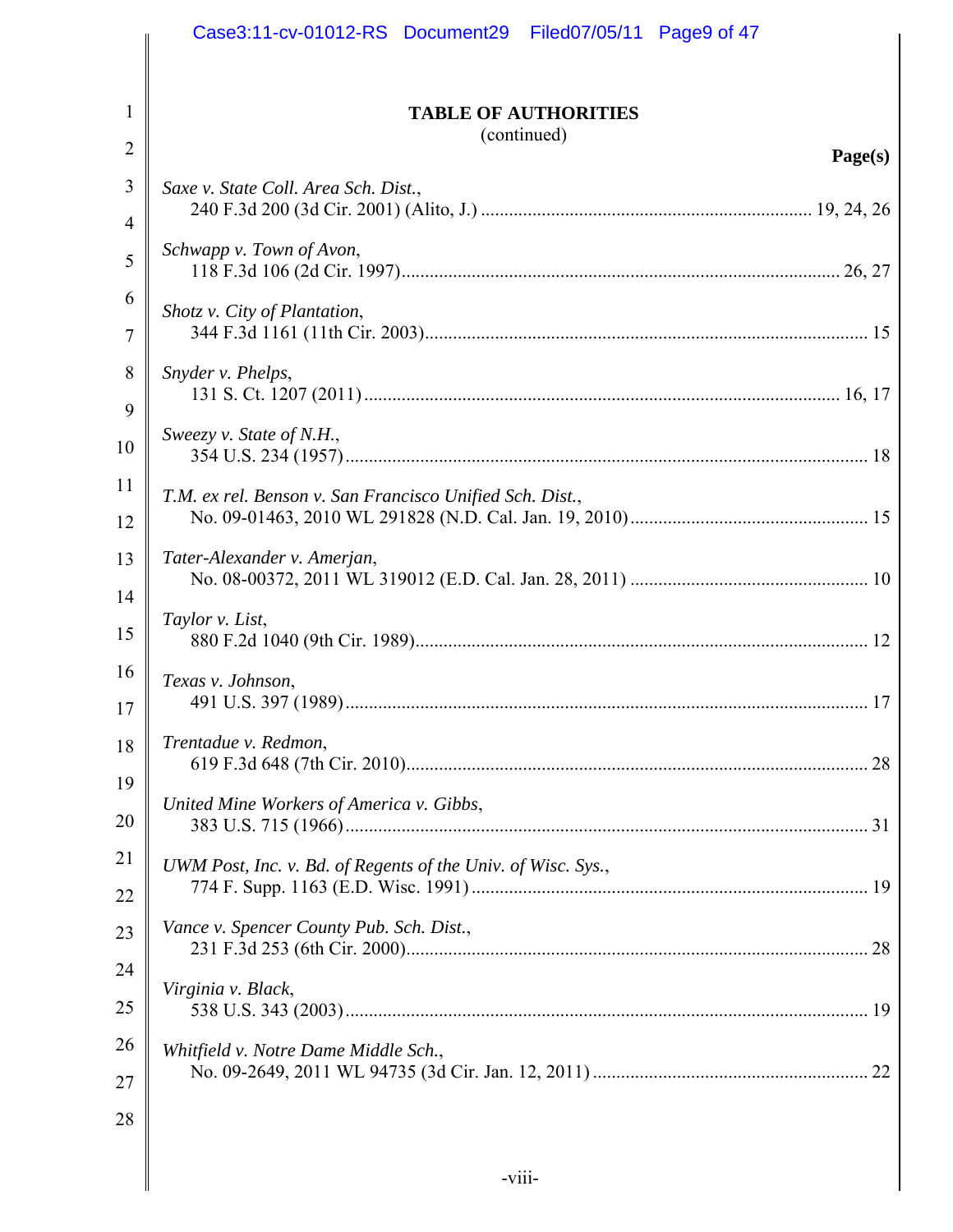|                | Case3:11-cv-01012-RS Document29 Filed07/05/11 Page10 of 47   |
|----------------|--------------------------------------------------------------|
|                |                                                              |
| 1              | <b>TABLE OF AUTHORITIES</b>                                  |
| $\overline{2}$ | (continued)<br>Page(s)                                       |
| 3              | Will v. Michigan Department of State Police,                 |
| $\overline{4}$ |                                                              |
| 5              | Williams ex rel. Hart v. Paint Valley Local Sch. Dist.,      |
| 6              | Williams v. Bd. of Regents of Univ. Sys. of Ga.,             |
| 7              |                                                              |
| 8              | <b>STATE CASES</b>                                           |
| 9              | Catholic Charities of Sacramento, Inc. v. Superior Court,    |
| 10             |                                                              |
| 11             | Corry v. Leland Stanford Junior Univ.,                       |
| 12             | Curran v. Mount Diablo Council of the Boy Scouts,            |
| 13             |                                                              |
| 14             | Doe v. California Lutheran High School Association,          |
| 15             | Donovan v. Poway Unified Sch. Dist.,                         |
| 16             |                                                              |
| 17             | E. Bay Asian Local Dev. Corp. v. California,                 |
| 18             |                                                              |
| 19             | Katzberg v. Regents of the University of California,         |
| 20             |                                                              |
| 21             | Marin Mun. Water Dist. v. Chenu,                             |
| 22             | North Coast Women's Care Med. Group, Inc. v. Superior Court, |
| 23             |                                                              |
| 24             | <b>FEDERAL CONSTITUTIONAL PROVISIONS</b>                     |
| 25             |                                                              |
| 26             |                                                              |
| 27             |                                                              |
| 28             |                                                              |
|                |                                                              |

║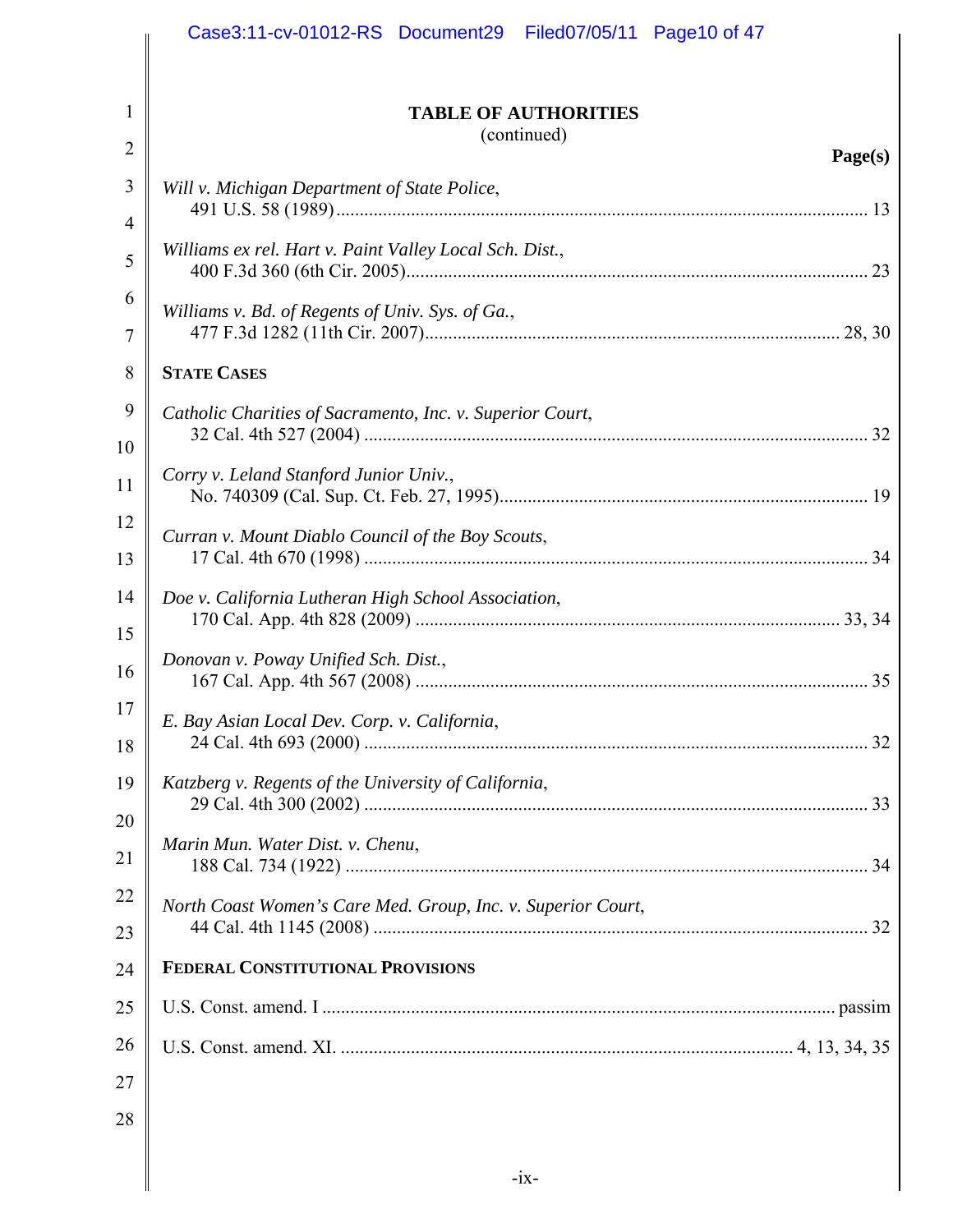|                | Case3:11-cv-01012-RS Document29 Filed07/05/11 Page11 of 47                                |
|----------------|-------------------------------------------------------------------------------------------|
| 1              | <b>TABLE OF AUTHORITIES</b><br>(continued)                                                |
| $\overline{2}$ | Page(s)                                                                                   |
| 3              | <b>STATE CONSTITUTIONAL PROVISIONS</b>                                                    |
| 4              |                                                                                           |
| 5              |                                                                                           |
| 6              |                                                                                           |
| $\overline{7}$ |                                                                                           |
| 8              | <b>FEDERAL STATUTES</b>                                                                   |
| 9              |                                                                                           |
| 10<br>11       |                                                                                           |
| 12             |                                                                                           |
| 13             | <b>STATE STATUTES</b>                                                                     |
| 14             |                                                                                           |
| 15             |                                                                                           |
| 16             | <b>FEDERAL RULES</b>                                                                      |
|                |                                                                                           |
| 18             | <b>FEDERAL REGULATIONS</b>                                                                |
| 19             | Department of Education, Racial Incidents and Harassment Against Students at              |
| 20             | Educational Institutions; Investigative Guidance (Mar. 10, 1994),                         |
| 21             | <b>OTHER AUTHORITIES</b>                                                                  |
| 22<br>23       | First Amendment. Gerald A. Reynolds, Office for Civil Rights, First Amendment: Dear       |
| 24             | Russlyn Ali, Office for Civil Rights, Dear Colleague Letter (Oct. 26, 2010), available at |
| 25             |                                                                                           |
| 26             |                                                                                           |
| 27             |                                                                                           |
| 28             |                                                                                           |
|                |                                                                                           |
|                | -X-                                                                                       |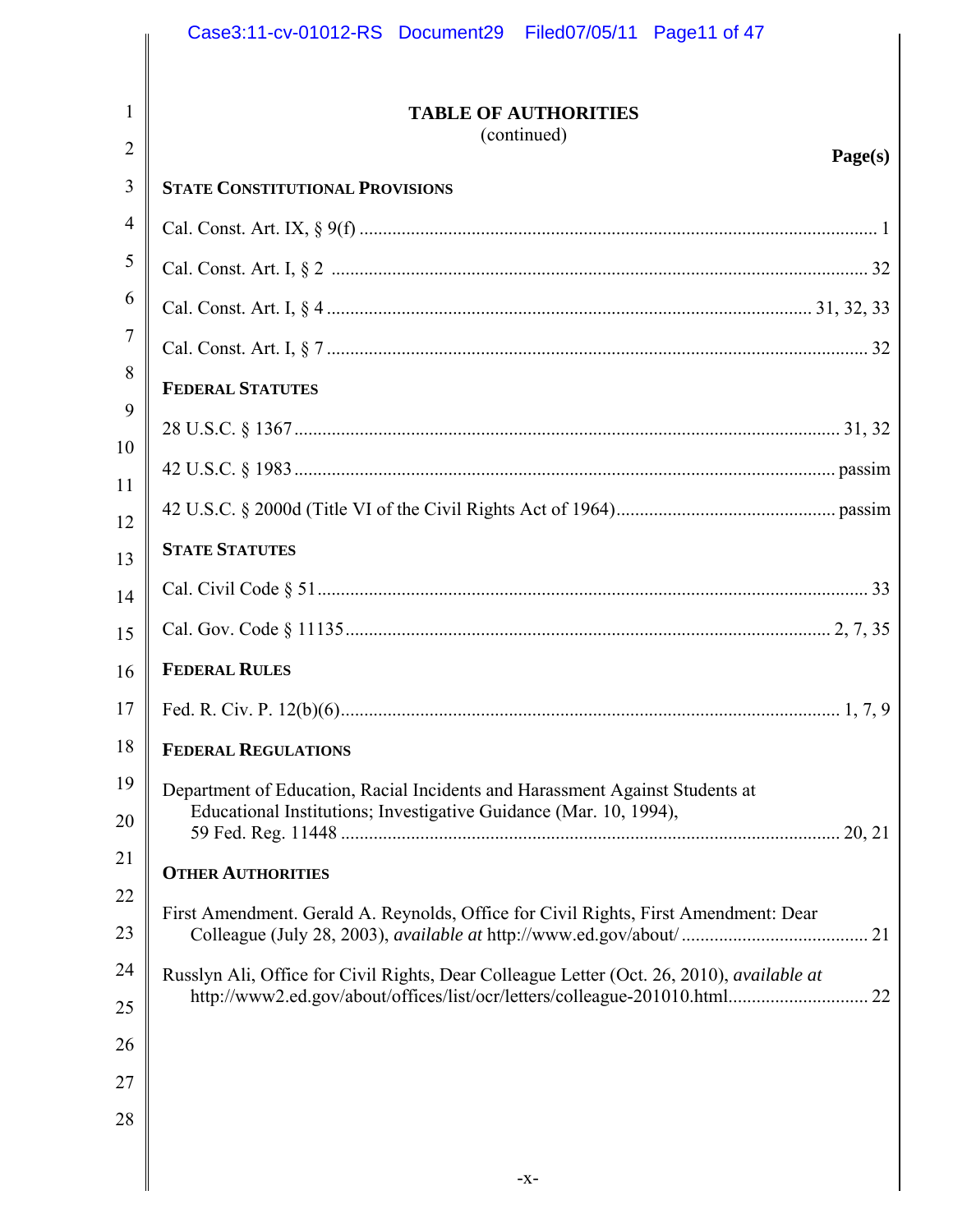1

## **NOTICE OF MOTION AND MOTION TO DISMISS**

| $\overline{2}$ | PLEASE TAKE NOTICE that on September 22, 2011 at 1:30 p.m. before the Honorable                  |
|----------------|--------------------------------------------------------------------------------------------------|
| 3              | Richard Seeborg in Courtroom 3 on the Seventeenth Floor of the above-entitled Court,             |
| $\overline{4}$ | Defendants Regents of the University of California ("The Regents" or "UC"), Mark G. Yudof,       |
| 5              | Robert J. Birgeneau, and Jonathan Poullard (collectively, "UC Defendants") will move pursuant    |
| 6              | to Rule $12(b)(6)$ of the Federal Rules of Civil Procedure to dismiss all claims brought against |
| $\overline{7}$ | them in Plaintiffs' First Amended Complaint ("Complaint" or "Compl."), filed May 18, 2011.       |
| 8              | The Complaint should be dismissed pursuant to Rule $12(b)(6)$ for the following reasons:         |
| 9              | (1) Claims 1 and 3—which allege violations of the rights of free exercise of                     |
| 10             | religion and freedom of assembly under the First Amendment and § 1983—fail to state a            |
| 11             | claim because Plaintiffs have not alleged a substantial burden on their ability to exercise      |
| 12             | their religion or any infringement of their ability to assemble to express their views. In       |
| 13             | addition, state officials cannot be liable for failing to protect un-incarcerated individuals    |
| 14             | from actions of other private individuals, even when those actions may affect the exercise       |
| 15             | of constitutional rights. Moreover, Defendants Birgeneau and Yudof cannot be liable              |
| 16             | under § 1983 because Plaintiffs have not alleged that either Defendant personally                |
| 17             | participated in or even had knowledge of the incidents alleged in the Complaint.                 |
| 18             | (2) Claim 6—which alleges a violation of Title VI of the Civil Rights Act of                     |
| 19             | 1964—fails to state a claim because (a) it is premised on the allegation that the UC             |
| 20             | Defendants should have prohibited First Amendment protected speech; (b) Plaintiffs have          |
| 21             | not alleged that the University was deliberately indifferent to conduct that went beyond         |
| 22             | protected speech and involved threats or violence; (c) Plaintiffs have not alleged "severe,      |
| 23             | pervasive, and objectively offensive" harassment; and (d) Plaintiffs have not alleged that       |
| 24             | they were deprived of any educational opportunities.                                             |
| 25             |                                                                                                  |

26 27 28 1 Although the Complaint twice refers to UC Berkeley as a Defendant (*see* Compl. 4:4; 4:27), Plaintiffs' counsel have stated in writing that they did not intend to sue it separately. UC Berkeley is an operating unit of The Regents and so is not separately subject to suit. *See* Cal. Const. Art. IX, § 9(f) (stating that The Regents is the entity authorized to "sue and be sued" on behalf of the University of California).

> UC DEFENDANTS' NOTICE OF MOT. AND MOT. TO DISMISS CASE NO. 11-CV-01012- RS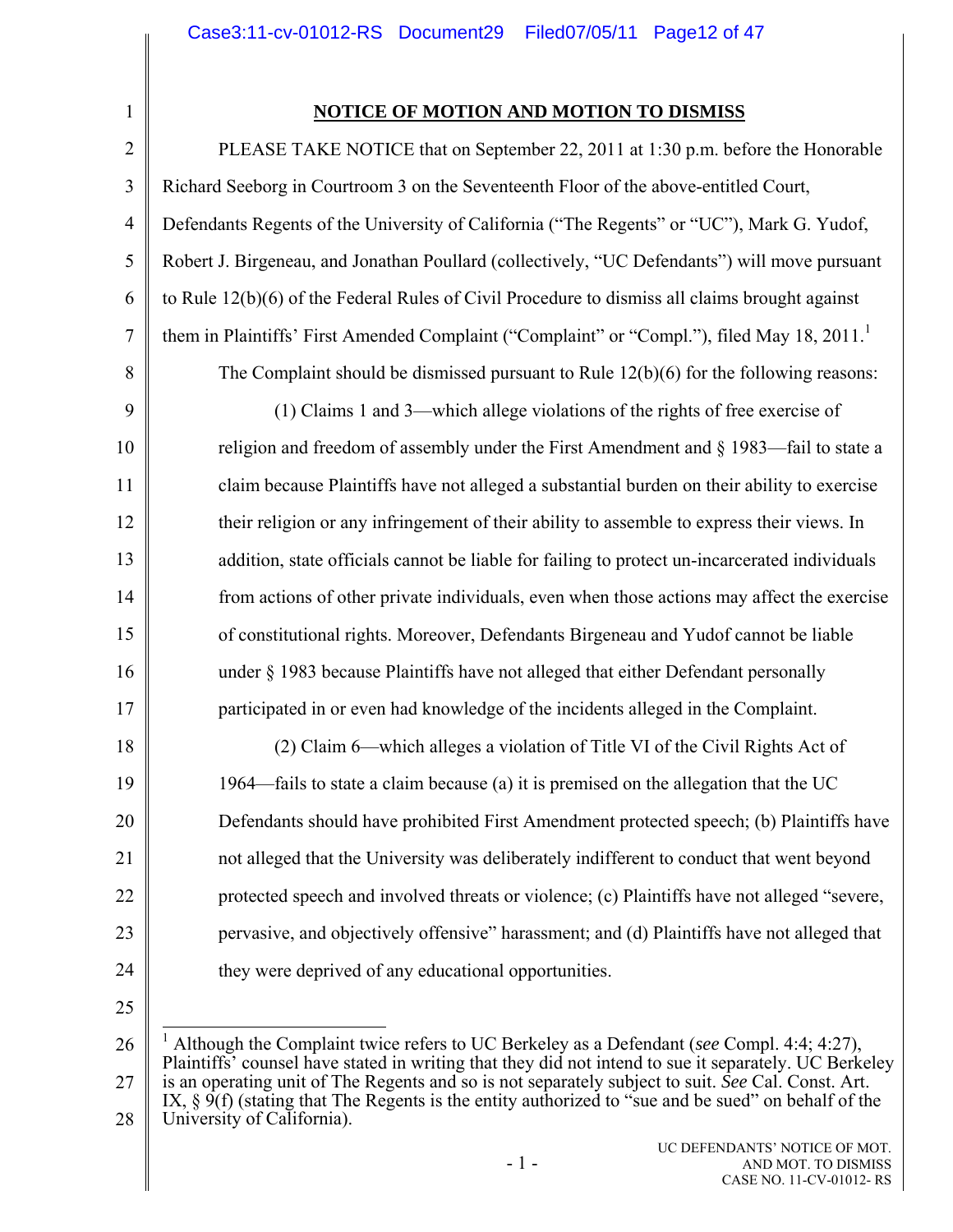| $\mathbf{1}$   | (3) Claims 2, 5, and 6—which allege violations of the free exercise clause of the                     |
|----------------|-------------------------------------------------------------------------------------------------------|
| $\overline{2}$ | California Constitution, the California Unruh Act, and California Government Code                     |
| 3              | section 11135, respectively—should be dismissed because there is no reason to exercise                |
| $\overline{4}$ | federal jurisdiction over purely state law claims once the federal claims are dismissed. In           |
| 5              | addition, the Court should abstain from exercising jurisdiction over Claim 2 because it               |
| 6              | presents novel questions of state law; dismiss Claim 5 because the University of                      |
| 7              | California is not a business establishment within the meaning of the Unruh Act; and                   |
| 8              | dismiss Claim 6 because it seeks only injunctive and declaratory relief and the UC                    |
| 9              | Defendants have immunity in federal court from claims for injunctive and declaratory                  |
| 10             | relief based on violations of state law.                                                              |
| 11             | This Motion is based upon the Memorandum of Points and Authorities included herein and such           |
| 12             | additional authority and argument as may be presented in Defendants' reply and at any hearing on      |
| 13             | this Motion.                                                                                          |
| 14             | <b>MEMORANDUM OF POINTS AND AUTHORITIES</b>                                                           |
| 15             | <b>INTRODUCTION</b><br>I.                                                                             |
|                |                                                                                                       |
| 16             | Plaintiffs allege in their Complaint that the University of California violated their right to        |
| 17             | freely exercise their Jewish religion and their right to assemble and that it discriminated against   |
| 18             | them on the basis of their religion. But this lawsuit is in substance an attempt by Plaintiffs to     |
| 19             | compel UC to restrict the freedom of speech and assembly of its other students, in violation of       |
| 20             | their First Amendment rights. Plaintiffs' principal complaint is that UC has permitted its students   |
| 21             | to engage in political demonstrations and protests against Israel and in support of Palestinian       |
| 22             | causes. With one exception, these alleged demonstrations and protests were not targeted at either     |
| 23             | Plaintiff, and Plaintiffs have not even alleged they were present when most of the alleged events     |
| 24             | took place. Indeed, the majority of the events alleged in the Complaint occurred either long before   |
| 25             | Plaintiffs enrolled as students at UC Berkeley or at took place at other campuses altogether.         |
| 26             | Plaintiffs should not be permitted to use meritless claims of infringement of their rights as part of |
| 27             | an effort to stifle the free speech and assembly rights of others.                                    |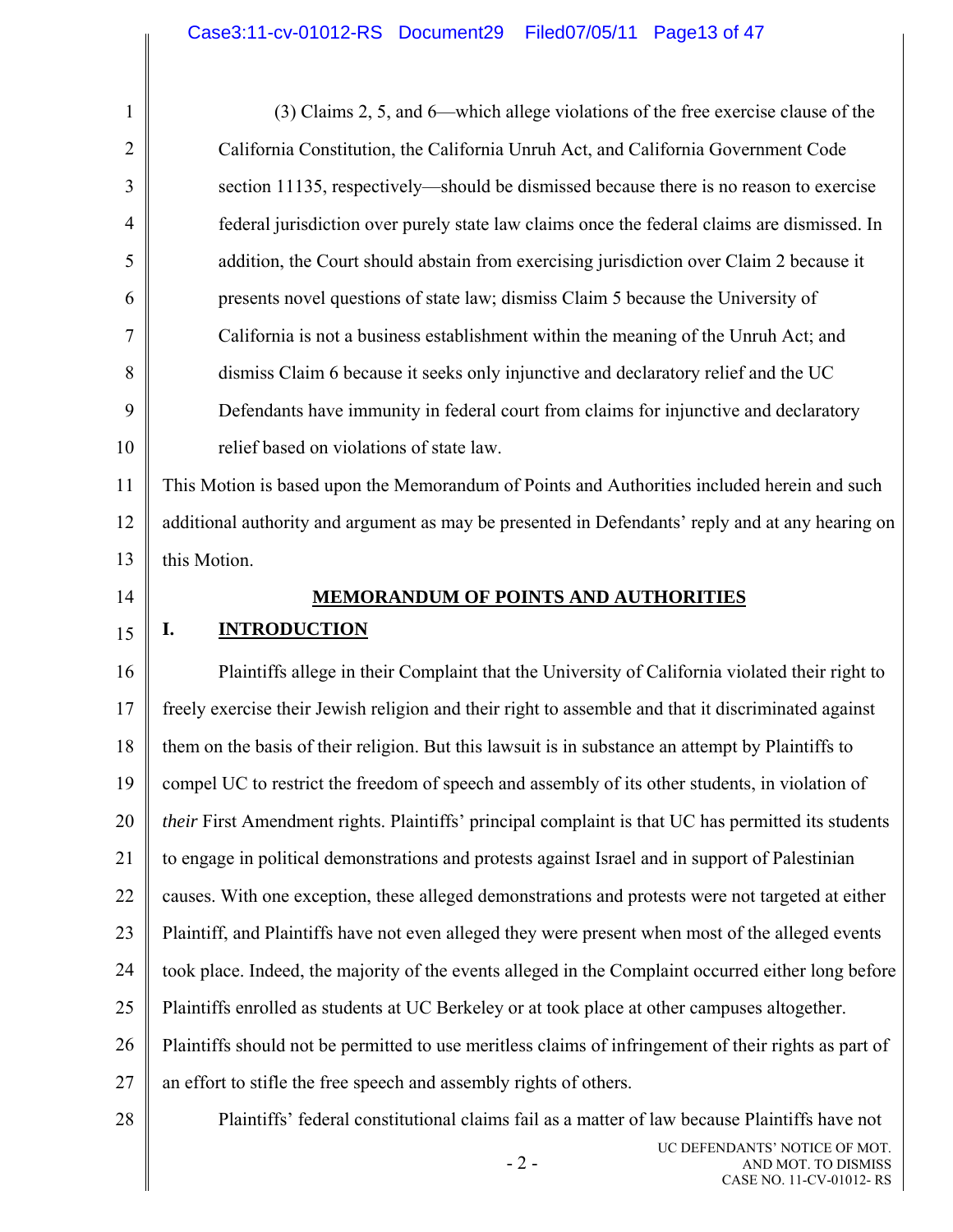#### Case3:11-cv-01012-RS Document29 Filed07/05/11 Page14 of 47

1 2 3 4 5 6 7 8 9 10 11 alleged any burden, let alone a substantial burden, on their ability to exercise their religion or any infringement of their ability to assemble to express their views. To the extent Plaintiffs allege that the UC Defendants failed to prevent private individuals from taking actions that affected Plaintiffs' ability to exercise their rights to free exercise of religion and assembly, that allegation does not support a constitutional claim. The § 1983 claims against Chancellor Birgeneau and President Yudof must also be dismissed because Plaintiffs have not alleged that either Defendant personally participated in any alleged deprivation of rights. The constitutional claims against The Regents must be dismissed for the additional reason that The Regents is an arm of the state and therefore has sovereign immunity and cannot be sued under 42 U.S.C. § 1983, and the claims for damages against Defendants Yudof, Birgeneau, and Poullard should be dismissed on the basis of qualified immunity, because their alleged actions did not violate clearly established law.

12 13 14 15 16 17 18 19 20 21 22 Plaintiffs' Title VI claim must be dismissed because UC cannot be liable for allowing its students to engage in speech and assembly that are protected by the First Amendment. The majority of the incidents described in the Complaint involve the type of political and social advocacy that lies at the core of First Amendment protection, and courts have repeatedly recognized that vigorous protection of free speech is particularly important in the university setting. Indeed, courts that have considered rules enacted to limit derogatory or controversial speech at a public university have routinely struck them down as incompatible with the First Amendment. UC may not be held liable under Title VI for allowing speech that it could not have prohibited without violating the First Amendment. Further, Plaintiffs have not alleged that the UC Defendants were deliberately indifferent to actions of which they were aware and which involved threats or violence rather than protected speech.

23 24 25 26 27 28 Plaintiffs' Title VI claim fails for the independent reasons that the incidents alleged in the Complaint do not amount to "severe, pervasive, and objectively offensive" harassment of Plaintiffs or of Jewish students generally and that Plaintiffs do not allege that they have been deprived "of access to the educational opportunities or benefits provided by the school." *Davis v. Monroe County Bd. of Educ.*, 526 U.S. 629, 650 (1999). The Title VI claim against the individual defendants must be dismissed for the additional reason that Title VI provides a remedy against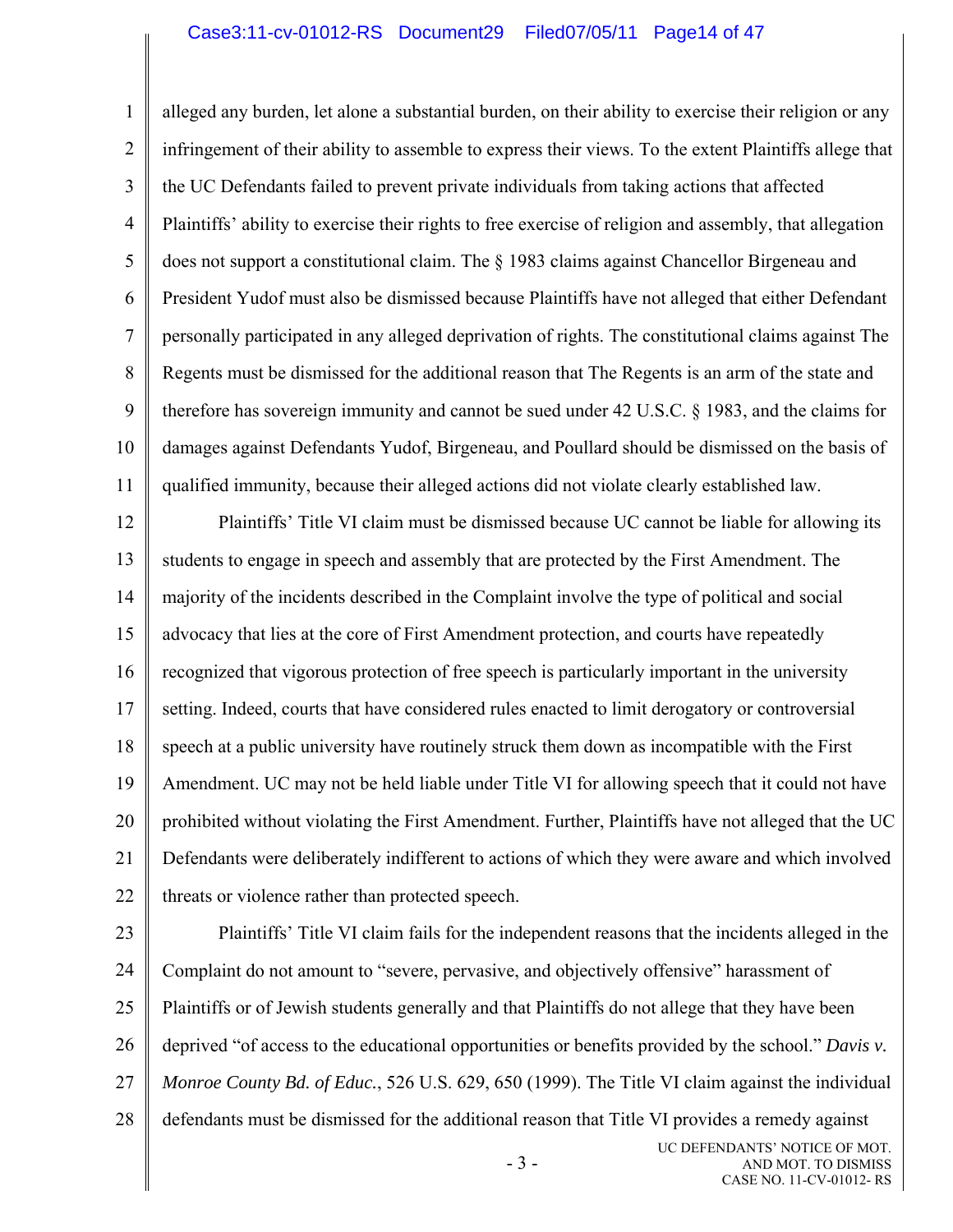1 2 3 only programs or activities that receive federal funding, not individuals. Moreover, all of Felber's claims for injunctive relief must be dismissed because she is no longer a student at UC and so does not have standing to seek injunctive relief.

- 4 5 6 7 8 9 10 11 Given that all of Plaintiffs' federal claims should be dismissed, this Court should decline to exercise supplemental jurisdiction over any of Plaintiffs' state law claims. In the alternative: the Court should abstain from exercising jurisdiction over Plaintiffs' free exercise claim under the California Constitution because it presents novel questions of California law; Plaintiffs' Unruh Act claim should be dismissed because UC is not a business establishment within the meaning of that Act; and Plaintiffs' state law claims for injunctive and declaratory relief, including Plaintiffs' entire Government Code claim, should be dismissed for lack of federal jurisdiction because the UC Defendants have Eleventh Amendment immunity.
- 12

# **II. ALLEGATIONS OF THE FIRST AMENDED COMPLAINT**

13 14 15 16 17 18 19 20 21 22 23 24 25 26 27 Plaintiffs Brian Maissy, a current UC Berkeley student, and Jessica Felber, who graduated from UC Berkeley in December 2010 (Compl. ¶ 15), claim that Defendants—The Regents, UC President Yudof, UC Berkeley Chancellor Birgeneau, UC Berkeley Dean of Students Poullard, and the Associated Students of UC—violated Plaintiffs' right to freely exercise their Jewish religion and their right to assemble, and that Defendants discriminated against them on the basis of their religion. But the Complaint contains no allegations about Plaintiffs' religious beliefs or practices, let alone any allegation that Defendants prevented them from exercising their religion; no allegation that Maissy or Felber was ever prevented from assembling to express his or her views or religious beliefs; and no allegation that Defendants treated Plaintiffs differently than other students, let alone on the basis of their religion. Instead, the Complaint describes various protests and demonstrations against Israel, most of which occurred somewhere other than UC Berkeley and/or before Plaintiffs enrolled at UC. Plaintiffs contend that, by allowing these protests and demonstrations to occur, "defendants[] tolera[ted] the development of a dangerous anti-Semitic climate on its campuses . . . which . . . threatens and endangers the health and safety of University of California's Jewish students." (*Id.* at 3:14-18.)

28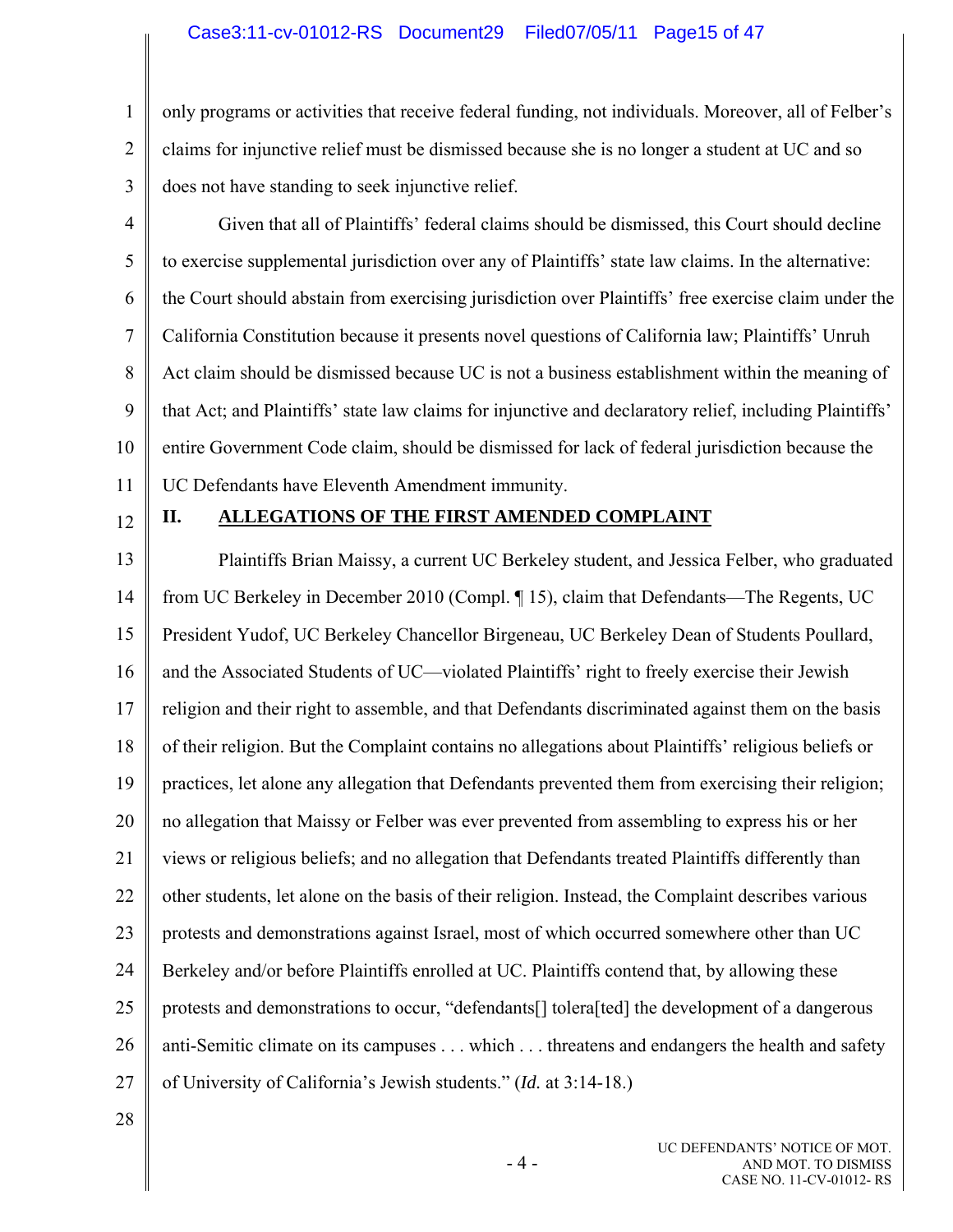1

## **A. Plaintiffs Allege That Protests Against Israeli Policies Occurred on UC Campuses.**

3 4 5 6 7 8 9 10 11 12 13 14 15 16 17 18 19 20 Plaintiffs allege that the Students for Justice in Palestine ("SJP") and the Muslim Students Association ("MSA"), two University of California student groups, have engaged in a number of political demonstrations on UC campuses in opposition to Israeli policies. (*See id.* ¶¶ 27-29, 40, 42, 43, 45, 48.)<sup>2</sup> Plaintiffs allege, for example, that in 2002 SJP and MSA students at UC Irvine displayed "mock 'body bags' of Palestinians claimed to have been 'murdered' by the Israeli army" (*id.* ¶ 45), and that in 2008 SJP sponsored a "die-in" at UC Berkeley in response to the launching of Israeli rockets into Palestinian territories. (*Id.* ¶ 48.) In addition, Plaintiffs allege that in 2002 SJP and MSA students at UCLA and UC Irvine published a "highly anti-Israel" newsmagazine (*id.* ¶ 46) and that, in the same year, UC Berkeley offered an English course entitled "The Politics and Poetics of Palestinian Resistance." (*Id.* ¶ 47.) Plaintiffs further allege that in 2000 the SJP "called for an international boycott of all Israeli products and an end to U.S. economic supported Israel" (*id.* ¶ 26) and that in 2010 SJP helped organize an event that focused on "promot[ing] a boycott of Israeli academic institutions as well as . . . corporations which do business with Israel." (*Id.* ¶ 56.) Plaintiffs further allege that SJP and MSA students have set up mock checkpoints at UC Berkeley to imitate those utilized by Israeli soldiers. (*Id.* ¶¶ 27, 40.) Plaintiffs allege that, at these "checkpoints," "students dress as soldiers, carry realistic-looking [guns]," "lay barbed wire on heavily traveled campus walkways, and interrogate others about their religious affiliation and

21 national origins." (*Id.* ¶ 59.) Plaintiffs claim that, during one mock checkpoint demonstration, a

22 student in a wheelchair became accidentally entangled in barbed wire that was part of the

23 demonstration. (*Id.* ¶ 27.) Plaintiffs attach in Exhibit A to their Complaint, however, an email in

24 which Dean Poullard states that the protesters themselves "quickly assist[ed] the person in

25

26 27 28 <sup>2</sup> Plaintiffs allege that, at one of these political demonstrations, a Jewish observer was spat on by a demonstrator. (Compl. ¶ 42). The Complaint itself, however, states that "[s]tudents from several northern California campuses" took part in this demonstration, and it does not allege that either the perpetrator or the victim of the spitting incident was a UC student. (*Id.*)

passing the checkpoint" and then "placed one of their members in the area to further assist any

<sup>2</sup>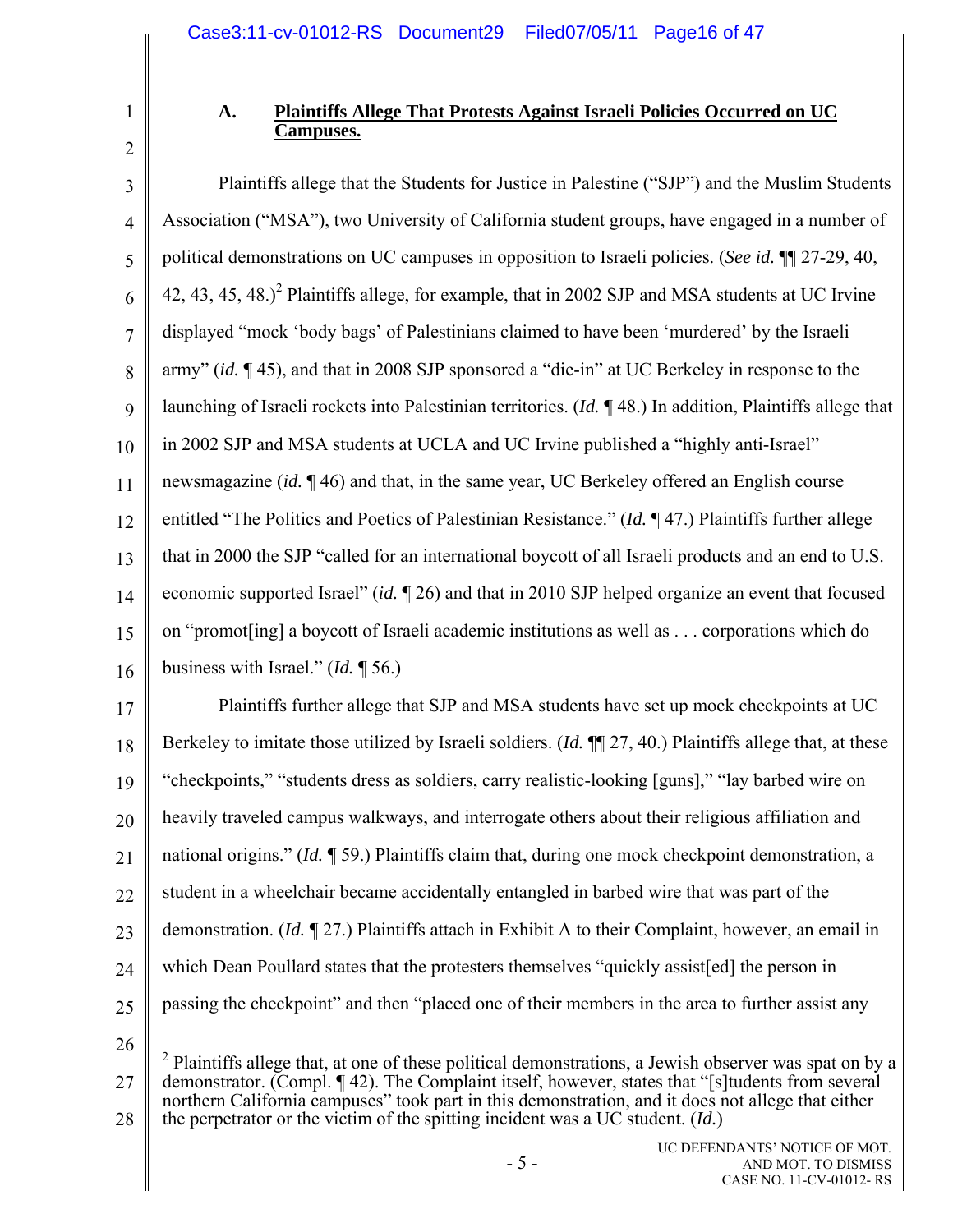## Case3:11-cv-01012-RS Document29 Filed07/05/11 Page17 of 47

other individuals in passing the demonstration." (Ex. A ¶ 15 (Declaration of Brian Massey).)

# 2 3

4

5

6

7

8

1

# **B. Plaintiffs Describe Incidents to Which Law Enforcement Authorities Responded.**

Plaintiffs contend that SJP and/or MSA students have disrupted speakers perceived to be pro-Israel or anti-Muslim (*id.* ¶¶ 29, 53, 54) and a concert organized by a pro-Israel group. (*Id.*  $\P$  49.)<sup>3</sup> Plaintiffs allege that law enforcement authorities responded to all of these incidents. Plaintiffs allege that, in three of the incidents, campus police intervened. (*Id.* ¶¶ 49, 53, 54). Plaintiffs allege that the fourth incident led the Orange County District Attorney to prosecute the students involved.  $(Id. \P 29.)^4$ 

9

10

11

12

13

# **C. Plaintiffs Allege an Assault by Another Student on Felber.**

Plaintiffs characterize the range of activities by SJP and MSA described above as "campus terrorist incitement," "pro-terrorist programs, goals and conduct," and "harassment and intimidation." (Compl. ¶ 17.) Plaintiffs claim that Defendants' policies "fostered and encouraged" these activities and led to an alleged "assault" on Felber. (*Id.*)

14 15 16 17 18 19 20 21 22 Specifically, Plaintiffs allege that Felber was assaulted on the UC Berkeley campus on March 5, 2010, by Berkeley student and SJP member Husam Zakharia. (*Id.* ¶ 18.) Plaintiffs allege that Felber was holding a placard that read "Israel Wants Peace" when Zakharia deliberately hit her with a shopping cart, causing her injury that required medical attention. (*Id.* ¶¶ 18, 20.) According to Plaintiffs, Zakharia did this "to vent his hostility toward the non-violent message stated in her placard and her Jewish identity." (*Id.* ¶ 19.) Plaintiffs allege that, although Felber obtained a permanent restraining order to keep Zakharia away from her, she was subsequently fearful to walk on campus alone. (*Id.* ¶ 20.) Plaintiffs do not allege that either law enforcement authorities or UC failed to respond to this incident.

23 24

25

26

 $\overline{\phantom{a}}$  $3$  It appears that paragraphs 41 and 49 of the Complaint may describe the same event.

27 28  $4$  Plaintiffs also claim that, during the 2001-2002 academic year, a member of a Jewish religious group at Berkeley was assaulted and the Hillel was vandalized. (*Id.* ¶ 44.) Plaintiffs do not claim that law enforcement authorities or UC failed to respond to those alleged incidents.

political demonstration (*id.* ¶ 21) and that Zakharia and two others had been cited by the UC

Plaintiffs further allege that Zakharia had previously spat and yelled at Felber during a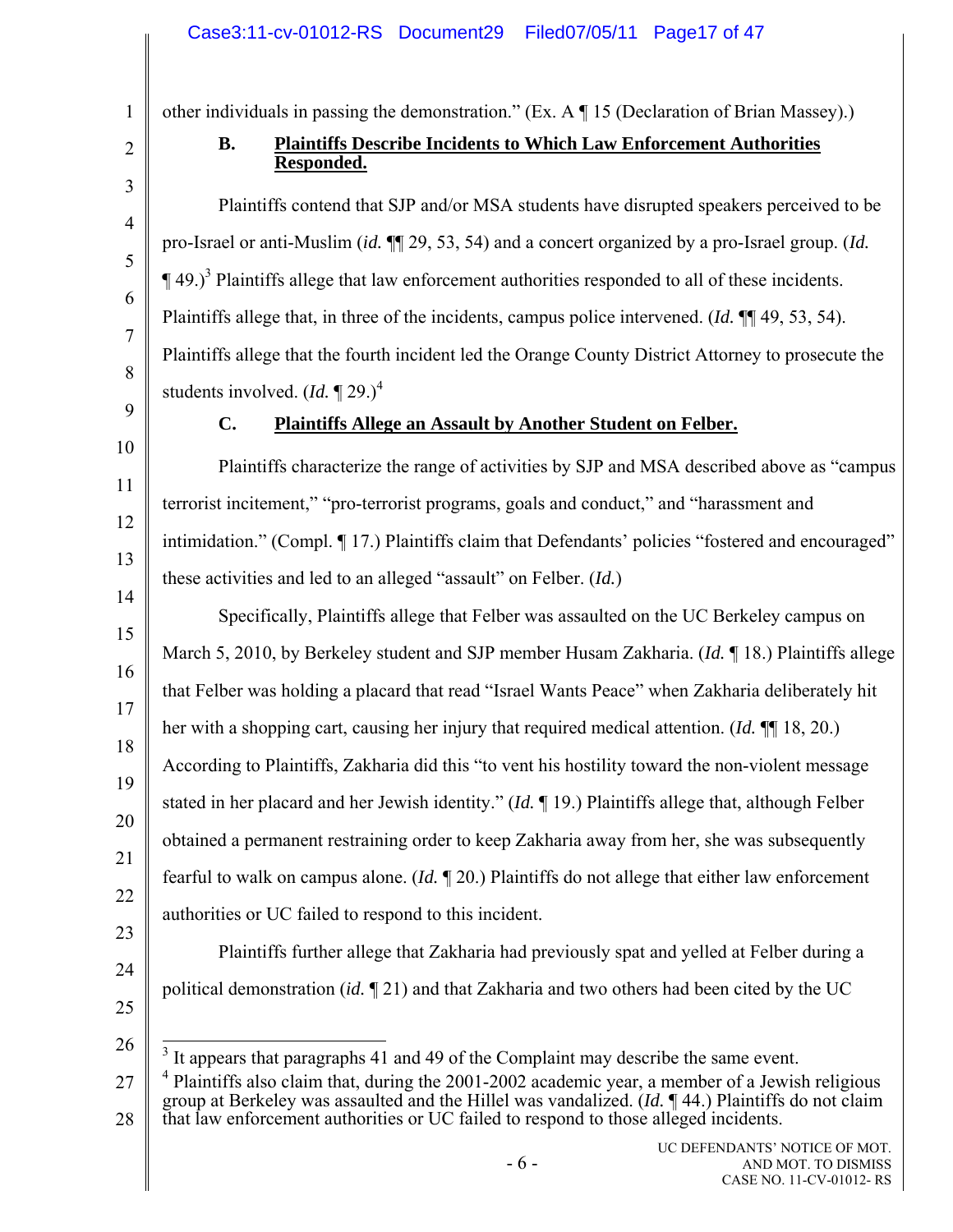Campus police for battery against another Jewish UC Berkeley student in November 2008. (*Id.*  $\P(41)$ 

3

1

2

4

5

6

7

8

9

10

11

12

13

14

15

16

17

## **D. Plaintiffs Allege Violations of the Federal and California Constitutions and of Federal and State Anti-Discrimination Laws.**

Plaintiffs allege that the SJP and MSA activities described in the Complaint are "terrifying" (*id.* ¶ 59) and "make Jewish students feel particularly endangered, intimidated, and harassed." (*Id.* at 3:24-25, *see also id.* at 2:17, ¶ 56.) Plaintiffs allege that, by failing to "adopt and implement policies, regulations, and student organization procedures" to prevent these activities (*id.* at 3:15-16) and failing to impose "effective disciplinary proceedings" in response to these activities (*id.* ¶ 51), Defendants have violated their rights in the following ways: Plaintiffs allege that Defendants' conduct violated their rights under the federal and California Constitutions to freely exercise their religion. (*Id.* ¶¶ 62-64, 65-67, 68-71.) Plaintiffs also claim that Defendants violated their federal constitutional right to freedom of assembly. (*Id.* ¶ 69.) Plaintiffs further claim that Defendants discriminated against them in violation of Title VI of the Civil Rights Act of 1964 (*id.* ¶¶ 80-81), California's Unruh Act (*id.* ¶ 74-79), and California Government Code § 11135. (*Id.* ¶ 82-83.) Plaintiffs request damages (*id.* at 22:18-21), declaratory and injunctive relief (*id.* at 22:24-23:12), and attorneys' fees and costs. (*Id.* at 22:22- 23; 23:15-16).

18

19 **III. ARGUMENT**

20

# **A. Plaintiffs' Complaint Must Be Dismissed if It Fails to State a Legally Cognizable Claim.**

21 22 23 24 25 26 27 28 Rule 12(b)(6) of the Federal Rules of Civil Procedure authorizes the Court to dismiss a complaint that fails to state a claim upon which relief may be granted. The Supreme Court has emphasized that, "[w]hile a complaint attacked by a Rule 12(b)(6) motion to dismiss does not need detailed factual allegations," a plaintiff must provide "more than labels and conclusions." *Bell Atl. Corp. v. Twombly*, 550 U.S. 544, 555 (2007); *see also Ashcroft v. Iqbal*, 129 S. Ct. 1937, 1949 (2009) (holding that *Twombly* standards apply in all cases). "[T]hreadbare recitals of the elements of a cause of action, supported by mere conclusory statements, do not suffice." *Iqbal*, 129 S. Ct. at 1949. Thus, to survive a motion to dismiss, a complaint must plead "enough facts to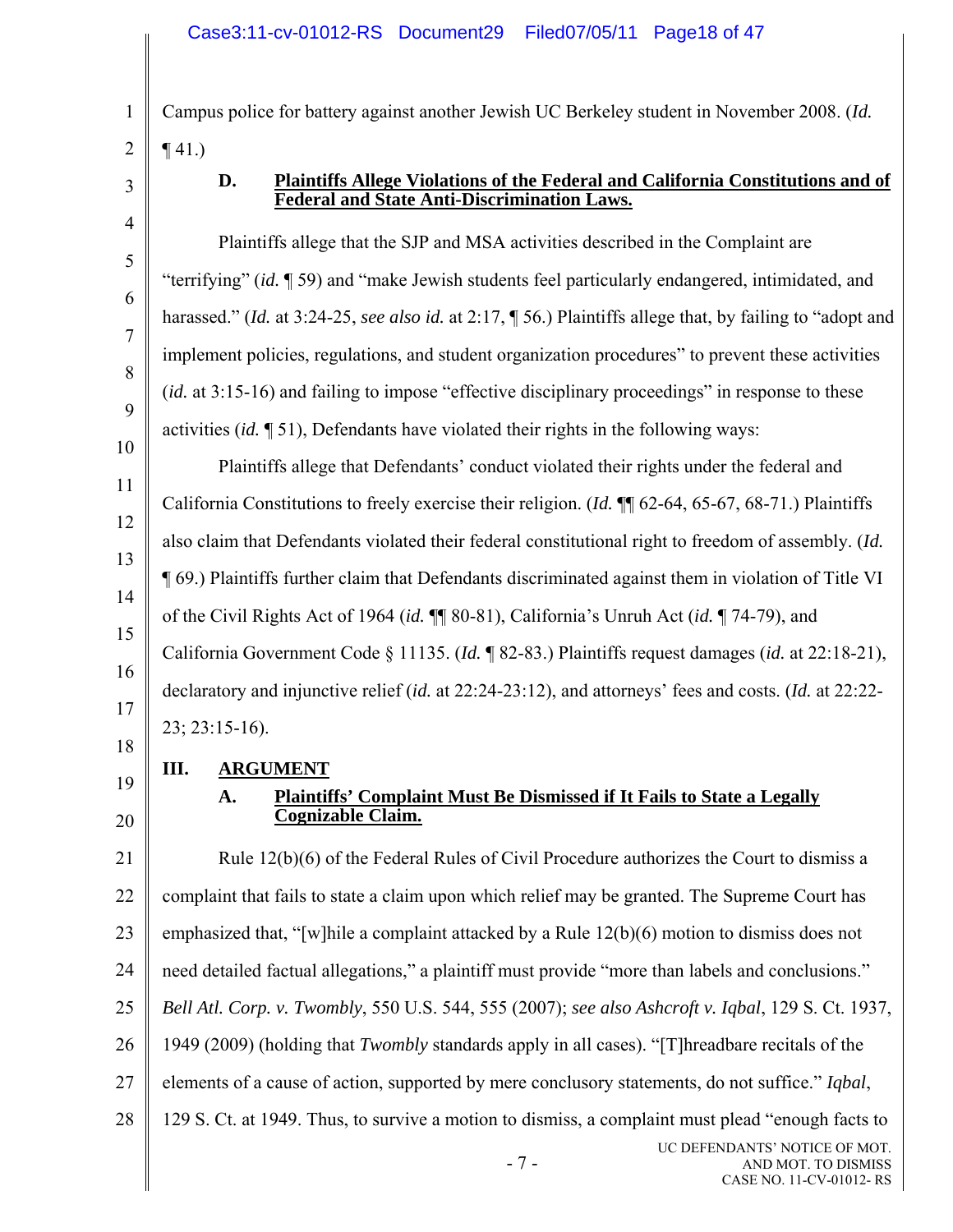1 2 3 4 state a claim to relief that is plausible on its face." *Twombly*, 550 U.S. at 570; *see also Moss v. U.S. Secret Serv.*, 572 F.3d 962, 969 (9th Cir. 2009) ("[F]or a complaint to survive a motion to dismiss, the non-conclusory 'factual content,' and reasonable inferences from that content, must be plausibly suggestive of a claim entitling the plaintiff to relief.").

5

# **B. Plaintiffs' Federal Constitutional Claims Fail As a Matter of Law.**

6 7 8 9 10 11 12 13 14 15 16 17 18 19 20 21 22 23 24 Plaintiffs' first claim for relief asserts a violation of the First Amendment's Free Exercise Clause (Compl. ¶¶ 62-64), and their third claim for relief asserts a cause of action under 42 U.S.C. § 1983 for violation of the First Amendment's Free Exercise and Freedom of Assembly Clauses.  $(Id. \P \P$  68-71).<sup>5</sup> It is well established that there is no cause of action directly under the United States Constitution and that a § 1983 cause of action is the proper means for asserting a violation of federal constitutional rights. *See, e.g.*, *Azul-Pacifico, Inc. v. City of Los Angeles*, 973 F.2d 704, 705 (9th Cir. 1992). These claims are therefore redundant. Regardless, Plaintiffs' constitutional claims fail on their merits because Plaintiffs have not alleged a substantial burden on their ability to exercise their religion or any infringement of their ability to assemble to express their views. To the extent Plaintiffs allege that the UC Defendants failed to prevent private individuals from taking actions that affect Plaintiffs' rights to free exercise of religion and assembly rights, that allegation does not support a constitutional claim. **1. Plaintiffs' free exercise claim fails because Plaintiffs have not alleged any burden on their practice of religion.** Plaintiffs' free exercise claim fails because they do not allege that Defendants have placed any burden on Plaintiffs' exercise of their religion, let alone the sort of substantial burden that would be required to state a free exercise claim. As the Supreme Court has explained, "[t]he free exercise inquiry asks [first] whether government has placed a *substantial burden* on the observation of a central religious belief or practice." *Hernandez v. C.I.R.*, 490 U.S. 680, 699

25 26 (1989) (emphasis added). Plaintiffs' conclusory allegation that Defendants' "failure to adequately

secure and monitor the hostile campus environment prohibits Plaintiffs from the free exercise of

<sup>27</sup>  28  $\overline{a}$ <sup>5</sup> The caption of the Complaint also lists § 1985, but, because § 1985 is not mentioned in the body of the Complaint, the UC Defendants assume the Plaintiffs are not actually asserting a  $\S$  1985 claim.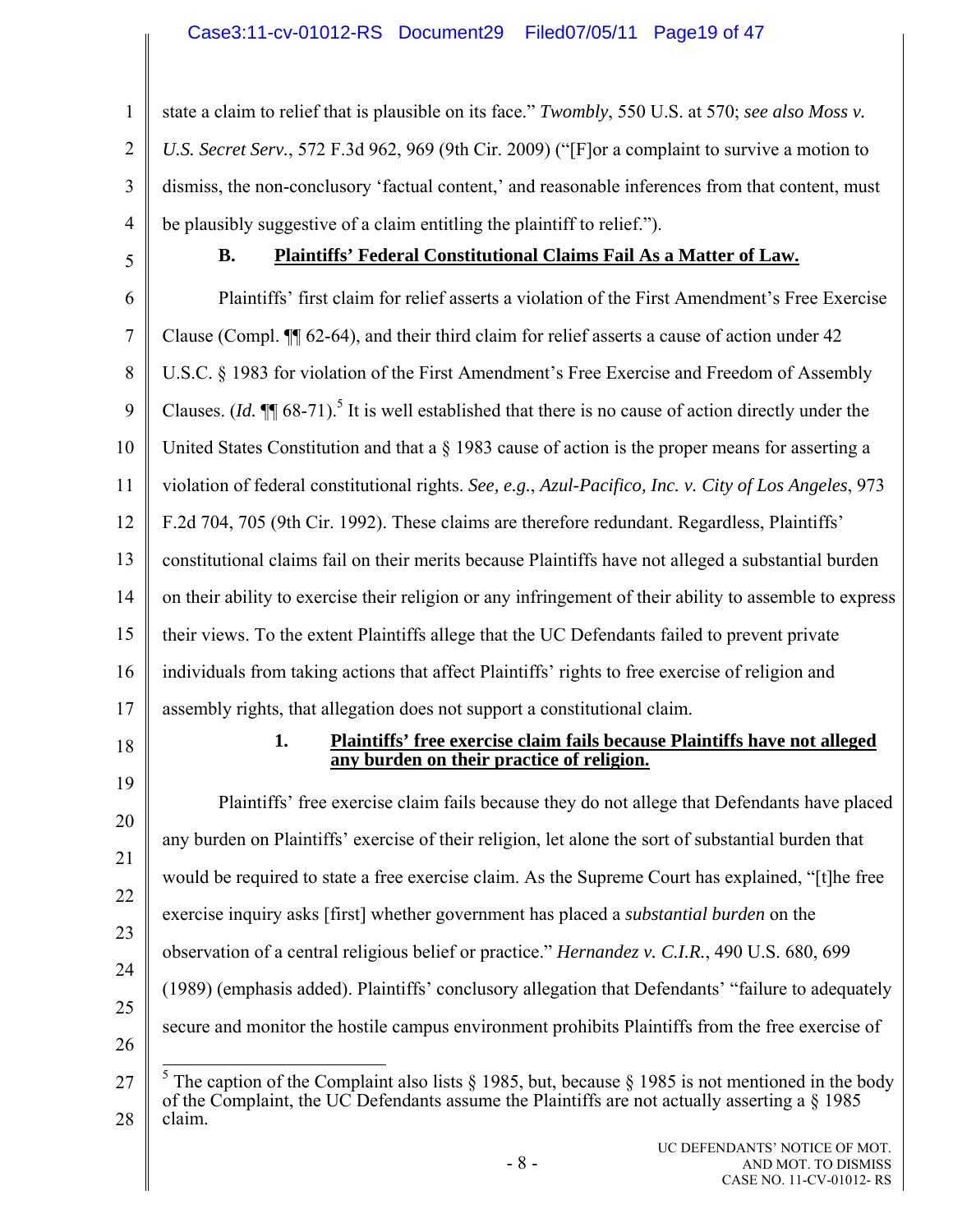1 their religion" (Compl. ¶ 63) does not meet this standard.

| $\overline{2}$ | Plaintiffs do not allege that Defendants interfered at all with Plaintiffs' ability to observe            |
|----------------|-----------------------------------------------------------------------------------------------------------|
| 3              | any tenet or belief central to their religious faith. Plaintiffs have not alleged, nor could they allege, |
| $\overline{4}$ | that Defendants have required anything "proscribed by a religious faith" or forbidden anything            |
| 5              | "mandated by religious belief," as would be required to make out a violation of the Free Exercise         |
| 6              | Clause. Hobbie v. Unemployment Appeals Comm'n of Fla., 480 U.S. 136, 141 (1987) (internal                 |
| 7              | quotation marks omitted); see also Graham v. C.I.R., 822 F.2d 844, 850-51 (9th Cir. 1987) ("To            |
| 8              | show a free exercise violation, the religious adherent has the obligation to prove that a                 |
| 9              | governmental regulatory mechanism pressur[es] him or her to commit an act forbidden by the                |
| 10             | religion or prevent[s] him or her from engaging in conduct which the faith mandates."),                   |
| 11             | aff'd by Hernandez v. C.I.R., 490 U.S. 680 (1989). Indeed, not a single allegation in the                 |
| 12             | Complaint relates to Plaintiffs' practice of their religion. Plaintiffs' free exercise claim therefore    |
| 13             | must be dismissed. See Twombly, 550 U.S. at 555 ("[w]hile a complaint attacked by a Rule                  |
| 14             | 12(b)(6) motion to dismiss does not need detailed factual allegations," a plaintiff must provide          |
|                | "more than labels and conclusions").                                                                      |
| 15             |                                                                                                           |
| 16             | 2.<br><b>Plaintiffs' freedom of association claim fails because Plaintiffs have not</b>                   |
| 17             | alleged any burden on their ability to peaceably assemble.                                                |
| 18             | In their Third Claim for Relief, Plaintiffs allege that Defendants deprived Plaintiffs of                 |
| 19             | their right to freedom of assembly. (Compl. ¶ 69.) Here too, however, the Complaint contains no           |
| 20             | factual allegations in support of the claim. To violate the Assembly Clause, government                   |
| 21             | restrictions must "impose[] a serious burden upon" or "substantially restrain[]" assembly rights.         |
| 22             | San Jose Christian Coll. v. City of Morgan Hill, 360 F.3d 1024, 1033 (9th Cir. 2004) (holding             |
| 23             | that a zoning ordinance did not restrict a congregation's assembly rights because the congregants         |
| 24             | could assemble in a different location). Plaintiffs have not alleged that Defendants did anything         |
| 25             | whatsoever to interfere with their right to assemble. Again, the mere conclusory assertion that           |
| 26             | "Defendants deprived plaintiffs of their right of their freedom of assembly" is insufficient              |
| 27             | to defeat a motion to dismiss. See Twombly, 550 U.S. at 555.                                              |
| 28             |                                                                                                           |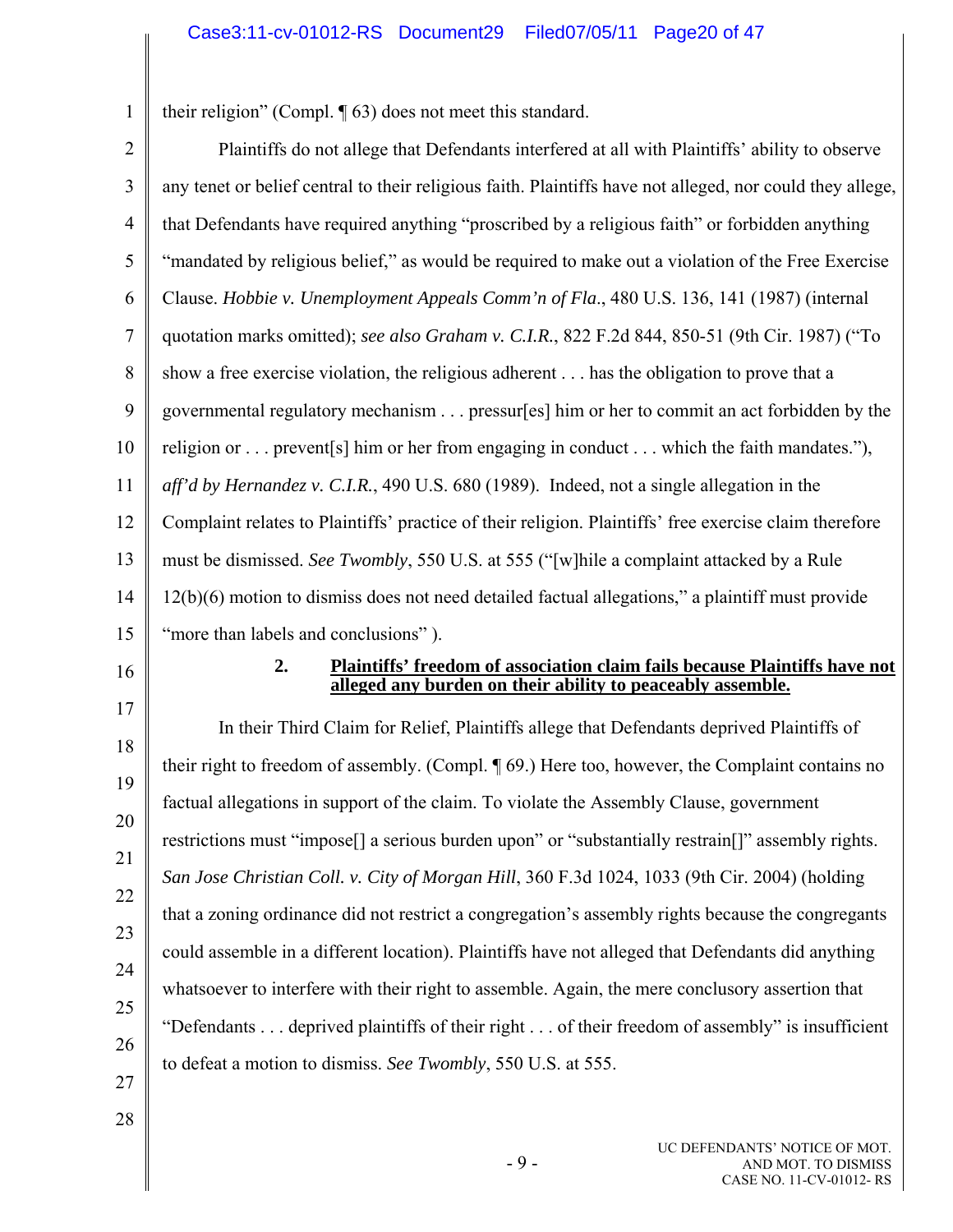2

1

#### **3. Failure to protect an individual's First Amendment rights from infringement by third parties is not a basis for constitutional liability.**

3 4 5 6 7 8 9 10 11 12 13 14 15 16 17 18 19 20 21 22 23 24 25 26 27 28 Even if Plaintiffs had alleged some burden on their exercise of religion or ability to assemble, the alleged source of that burden would be the alleged assault on Felber by Zakharia and/or the acts of other SJP and MSA members. Government actors are not, however, liable for failure to protect individuals from interference by third parties with their exercise of First Amendment rights. This principle is derived from *DeShaney v. Winnebago County Department of Social Services*, 489 U.S. 189, 197-200 (1989), in which the Supreme Court held that the Due Process Clause does not impose an affirmative duty on the state to protect a person from private violence unless that person is in state custody. Courts have applied *DeShaney*'s reasoning in the First Amendment context, holding that the state does not have an affirmative obligation to assist citizens in exercising their First Amendment rights. For example, in *Pietrangelo v. Alvas Corp.*, 664 F. Supp. 2d 420 (D. Vt. 2009), plaintiff alleged that he was assaulted while picketing and sued the city for failing to protect his exercise of First Amendment rights. *Id.* at 432-33. The court, construing the complaint as asserting a substantive due process claim, held that the state had no affirmative duty to protect the individual against private violence, regardless of whether he was exercising his First Amendment rights at the time. *Id.*; *see also Haitian Refugee Ctr., Inc. v. Baker*, 953 F.2d 1498, 1513-14 (11th Cir. 1992) ("[t]he Constitution, however, does not require the Government to assist the holder of a constitutional right in the exercise of [the] right" of freedom of associate); *Tater-Alexander v. Amerjan*, No. 08-00372, 2011 WL 319012, at \*13 (E.D. Cal. Jan. 28, 2011) (police officers do not have an "affirmative obligation to investigate a crime in a particular way or to protect one citizen from another even when one citizen deprives the other of liberty of property" in order to protect the citizen's First Amendment right to petition the Government for a redress of grievances); *see also Nelson v. Streeter*, 16 F.3d 145, 150 (7th Cir. 1994) (suggesting that *DeShaney* could be read to "imply that the police do not have a constitutionally enforceable duty to protect an artist and the populace from a mob" angry about the content of the artist's work). As these cases make clear, the state has no affirmative duty to protect individuals, such as Plaintiffs, from interference with their First Amendment rights by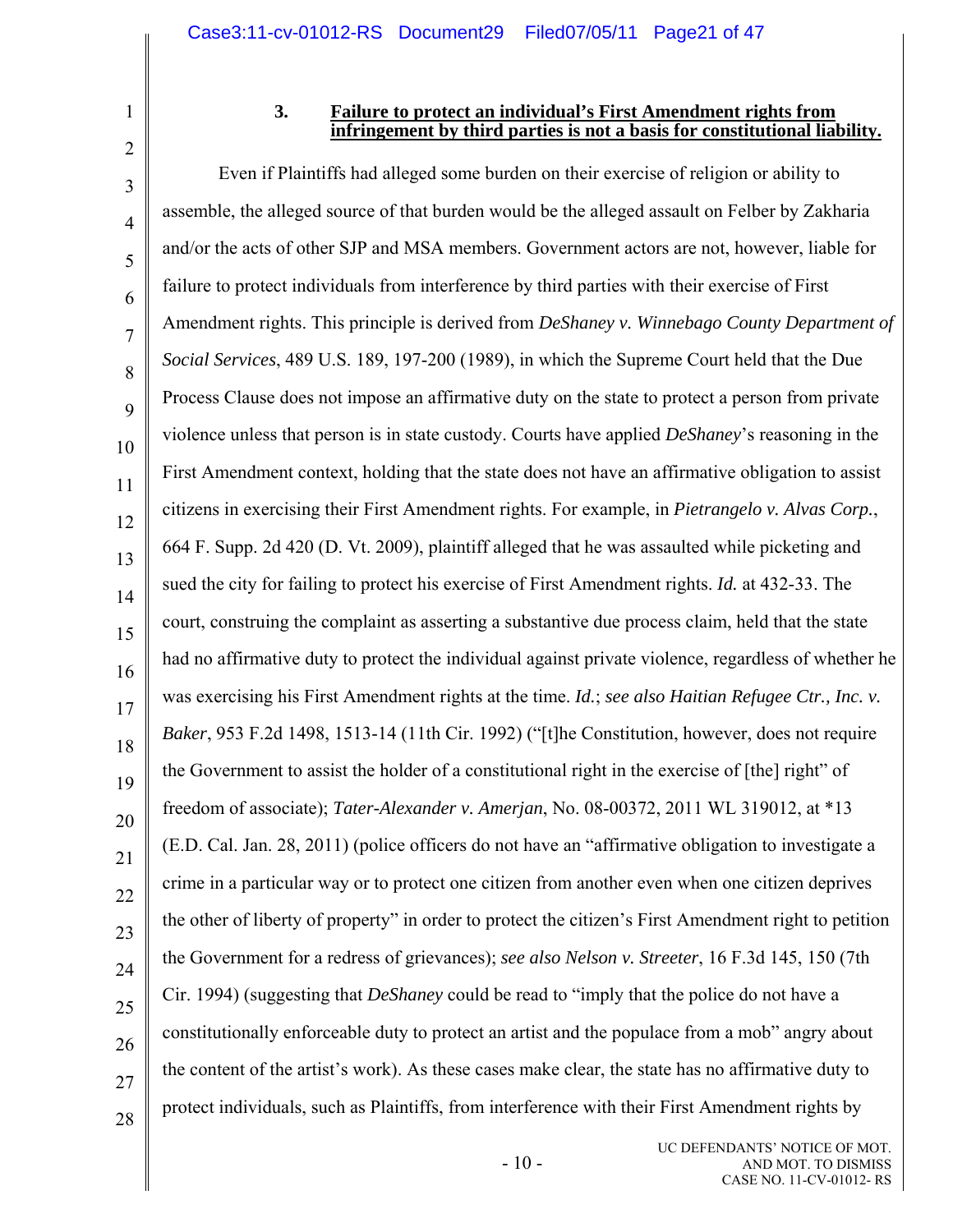|  | third-parties. |
|--|----------------|
|--|----------------|

2 3 4 5 6 Here, Plaintiffs' claim is not that Defendants took any affirmative act that infringed on their free exercise or assembly rights, but rather that Defendants failed to "adequately secure and monitor the hostile campus environment" that Plaintiffs claim was created by the alleged acts of Zakharia and other members of the SJP and MSA. Under *DeShaney* and its progeny, this theory fails to state a constitutional claim.<sup>6</sup>

- 7
- 8

#### **4. Chancellor Birgeneau and President Yudof are not liable under § 1983 because neither is alleged to have personally participated in the conduct challenged in the Complaint.**

9 10 11 12 13 14 15 16 17 18 19 20 21 22 23 24 Plaintiffs' § 1983 claim against Chancellor Birgeneau and President Yudof should be dismissed for the additional reason that the Complaint does not allege that either Defendant personally deprived Plaintiffs of their free exercise or assembly rights. The Supreme Court has held that "vicarious liability is inapplicable to ... § 1983 suits, [so] a plaintiff must plead that each Government-official defendant, through the official's own individual actions, has violated the Constitution." *Iqbal*, 129 S. Ct. at 1948; *see also Jones v. Williams*, 297 F.3d 930, 934 (9th Cir. 2002) ("[I]n order for a person acting under color of state law to be liable under section 1983 there must be a showing of personal participation in the alleged rights deprivation."). Plaintiffs do not allege that Chancellor Birgeneau or President Yudof personally engaged in any unconstitutional actions or inactions. Even if Plaintiffs' constitutional theories otherwise had merit, Plaintiffs do not even allege that either Defendant personally failed to protect Jewish students at UC Berkeley or to adequately discipline students for any alleged wrongdoing. The only reference to Chancellor Birgeneau in the Complaint is that he "commented on the need to limit hate speech which incites violence." (Compl. ¶ 52.) The only reference to President Yudof states that he "declined to commit to minimum protections of Jewish students against SJP and MSA harassment, at a recent November 10, 2010 conference *at UC Irvine*," (*id.* ¶ 51 (emphasis

25

26 27  $\overline{\phantom{a}}$  $6$  To the extent Plaintiffs' allegations focus on Defendants' purported failure to protect Ms. Felber from a physical attack by another student, courts have construed similar claims as substantive due process claims and have rejected them under *DeShaney*. *See, e.g.*, *Melendez-Garcia v. Sanchez*, 629 F.3d 25, 36 (1st Cir. 2011) ("A state's failure to protect an individual against private violence simply does not constitute a violation of the Due Process Clause.") (quoting *DeShaney*, 489 U.S.

28 at 197).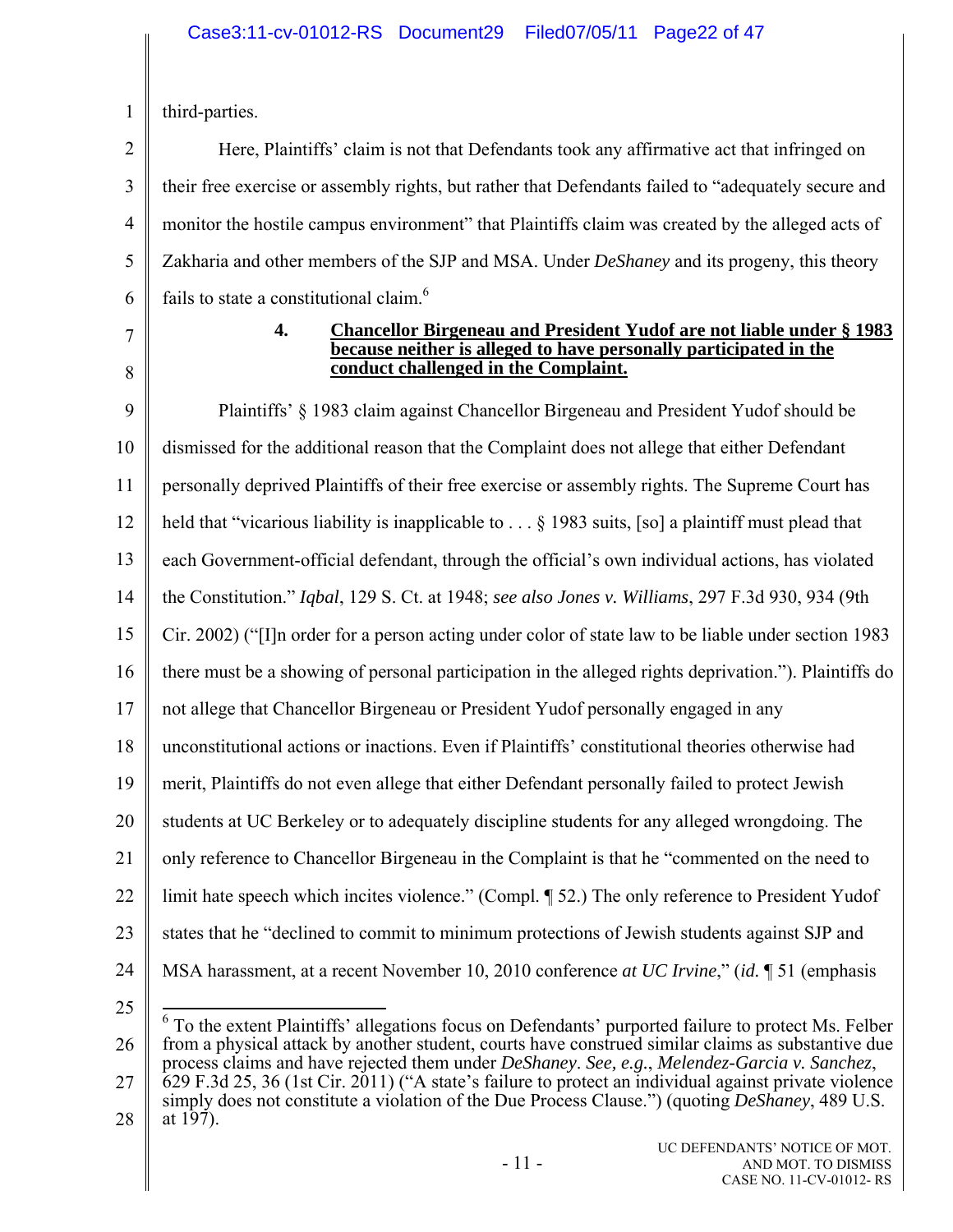- 1 2 added)), but Plaintiffs do not claim that President Yudof was even aware of, much less failed to adequately respond to, any incidents that occurred at UC Berkeley.
- 

3 4 5 6 7 8 9 10 11 12 13 14 15 16 17 18 19 20 21 22 23 Nor can Defendants Birgeneau and Yudof be held liable for their subordinates' alleged failure to adequately respond to the incidents cited by Plaintiffs. Under § 1983, supervisors are not vicariously liable for the wrongful acts of their employees. *See Iqbal*, 129 S. Ct. at 1949 ("In a § 1983 suit or a *Bivens* action—where masters do not answer for the torts of their servants—the term 'supervisory liability' is a misnomer. Absent vicarious liability, each Government official, his or her title notwithstanding, is only liable for his or her own misconduct."). Accordingly, Plaintiffs' contention that Dean Poullard met with students "as an agent of all other Defendants" (Compl. ¶ 21) is inapposite. Rather, "a supervisor is only liable for constitutional violations of his subordinates if the supervisor participated in or directed the violations, or knew of the violations and failed to act to prevent them." *Taylor v. List*, 880 F.2d 1040, 1045 (9th Cir. 1989). For example, the Ninth Circuit has held that a prison inmate who was allegedly denied medical treatment had no § 1983 claim against the Director of Prisons because there was no claim that the director was either "involved or knowledgable." *May v. Enomoto*, 633 F.2d 164, 167 (9th Cir. 1980). Similarly here, Defendants Birgeneau and Yudof cannot be culpable for failing to adequately respond to events of which they are not even alleged to have had knowledge. *See Oona R.-S.- by Kate S. v. McCaffrey*, 143 F.3d 473, 477-78 (9th Cir. 1998) ("A supervisor may be found liable under  $\S$  1983 if the supervisor is aware of a specific risk of harm to the plaintiff." (internal quotation marks omitted)).<sup>7</sup> <sup>7</sup> The Ninth Circuit has also found that supervisors may be held liable "for culpable action or

<sup>24</sup>  25 26 27 28 inaction in training, supervision, or control of subordinates," "for acquiescence in the constitutional deprivation by subordinates" or "for conduct that shows a reckless or callous indifference to the rights of others." *al-Kidd v. Ashcroft*, 580 F.3d 949, 964-65 (9th Cir. 2009), *rev'd on other grounds*, 131 S. Ct. 2074 (2011). Plaintiffs have not alleged that any of the incidents alleged in the Complaint resulted from inadequate training or supervision. Given that Plaintiffs have not alleged that either Chancellor Birgeneau or President Yudof knew of—or even had reason to know of—any alleged deprivation of constitutional rights, they cannot be liable under any of these alternative liability tests.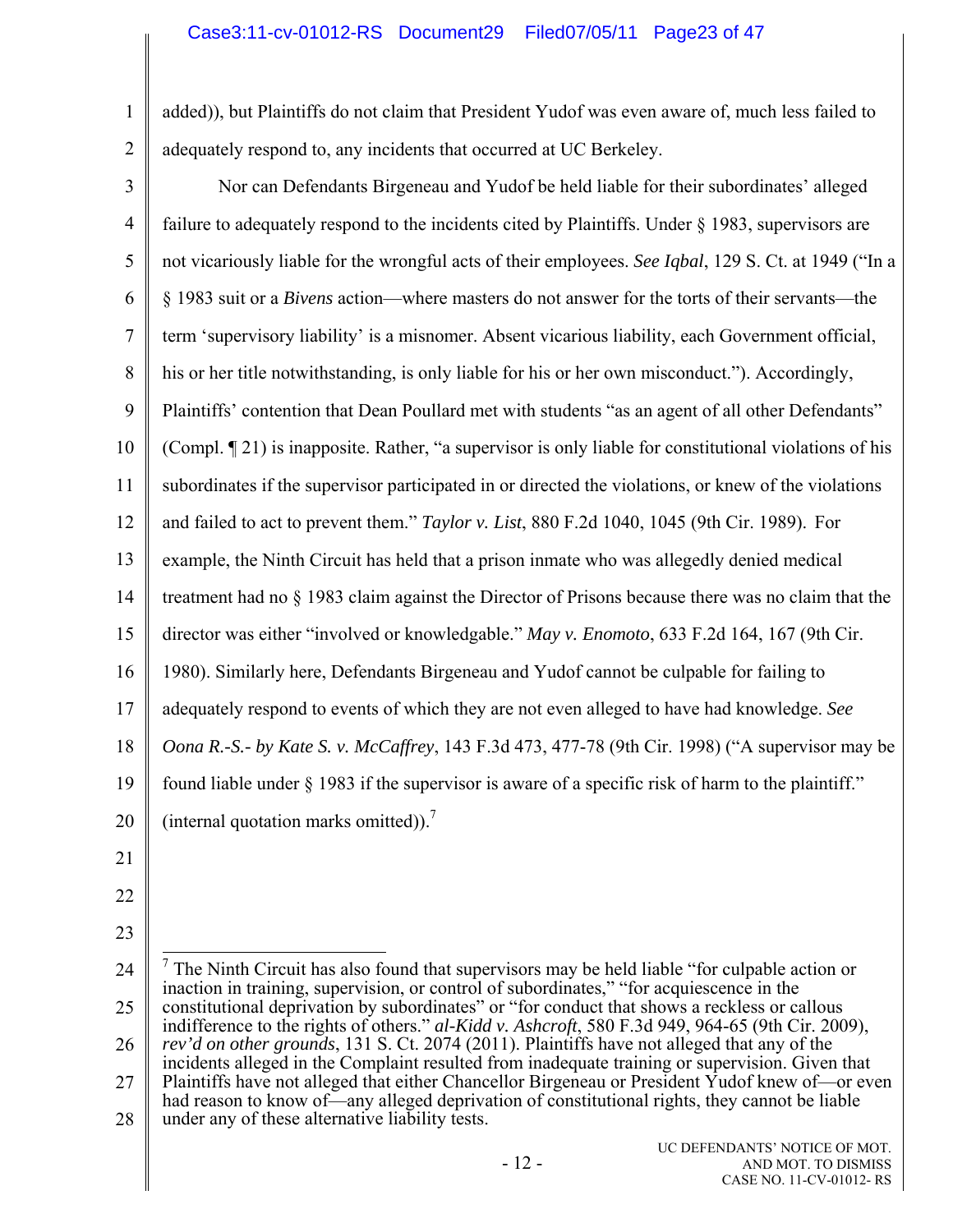2 3

4

5

6

7

8

9

10

1

#### **5. The Regents has Eleventh Amendment immunity from Plaintiffs' constitutional claims.**

Because The Regents is an arm of the state, it has sovereign immunity from all claims brought by individuals in federal court, unless the claim is brought pursuant to a federal statute that expressly abrogates states' sovereign immunity, or unless The Regents consents to suit, which it has not done here. *Jackson v. Hayakawa*, 682 F.2d 1344, 1350 (9th Cir. 1982) ("[T]he Board of Regents [is] considered to be [an] instrumentalit[y] of the state for purposes of the Eleventh Amendment."); *Edelman v. Jordan*, 415 U.S. 651, 662-63 (1974) ("[T]his Court has consistently held that an unconsenting State is immune from suits brought in federal courts by her own citizens as well as by citizens of another State.").

11 12 13 14 15 16 17 In *Will v. Michigan Department of State Police*, 491 U.S. 58, 64 (1989), the Supreme Court held that § 1983 does not abrogate states' sovereign immunity (holding that a state is not a "person" against whom an action may be brought under § 1983). It is thus firmly settled that, as an arm of the State of California, The Regents is not subject to suit under § 1983. *See, e.g.*, *Armstrong v. Meyers*, 964 F.2d 948, 949-50 (9th Cir. 1992) (The Regents "is an arm of the state for Eleventh Amendment purposes, and therefore is not a 'person' within the meaning of  $42$ U.S.C. § 1983). For this additional reason, Plaintiffs' constitutional claims against The Regents must be dismissed.

18

19

20

21

22

23

24

25

26

27

28

#### **C. Plaintiffs' § 1983 Claims for Damages Should Be Dismissed on Qualified Immunity Grounds Because Defendants Did Not Violate Any Clearly Established Law.**

For the reasons discussed above, Plaintiffs' constitutional claims are meritless and barred by the Eleventh Amendment. In the alternative, the constitutional claims for damages against President Yudof, Chancellor Birgeneau, and Dean Poullard (the "Individual Defendants") should be dismissed on the basis of qualified immunity, because the rights Plaintiffs claim were violated were far from clearly established.

"State officials are entitled to qualified immunity from suits for damages 'insofar as their conduct does not violate clearly established statutory or constitutional rights of which a reasonable person would have known.'" *Krainski v. Nev. ex rel. Bd. of Regents of Nev. Sys. of*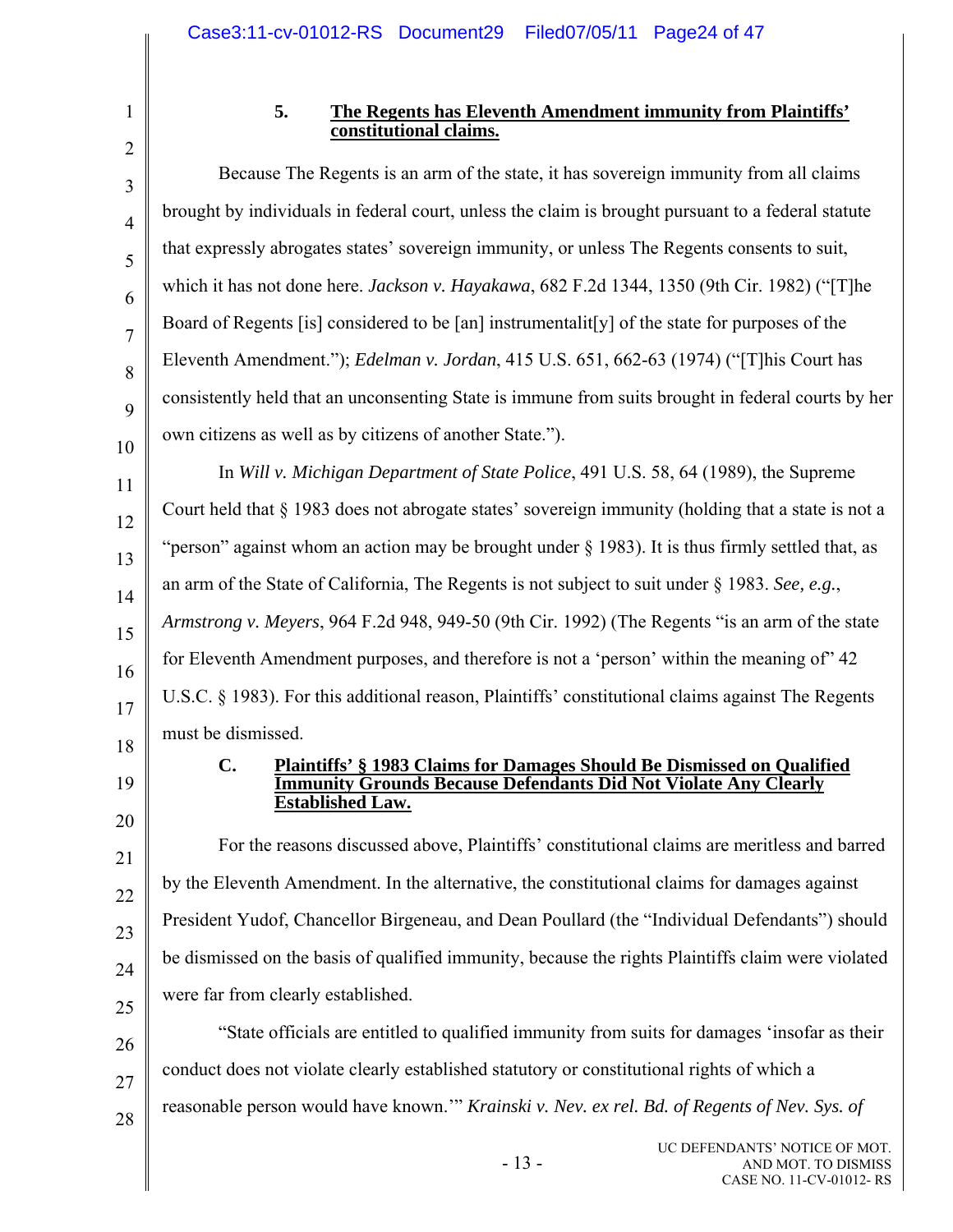1 2 3 4 5 6 7 8 9 10 11 12 13 14 15 16 17 18 19 20 21 22 23 24 25 26 27 28 - 14 - UC DEFENDANTS' NOTICE OF MOT. AND MOT. TO DISMISS *Higher Educ.*, 616 F.3d 963, 968 (9th Cir. 2010) (citing *Harlow v. Fitzgerald*, 457 U.S. 800, 818 (1982)). To determine whether an official is entitled to qualified immunity, courts ask: (1) whether, taken in the light most favorable to the party asserting the injury, the facts alleged show the official's conduct violated a constitutional right; and (2) if so, whether the right was clearly established in light of the specific context of the case. *Saucier v. Katz*, 533 U.S. 194, 201 (2001). "For a constitutional right to be clearly established, its contours must be sufficiently clear that a reasonable official would understand that what he is doing violates that right." *Hope v. Pelzer*, 536 U.S. 730, 739 (2002) (internal quotation marks omitted). It is within a court's "sound discretion" to address these two prongs in any sequence it sees fit. *Pearson v. Callahan*, 129 S. Ct. 808, 818 (2009). Here, a reasonable official in any of the Individual Defendants' positions would have had no reason to think anything he was doing or refraining from doing violated Plaintiffs' constitutional rights. Plaintiffs' free exercise and assembly claims are so conclusory that it is hard to know what Plaintiffs' supporting theories even could be. But we are unaware of any free exercise or freedom of assembly case discussing allegations anything like those Plaintiffs have asserted here, let alone clearly established precedent in Plaintiffs' favor. Moreover, cases in the due process context based on allegations that university officials failed to protect the plaintiffs from violence by students have found that the university officials had qualified immunity. For example, in *Melendez-Garcia v. Sanchez*, 629 F.3d 25 (1st Cir. 2010), an ROTC officer was assaulted during a student protest at the University of Puerto Rico and sued university officials under § 1983 for alleged failure to adequately provide security for the ROTC. The First Circuit held that the university officials were entitled to qualified immunity on the § 1983 claims because, under *DeShaney*, "[a] state's failure to protect an individual against private violence simply does not constitute a violation of the Due Process Clause." *Id.* at 36 (quoting *DeShaney*, 489 U.S. at 197). The court recognized that "a university, like a local government, must choose how to use limited resources," and thus it would not have been clear to a reasonable official that the university's security decisions violated the Plaintiffs' right to substantive due process. *Melendez-Garcia*, 629 F.3d at 37. Similarly, the Eleventh Circuit held

CASE NO. 11-CV-01012- RS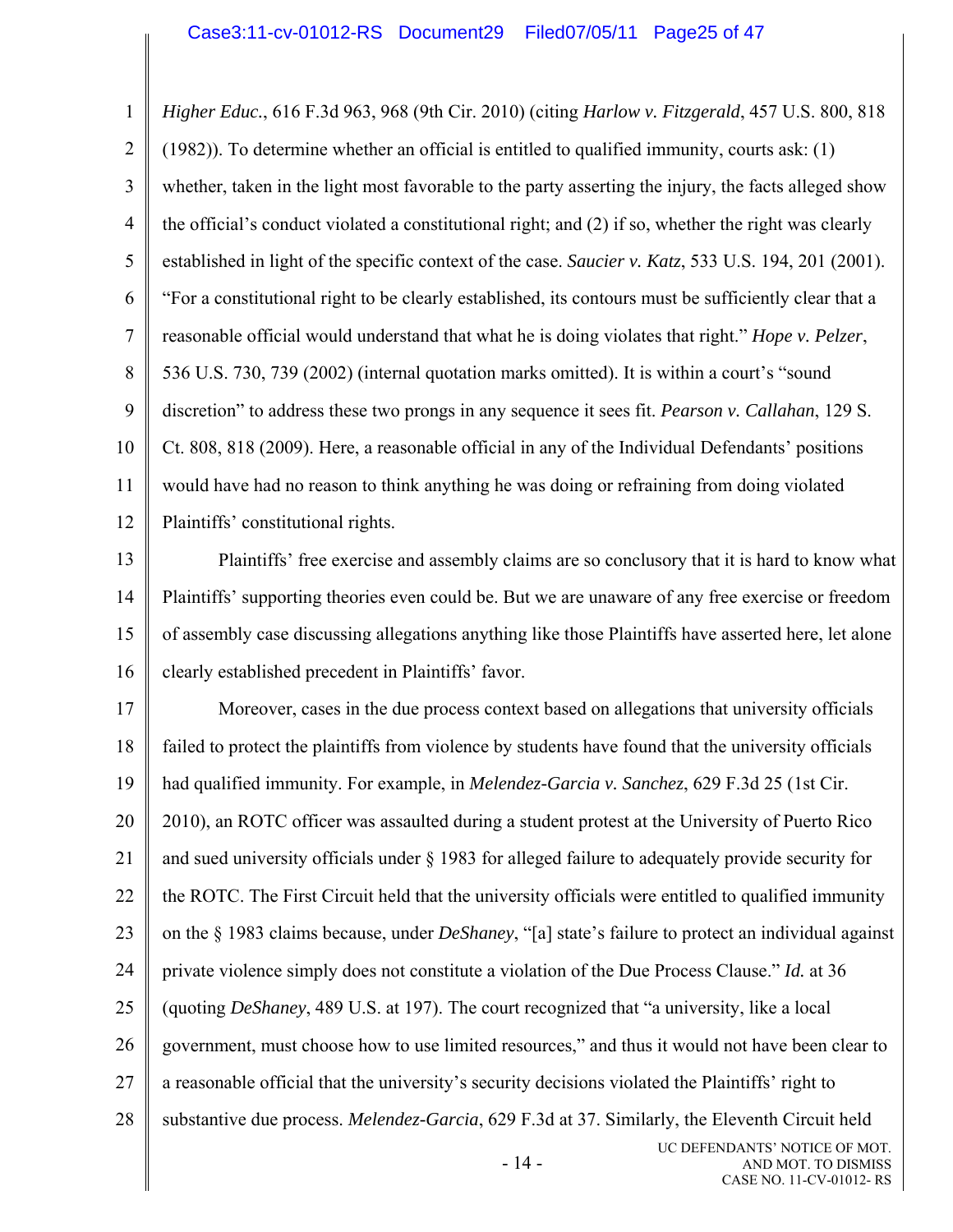1 2 3 that university officials were entitled to qualified immunity against a claim that they deprived a student killed in a school shooting of due process rights by failing to protect him from the known threats of another student. *Alexander v. Univ. of N. Fla.*, 39 F.3d 290, 292 (11th Cir. 1994).

4

5

6

7

8

9

10

11

# **D. Plaintiffs Fail to State a Title VI Claim.**

Plaintiffs' allegations fail to state a Title VI claim. As an initial matter, because Title VI applies only to "program[s] or activit[ies] receiving Federal financial assistance," 42 U.S.C. § 2000d, "Title VI . . . precludes liability against those who do not receive federal funding, including individuals." *Shotz v. City of Plantation*, 344 F.3d 1161, 1170 (11th Cir. 2003); *see also T.M. ex rel. Benson v. San Francisco Unified Sch. Dist.*, No. 09-01463, 2010 WL 291828, at \*4 (N.D. Cal. Jan. 19, 2010). Thus, the Title VI claim against the Individual Defendants must be dismissed.

12 13 14 15 16 17 18 19 20 21 Plaintiffs' Title VI claim against The Regents also fails because: (1) it is based primarily on Plaintiffs' objections to student protests against Israel, and UC cannot be liable for allowing speech that UC could not have prohibited without violating the First Amendment; (2) Plaintiffs have not sufficiently alleged that the University acted with "deliberate indifference" to conduct involving threats or violence rather than pure speech; (3) the alleged incidents described in the Complaint do not amount to "severe, pervasive, and objectively offensive" harassment of Plaintiffs or of Jewish students generally, *Davis*, 526 U.S. at 650; and (4) Plaintiffs do not allege that they have been deprived "of access to the educational opportunities or benefits provided by the school," *id*. Most of the incidents complained of involved protected speech that UC could not legally prohibit and so cannot be a basis for liability under Title VI.

22 23 24 25 26 27 28 The majority of Plaintiffs' allegations describe political speech that is protected by the First Amendment and that UC therefore could not prohibit or punish. As the Supreme Court has emphasized, an entity that receives federal funds may be liable for acts committed by third parties "only where the funding recipient has some control over the alleged harassment. A recipient cannot be directly liable for its indifference where it lacks the authority to take remedial action." *Davis*, 526 U.S. at 644. This is precisely the situation here: the University lacked any authority to discipline SJP and MSA students for exercising their right to engage in protected speech. Indeed,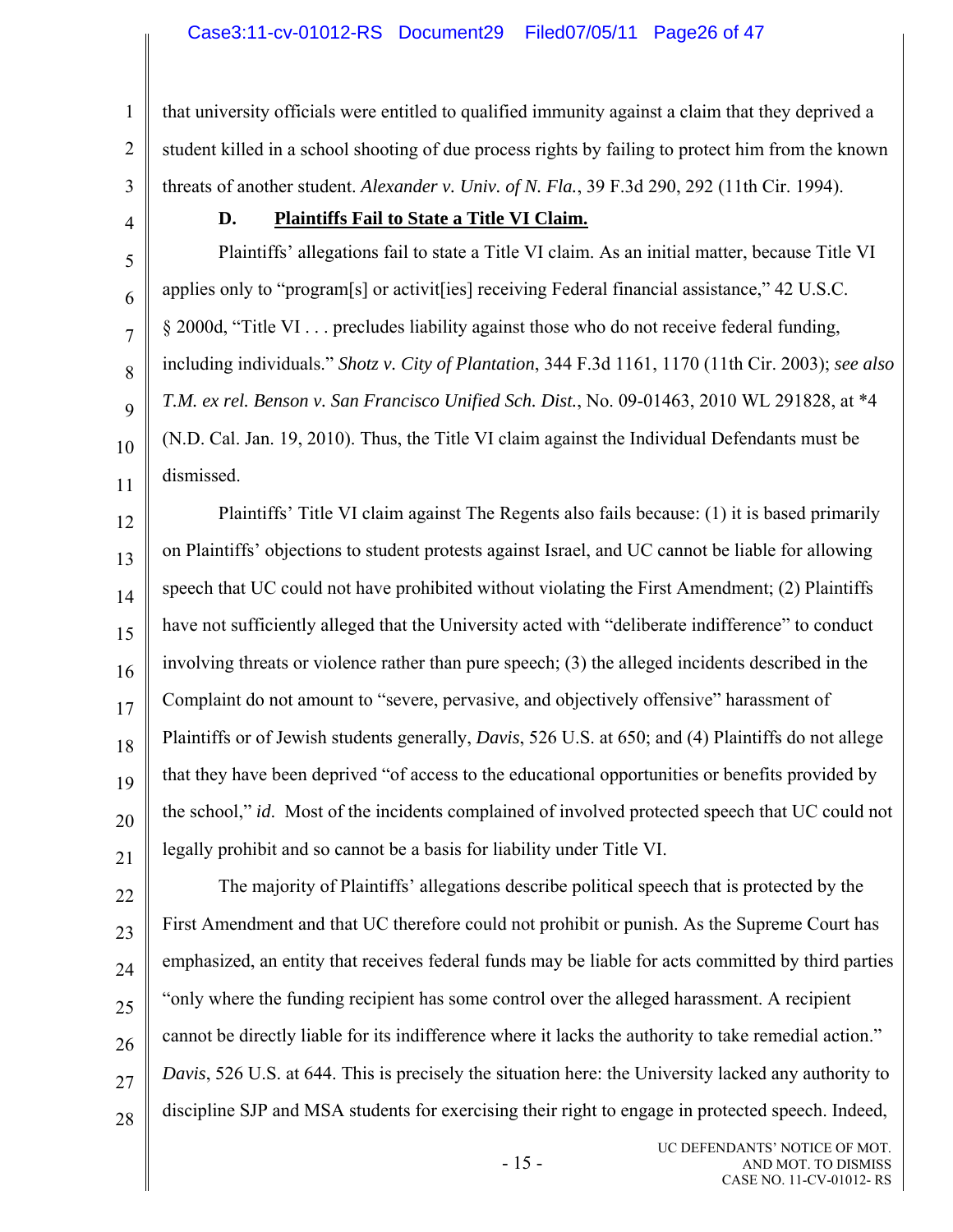## Case3:11-cv-01012-RS Document29 Filed07/05/11 Page27 of 47

6

1 2 3 4 5 "principles of the First Amendment 'acquire a special significance in the university setting, where the free and unfettered interplay of competing views is essential to the institution's educational mission.'" *Coll. Republicans at San Francisco State Univ. v. Reed*, 523 F. Supp. 2d 1005, 1015- 16 (N.D. Cal. 2007) (quoting *Doe v. Univ. of Mich.*, 721 F. Supp. 852, 863 (E.D. Mich. 1989)).

#### **1. Most of the incidents described in the Complaint involved core First Amendment protected speech that UC could not have prohibited.**

7 8 9 10 11 12 13 14 15 The First Amendment "'was fashioned to assure unfettered interchange of ideas for the bringing about of political and social changes.'" *N.Y. Times Co. v. Sullivan,* 376 U.S. 254, 269 (1964) (quoting *Roth v. United States*, 354 U.S. 476, 484 (1957)). Accordingly, the Supreme Court's "First Amendment decisions have created a rough hierarchy in the constitutional protection of speech" in which "[c]ore political speech occupies the highest, most protected position." *R.A.V. v. City of St. Paul*, 505 U.S. 377, 422 (1992) (Stevens, J., concurring in judgment); *see also Citizens United v. Fed. Election Comm'n,* 130 S. Ct. 876, 904 (2010) ("If the First Amendment has any force, it prohibits [the government] from fining or jailing citizens, or associations of citizens, for simply engaging in political speech.").

16 17 18 19 20 21 22 23 24 Just this Term, the Supreme Court found that highly offensive placards held at a soldier's funeral, with messages such as "God Hates the USA/Thank God for 9/11," "Fags Doom Nations," "Thank God for Dead Soldiers," and "Priests Rape Boys," were "speech . . . at a public place on a matter of public concern" and therefore "entitled to 'special protection' under the First Amendment." *Snyder v. Phelps*, 131 S. Ct. 1207, 1216-17, 1219 (2011). The Court explained: "Such speech cannot be restricted simply because it is upsetting or arouses contempt. . . . '[T]he point of all speech protection . . . is to shield just those choices of content that in someone's eyes are misguided, or even hurtful.'" *Id.* at 1219 (quoting *Hurley v. Irish-American Gay, Lesbian & Bisexual Group of Boston, Inc.*, 515 U.S. 557, 574 (1995)).

25 26 27 28 Plaintiffs' own allegations make clear that the majority of the incidents about which Plaintiffs complain consisted of students engaging in speech on controversial political matters─speech which is at the core of First Amendment protection. (*See, e.g.*, Compl. ¶¶ 26-28, 40, 42, 45-48, 56.) Many of the incidents cited in Plaintiffs' Complaint involved speech in

 $-16$  -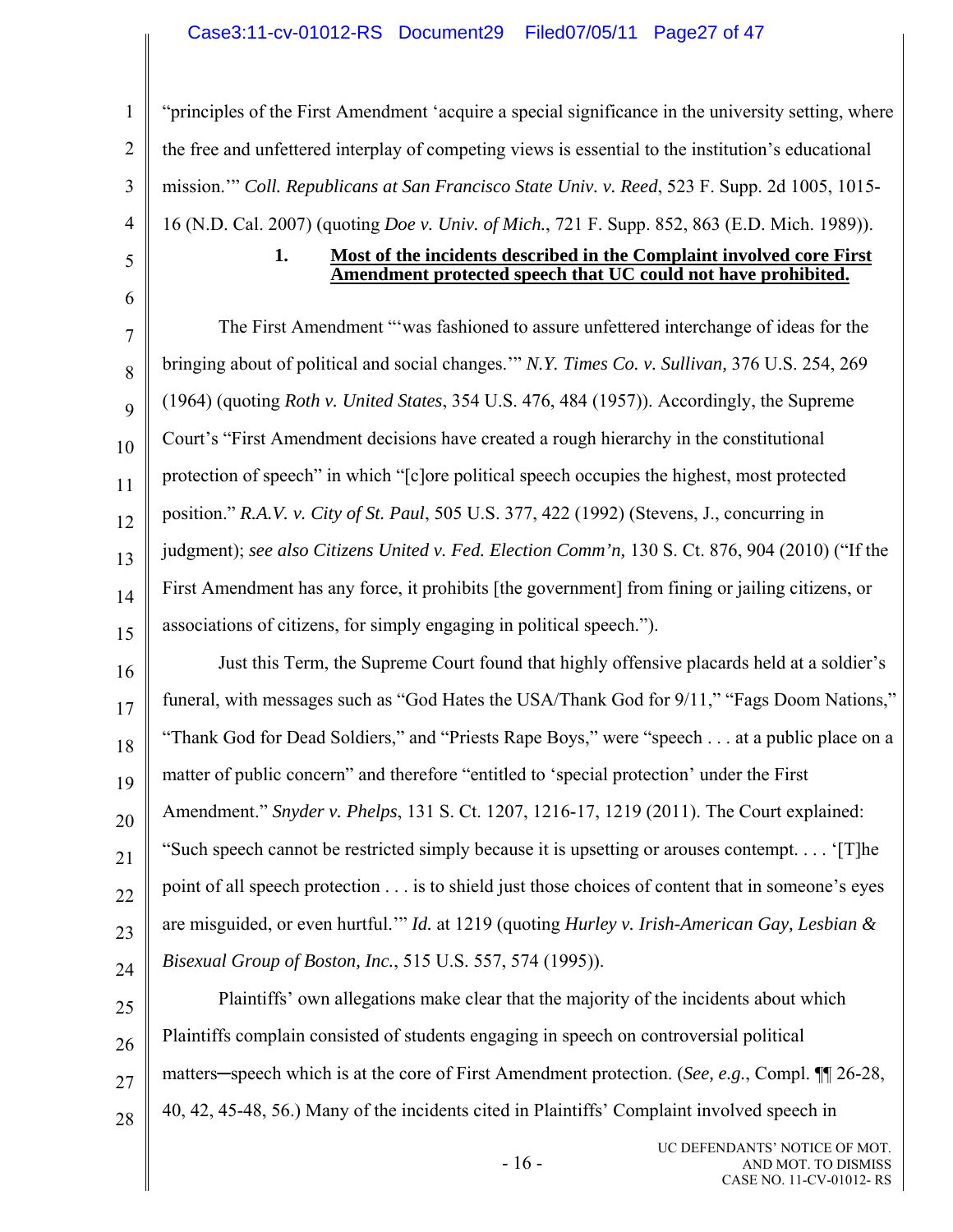### Case3:11-cv-01012-RS Document29 Filed07/05/11 Page28 of 47

opposition to Israeli policies—for example, publishing a magazine that analogized Israeli policies to "Apartheid" and "promote[d] both Hamas and Hizbullah as legitimate and noteworthy resistance movements"—and which thus plainly related to matters of public concern. (*Id.* ¶ 46; *see also id.* ¶¶ 27, 40, 42, 45, 47, 48.)

5 6 7 8 9 10 11 12 13 14 15 16 17 That several of the alleged demonstrations involved not only speech but also provocative, expressive conduct does not take the demonstrations outside the First Amendment's protection. For example, Plaintiffs allege that students set up mock checkpoints to imitate those utilized by Israeli soldiers (*id.* ¶¶ 27, 40), displayed mock "body bags" of Palestinians "murdered" by the Israeli army (*id.* ¶ 45), and held a "Die-In" in response to Israeli rocket launches into Palestinian territories (*id.* ¶ 48). These public displays are analogous, for constitutional purposes, to an "illegal immigration bake sale" held by College Republicans that this Court recognized as First Amendment protected speech in *Reed*. *See* 523 F. Supp. 2d at 1018. During the bake sale discussed in *Reed*, buyers were forced to reach through or climb over chain-link fences to purchase baked goods. *Id.* at 1018 n.7. This Court observed that such expressive conduct can be more likely to "reach and be understood by its intended audience" in part because it "obviously [and] cleverly . . . varies from oft-used means or commonly occurring forms of communication." *Id.* at 1018.

18 19 20 21 22 23 24 25 The fact that Plaintiffs may have been upset by speech critical of Israel does not make it illegal harassment rather than protected speech. To the contrary, as the Supreme Court recently emphasized in *Snyder*, "[i]f there is a bedrock principle underlying the First Amendment, it is that the government may not prohibit the expression of an idea simply because society finds the idea itself offensive or disagreeable." *Snyder*, 131 S. Ct. at 1219 (quoting *Texas v. Johnson*, 491 U.S. 397, 414 (1989)). Indeed, in *Reed*, this Court suggested that "seem[ing] disrespectful and offensive" are sometimes the "very characteristics . . . critical to [a demonstration's] effectiveness." *Id.* at 1019.

26

1

2

3

4

- 27
- 28

**a. Protecting controversial speech is particularly important in a university setting.**

The Supreme Court has repeatedly recognized that freedom of speech is particularly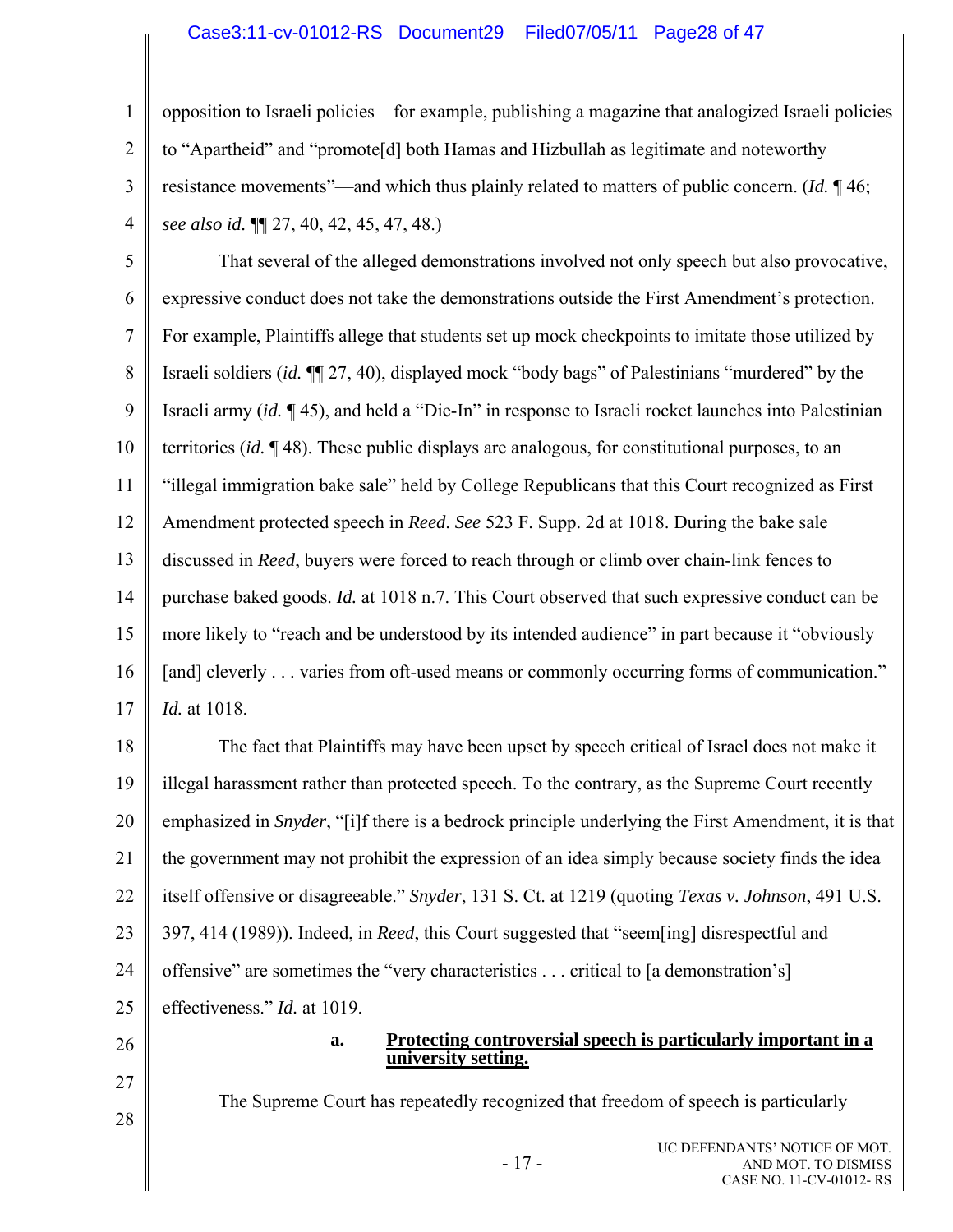1 2 3 4 5 6 7 8 9 10 11 12 13 14 15 16 17 18 19 20 21 22 23 24 25 26 27 28 important in a university setting. *See, e.g.*, *Healy v. James,* 408 U.S. 169, 180 (1972) ("The college classroom with its surrounding environs is peculiarly the marketplace of ideas . . . .") (internal quotation marks omitted); *Keyishian v. Bd. of Regents of Univ. of State of N.Y.*, 385 U.S. 589, 603 (1967) ("The vigilant protection of constitutional freedoms is nowhere more vital than in the community of American schools [of higher learning]."). As the Supreme Court has emphasized, "[t]eachers and students must always remain free to inquire, to study and to evaluate, to gain new maturity and understanding; otherwise our civilization will stagnate and die." *Sweezy v. State of N.H.*, 354 U.S. 234, 250 (1957). The Supreme Court has also specifically held that speech in an educational environment may not be curtailed simply because some observers find the conclusions offensive or even abhorrent. *See Bd. of Educ., Island Trees Union Free Sch. Dist. No. 26 v. Pico*, 457 U.S. 853, 871 (1982) (finding it unconstitutional to remove books from a school library because the school board opposed the content of those books). The Complaint's suggestion that UC should have been particularly restrictive of speech because of the relative youth of some students on campus is thus entirely contrary to well established First Amendment principles. *See Brown v. Entm't Merchs. Ass'n*, -- S. Ct. --, No. 08-1448, 2011 WL 2518809, at \*5 (June 27, 2011) (the state's "power to protect children from harm . . . does not include a freefloating power to restrict the ideas to which children may be exposed"). **b. Courts have found university speech codes to be unconstitutional.** Even to the extent that some of the speech in question expressed hostility to Jews rather than solely addressing political issues of public concern, it is unlikely that UC could have prohibited or punished the speech without running afoul of the First Amendment. Courts have repeatedly struck down "speech codes" that universities developed and implemented in response to racially motivated incidents—codes that penalized various forms of hateful speech such as "insults, epithets, ridicule, or personal attacks," *Roberts v. Haragan*, 346 F. Supp. 2d 853, 872 (N.D. Tex. 2004), or speech "'stigmatizing or victimizing' individuals or groups on the basis of race, ethnicity, religion, sex, sexual orientation, creed, national origin, ancestry, age, marital status, handicap or Vietnam-era veteran status." *Doe*, 721 F. Supp. at 853. Indeed, every reported

- 18 -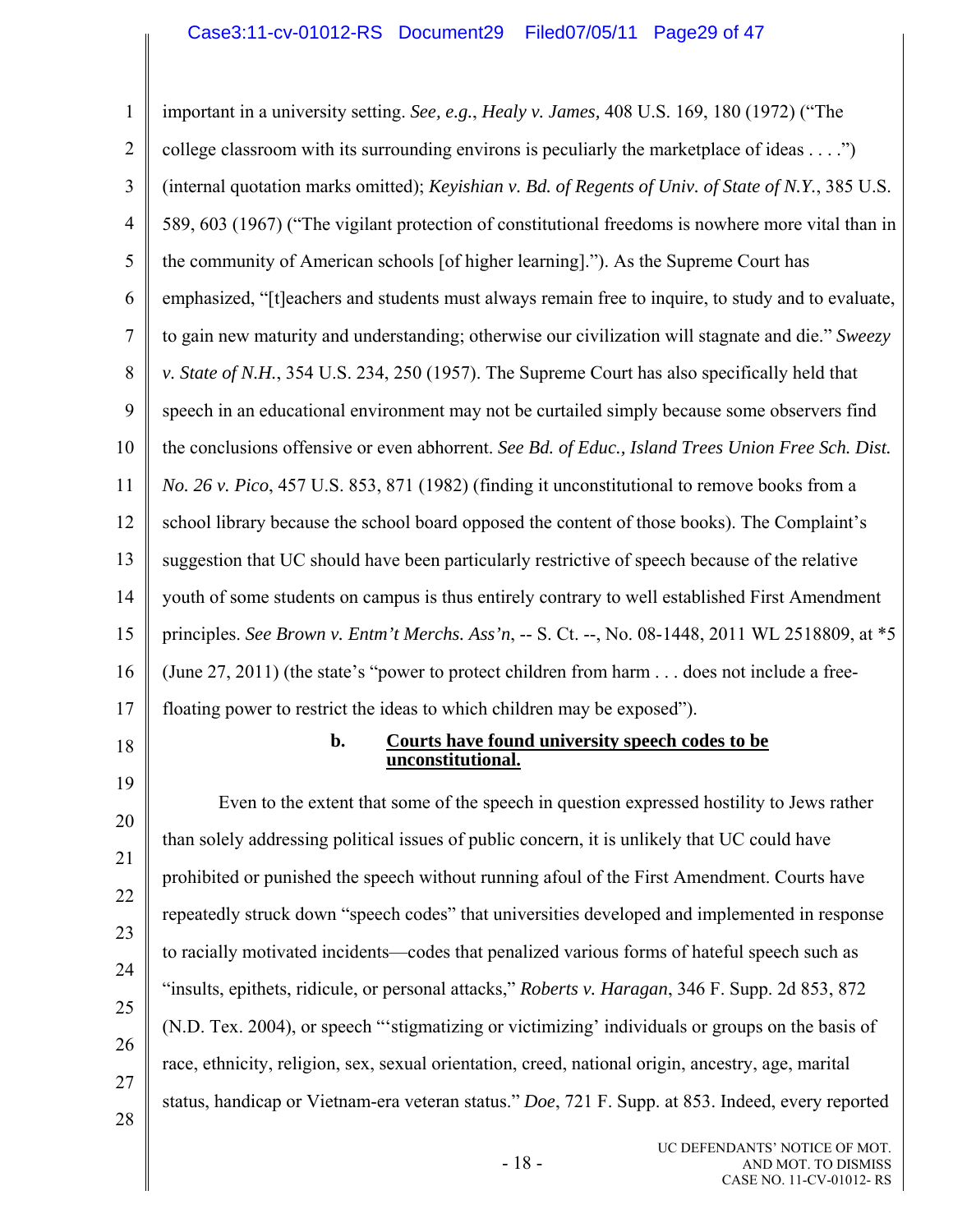## Case3:11-cv-01012-RS Document29 Filed07/05/11 Page30 of 47

1 2 3 4 5 6 7 8 9 10 11 12 13 14 15 16 17 18 19 20 21 22 23 24 25 26 27 28 decision of which we are aware that has considered a speech code enacted at a public university has struck down the policy as incompatible with the First Amendment. *See Reed*, 523 F. Supp. 2d 1005; *Roberts*, 346 F. Supp. 2d 853; *Bair v. Shippensburg Univ.*, 280 F. Supp. 2d 357 (M.D. Pa. 2003); *Dambrot v. Cent. Mich. Univ.*, 839 F. Supp. 477 (E.D. Mich. 1993), *aff'd*, 55 F.3d 1177 (6th Cir. 1995); *UWM Post, Inc. v. Bd. of Regents of the Univ. of Wisc. Sys.*, 774 F. Supp. 1163 (E.D. Wisc. 1991); *Doe*, 721 F. Supp. 852.8 Of course, to the extent speech constitutes a "true threat," it is not protected by the First Amendment. The Supreme Court has defined "true threats" as "those statements where the speaker means to communicate a serious expression of an intent to commit an act of unlawful violence to a particular individual or group of individuals." *Virginia v. Black*, 538 U.S. 343, 359 (2003). In addition, advocacy of the use of force or illegal activity may be prohibited if "such advocacy is directed to inciting or producing imminent lawless action and is likely to incite or produce such action." *Brandenburg v. Ohio,* 395 U.S. 444, 447 (1969). But Plaintiffs have not alleged that the speech alleged in the Complaint met either of these criteria. Plaintiffs allege neither that the speakers were seriously threatening violence toward an individual or group of individuals nor that the speakers were inciting imminent illegal activity.<sup>9</sup> While the alleged shopping cart incident would constitute an act of violence, Plaintiffs do not allege that law enforcement authorities failed to respond to this incident or that UC failed to  $\overline{\phantom{0}}$ <sup>8</sup> *See also Saxe v. State Coll. Area Sch. Dist.*, 240 F.3d 200, 215 (3d Cir. 2001) (Alito, J.) (striking down a public school district's anti-harassment policy); *Iota Xi Chapter of Sigma Chi Fraternity v. George Mason Univ.*, 993 F.2d 386 (4th Cir. 1993) (holding that George Mason University could not discipline fraternity for holding an "ugly woman contest" despite university's substantial interest in maintaining an educational environment free of discrimination and racism and providing a gender-neutral education); *Corry v. Leland Stanford Junior Univ.*, No. 740309 (Cal. Sup. Ct. Feb. 27, 1995) (striking down Stanford's speech code under a California statute providing that private university students have the same right to exercise their free speech on campus as they enjoy off campus).  $9$  Plaintiffs allege that "[i]n October 2000, the president of UCLA's MSA led a crowd of demonstrators at the Israeli consulate in chants of . . . 'Death to the Jews!'" (Compl. ¶ 43.) In the context of a peaceful demonstration outside a consulate, this statement does not constitute a "true threat." Even if it were a threat, the demonstration did not occur on a UC campus, and Plaintiffs do not allege that the individual in question was acting in his or her capacity as UCLA's MSA president, or that the protest was organized by UCLA's MSA. Given that, it is unclear what Plaintiffs think UC could or should have done about it. In addition, this alleged demonstration occurred long before either Felber or Maissy was enrolled at UC. Apparently, the only reason Plaintiffs (or their counsel) know about the incident is that it "was reported on publicly." (*Id.*)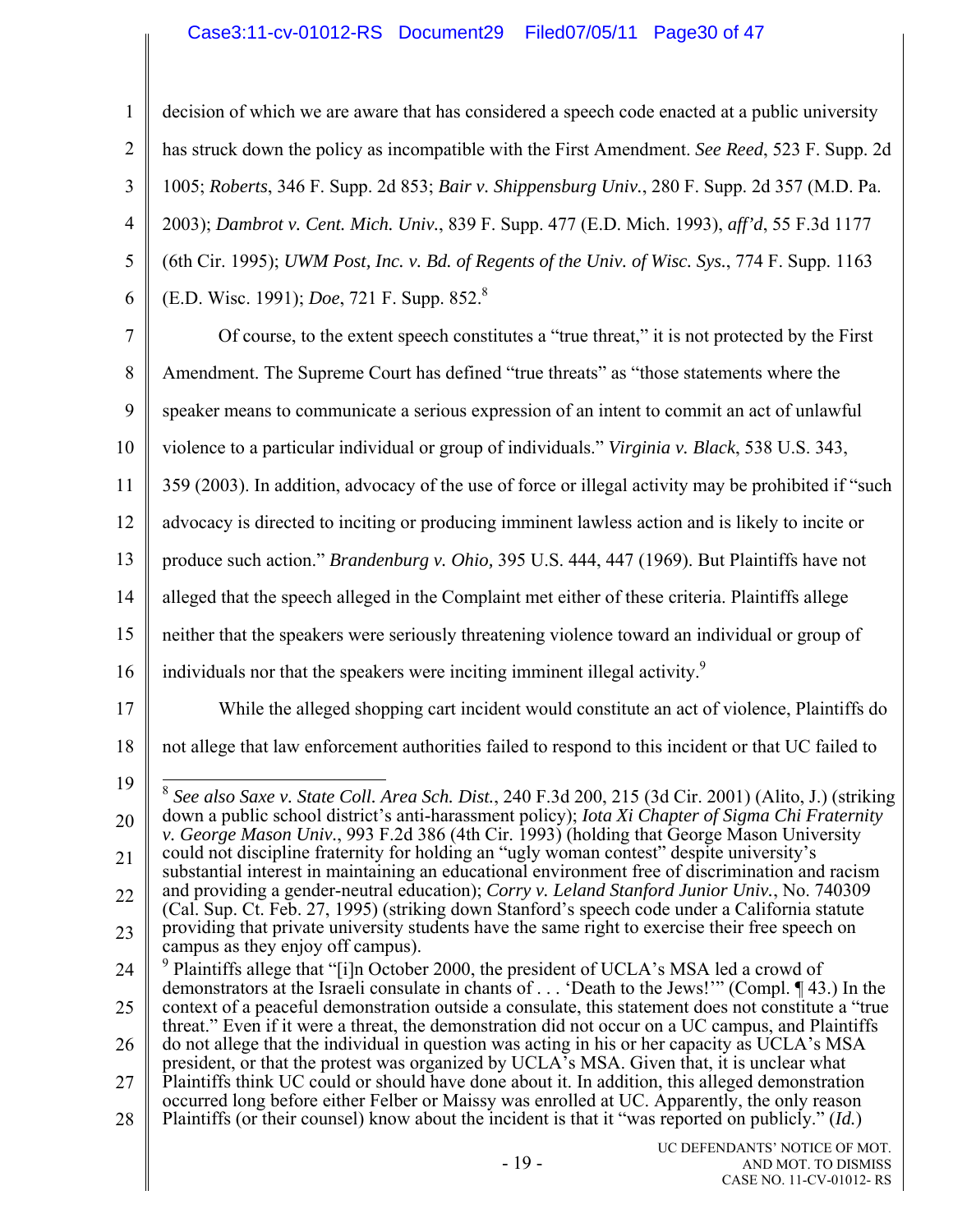#### Case3:11-cv-01012-RS Document29 Filed07/05/11 Page31 of 47

1 2 3 4 5 6 discipline Zakharia for it. Moreover, the Complaint explicitly alleges that, after the other alleged incident in which "Zakharia assaulted a Jewish UCB student," "Zakharia and two other SJP activists were cited for battery by UC Campus Police." (Compl. ¶ 41.) Thus, the alleged "deliberate[] indifferen[ce]" upon which Plaintiffs base their Title VI claim (*id.* ¶ 81) appears to refer merely to UC's failure to prevent speech that UC could not have prohibited or punished without violating the speakers' First Amendment rights.

- 7
- 8

#### **c. The Supreme Court and the United States Department of Education have recognized that there can be no liability for refraining from prohibiting protected speech.**

9 10 11 12 13 14 15 16 17 18 19 20 21 Consistent with the clear principle that public universities cannot constitutionally restrict student speech, both the Supreme Court and the Department of Education have recognized that protected First Amendment speech cannot constitute actionable harassment for which an educational institution may be liable. The Supreme Court noted in *Davis* that "it would be entirely reasonable for a school to refrain from a form of disciplinary action that would expose it to constitutional or statutory claims." 526 U.S. at 649. Justice Kennedy cautioned explicitly in his dissent in *Davis* that "[a] university's power to discipline its students for speech that may constitute harassment is . . . circumscribed by the First Amendment." *Davis*, 526 U.S. at 667-68 (Kennedy, J., dissenting); *see also id.* ("A number of courts have already confronted difficult problems raised by university speech codes designed to deal with peer sexual and racial harassment. The difficulties associated with speech codes simply underscore the limited nature of a university's control over student behavior that may be viewed as . . . harassment.") (internal citations omitted).

22 23 24 25 26 27 28 Similarly, the U.S. Department of Education Office for Civil Rights (OCR) issued investigative guidance in 1994 to explicate their policy and approach to investigating racial incidents and harassment at educational institutions. Department of Education, Racial Incidents and Harassment Against Students at Educational Institutions; Investigative Guidance (Mar. 10, 1994), 59 Fed. Reg. 11448. The guidance emphasizes that Title VI is directed at "conduct that constitutes race discrimination . . . *and not at the content of speech*. In cases in which verbal statements or other forms of expression are involved, consideration will be given to any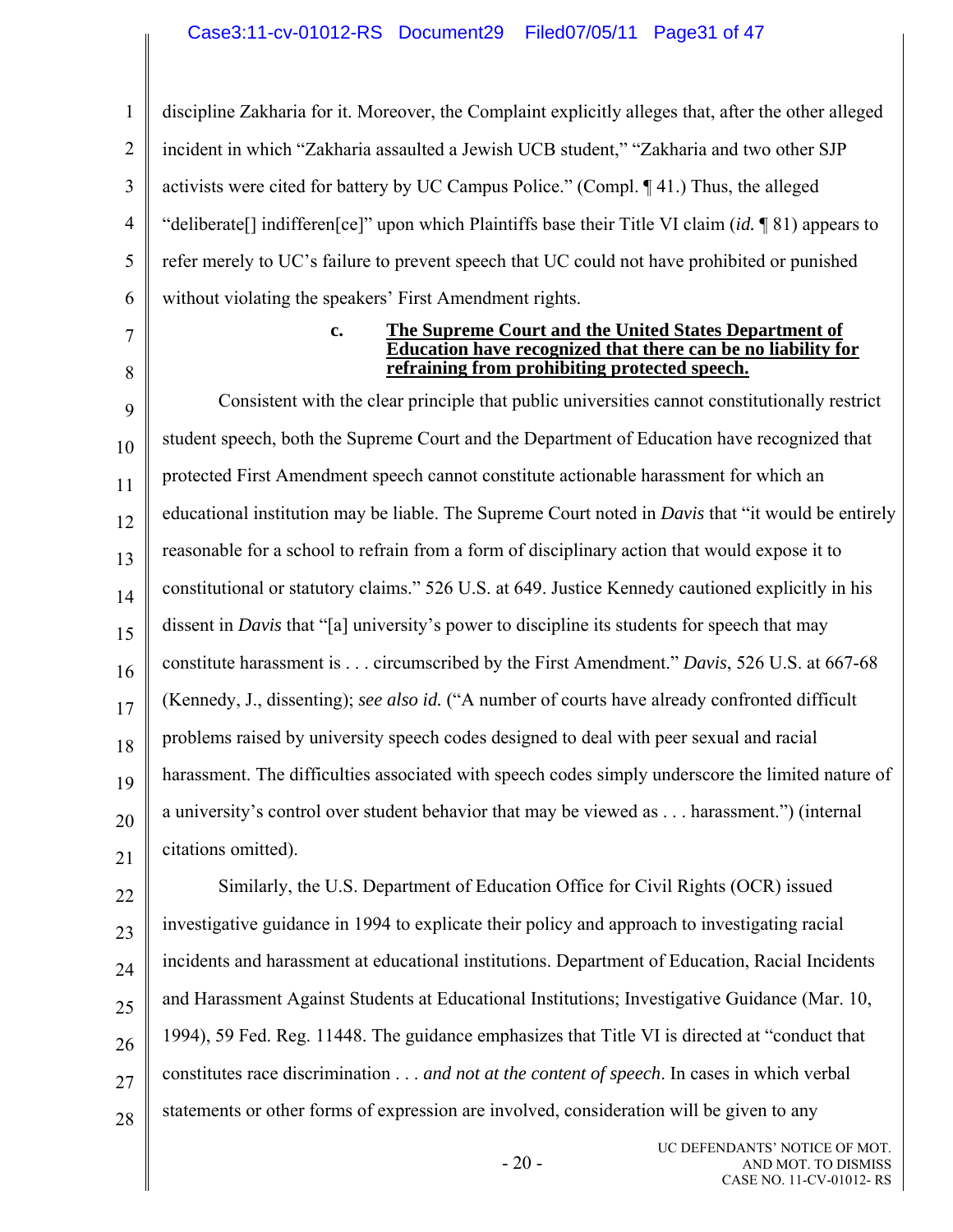|   | 1   implications of the First Amendment to the United States Constitution." 59 Fed. Reg. at 11448                                |
|---|----------------------------------------------------------------------------------------------------------------------------------|
|   | 2    n.1 (emphasis added); see also id. at 11450 n.7 ("Of course, OCR cannot endorse or prescribe                                |
|   | $3 \parallel$ speech or conduct codes or other campus policies to the extent that they violate the First                         |
| 4 | Amendment to the United States Constitution.").                                                                                  |
|   | $\mathbf{r} = 11$ $\mathbf{r} = 1$ $\mathbf{r} = 0.000$ $\mathbf{r} = 11$ $\mathbf{r} = 1$ $\mathbf{r} = 1$ $\mathbf{r} = 0.000$ |

| 5  | In addition, the OCR published a letter in 2003 in response to the speech code cases                                                                                                                           |  |  |  |  |
|----|----------------------------------------------------------------------------------------------------------------------------------------------------------------------------------------------------------------|--|--|--|--|
| 6  | reiterating that OCR does not interpret Title VI to reach speech protected by the First                                                                                                                        |  |  |  |  |
| 7  | Amendment. Gerald A. Reynolds, Office for Civil Rights, First Amendment: Dear Colleague                                                                                                                        |  |  |  |  |
| 8  | (July 28, 2003), <i>available at http://www.ed.gov/about/ offices/ list/ocr/firstamend.html</i> ("No                                                                                                           |  |  |  |  |
| 9  | OCR regulation should be interpreted to impinge upon rights protected under the First                                                                                                                          |  |  |  |  |
| 10 | Amendment to the U.S. Constitution or to require recipients to enact or enforce codes that punish                                                                                                              |  |  |  |  |
| 11 | the exercise of such rights."). The OCR confirmed that Title VI is concerned with discriminatory                                                                                                               |  |  |  |  |
| 12 | <i>conduct</i> , not speech: "Harassment,  to be prohibited by the statutes within OCR's jurisdiction,                                                                                                         |  |  |  |  |
| 13 | must include something beyond the mere expression of views, words, symbols, or thoughts that                                                                                                                   |  |  |  |  |
| 14 | some person finds offensive. Under OCR's standard, the conduct must also be considered                                                                                                                         |  |  |  |  |
| 15 | sufficiently serious to deny or limit a student's ability to participate in or benefit from the                                                                                                                |  |  |  |  |
| 16 | educational program." Id.                                                                                                                                                                                      |  |  |  |  |
| 17 | Here, if it had disciplined students for engaging in most of the speech described in the                                                                                                                       |  |  |  |  |
| 18 | Complaint, UC would potentially have been subject to liability for violating students' First                                                                                                                   |  |  |  |  |
| 19 | Amendment rights. UC cannot be liable under Title VI for refraining from doing what is                                                                                                                         |  |  |  |  |
| 20 | prohibited by the First Amendment. Plaintiffs' Title VI claim should therefore be dismissed.                                                                                                                   |  |  |  |  |
| 21 | 2.<br><b>Plaintiffs' Title VI claim also fails because Plaintiffs do not allege that</b><br>Defendants were deliberately indifferent to severe, pervasive, and                                                 |  |  |  |  |
| 22 | objectively offensive harassment of them or of Jewish students<br>generally.                                                                                                                                   |  |  |  |  |
| 23 | Plaintiffs claim that UC violated Title VI because it was deliberately indifferent to what                                                                                                                     |  |  |  |  |
| 24 |                                                                                                                                                                                                                |  |  |  |  |
| 25 | Plaintiffs allege was harassment by other students on the basis of their Jewish ancestry and                                                                                                                   |  |  |  |  |
| 26 | affiliation. (Compl. $\P$ 81.) <sup>10</sup> In <i>Davis</i> , the Supreme Court held that recipients of federal funding                                                                                       |  |  |  |  |
| 27 | <sup>10</sup> Title VI of the Civil Rights Act of 1964 provides that no person shall "on the ground of race,<br>color, or national origin, be excluded from participation in, be denied the benefits of, or be |  |  |  |  |
| 28 | subjected to discrimination under any program or activity receiving Federal financial assistance."<br>42 U.S.C. § 2000d. The United States Department of Education Office for Civil Rights has issued          |  |  |  |  |
|    | UC DEFENDANTS' NOTICE OF MOT.<br>$-21-$<br>AND MOT. TO DISMISS<br>CASE NO. 11-CV-01012-RS                                                                                                                      |  |  |  |  |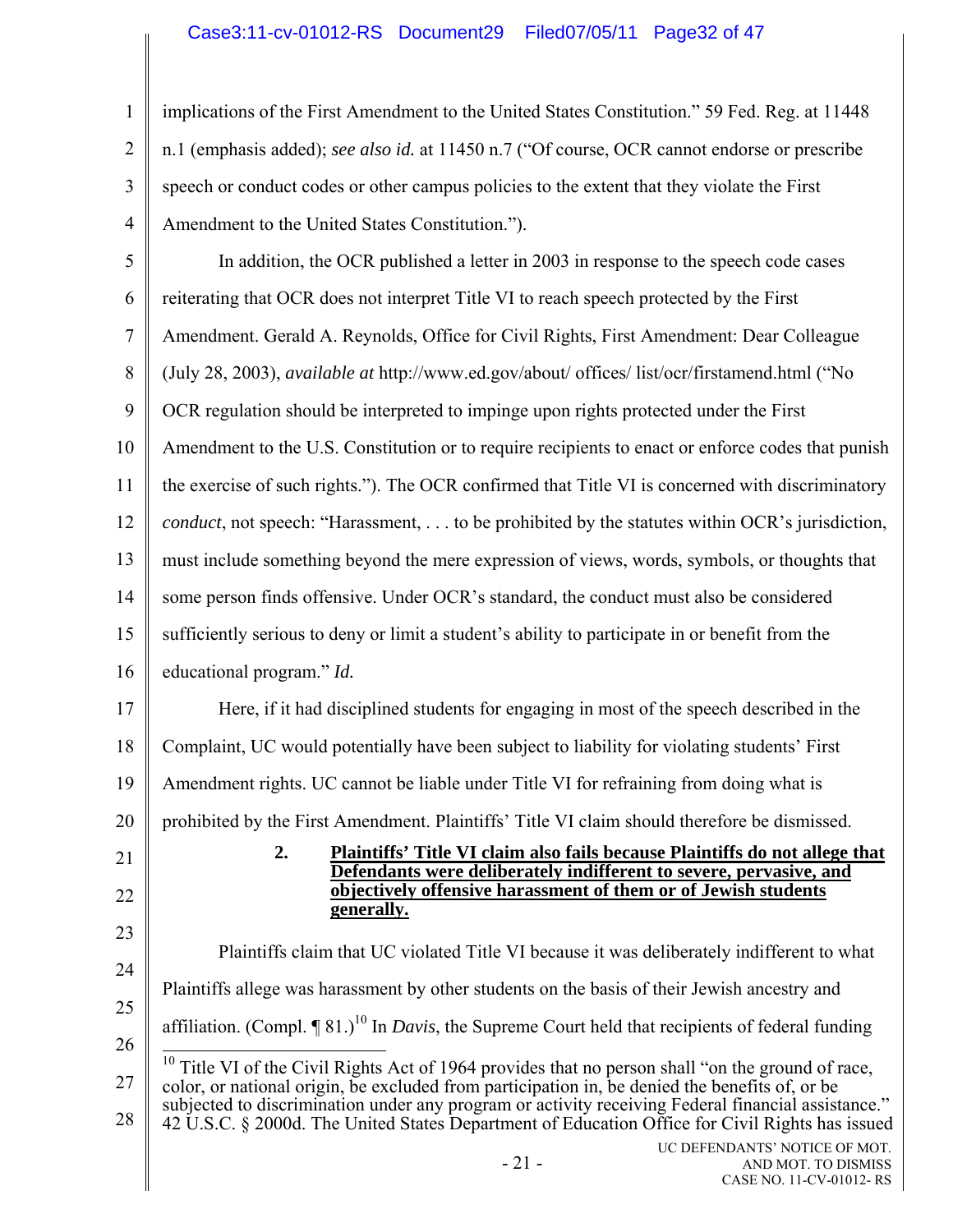| $\mathbf{1}$   | may be liable under Title IX for student-on-student harassment "only where they are deliberately                                                                                                         |  |
|----------------|----------------------------------------------------------------------------------------------------------------------------------------------------------------------------------------------------------|--|
| $\overline{2}$ | indifferent to sexual harassment, of which they have actual knowledge, that is so severe,                                                                                                                |  |
| 3              | pervasive, and objectively offensive that it can be said to deprive victims of access to the                                                                                                             |  |
| 4              | educational opportunities or benefits provided by the school." 526 U.S. at 650. The Supreme                                                                                                              |  |
| 5              | Court has repeatedly emphasized that Title VI is to be given the same interpretation and                                                                                                                 |  |
| 6              | construction as Title IX, because Title IX was intentionally patterned after Title VI and has nearly                                                                                                     |  |
| 7              | identical wording. See, e.g., Gebser v. Lago Vista Indep. Sch. Dist., 524 U.S. 274, 286 (1998)                                                                                                           |  |
| 8              | (Title IX "was modeled after Title VI , which is parallel to Title IX except that it prohibits                                                                                                           |  |
| 9              | race discrimination, not sex discrimination, and applies in all programs receiving federal funds,                                                                                                        |  |
| 10             | not only in education programs."); Fitzgerald v. Barnstable Sch. Comm., 129 S. Ct. 788, 797                                                                                                              |  |
| 11             | (2009); Alexander v. Sandoval, 532 U.S. 275, 280 (2001); Cannon v. Univ. of Chicago, 441 U.S.                                                                                                            |  |
| 12             | 677, 694-96 (1979). Accordingly, Courts evaluating Title VI claims of student-on-student                                                                                                                 |  |
| 13             | harassment after Davis have held that its standard applies to race-based harassment under Title VI                                                                                                       |  |
| 14             | as well. <sup>11</sup> See, e.g., Whitfield v. Notre Dame Middle Sch., No. 09-2649, 2011 WL 94735, at *3 (3d                                                                                             |  |
| 15             | Cir. Jan. 12, 2011) ("A plaintiff may recover [under Title VI] for alleged 'severe, pervasive, and                                                                                                       |  |
| 16             | objectively offensive' student-on-student harassment if the school 'acts with deliberate                                                                                                                 |  |
| 17             | indifference to known acts of harassment."" (citing Davis, 526 U.S. at 648)); Bryant v. Indep. Sch.                                                                                                      |  |
| 18             | Dist. No. I-38, 334 F.3d 928, 934 (10th Cir. 2003) ("T]he district court is directed to apply to the                                                                                                     |  |
| 19             | Plaintiffs' Title VI deliberate indifference claims the standard for a Title IX deliberate                                                                                                               |  |
| 20             | a "Dear Colleague" letter interpreting Title VI's prohibition of discrimination on the basis of race                                                                                                     |  |
| 21             | or national origin to prohibit discrimination on the basis of anti-Semitism. See Russlyn Ali, Office<br>for Civil Rights, Dear Colleague Letter (Oct. 26, 2010), available at                            |  |
| 22             | http://www2.ed.gov/about/offices/list/ocr/letters/colleague-201010.html, at 5. The UC Defendants<br>do not challenge that interpretation for purposes of this Motion.                                    |  |
| 23             | The year before Davis was decided, the Ninth Circuit held in Montiero v. Tempe Union High<br>School District, 158 F.3d 1022, 1032-33 (9th Cir. 1998), that a school district's failure to                |  |
| 24             | adequately respond to student-on-student racial harassment constituted a violation of Title VI.                                                                                                          |  |
| 25             | While Montiero's central holding that student-on-student harassment claims are actionable under<br>Title VI remains undisturbed after Davis, at least two elements of the test articulated in Montiero   |  |
| 26             | conflict with the Davis standard. First, while Davis requires "severe, pervasive, and objectively<br>offensive" harassment, 526 U.S. at 650, <i>Montiero</i> had held that conduct need be only "severe, |  |
| 27             | pervasive, or persistent." 158 F.3d at 1033. Second, Davis requires the school district to have<br>actual knowledge of the harassment, 526 U.S. at 650, while <i>Montiero</i> had held that the school   |  |
| 28             | district's knowledge could be actual or constructive. 158 F.3d at 1034. The Davis standard has<br>implicitly overruled <i>Montiero</i> on these two points.                                              |  |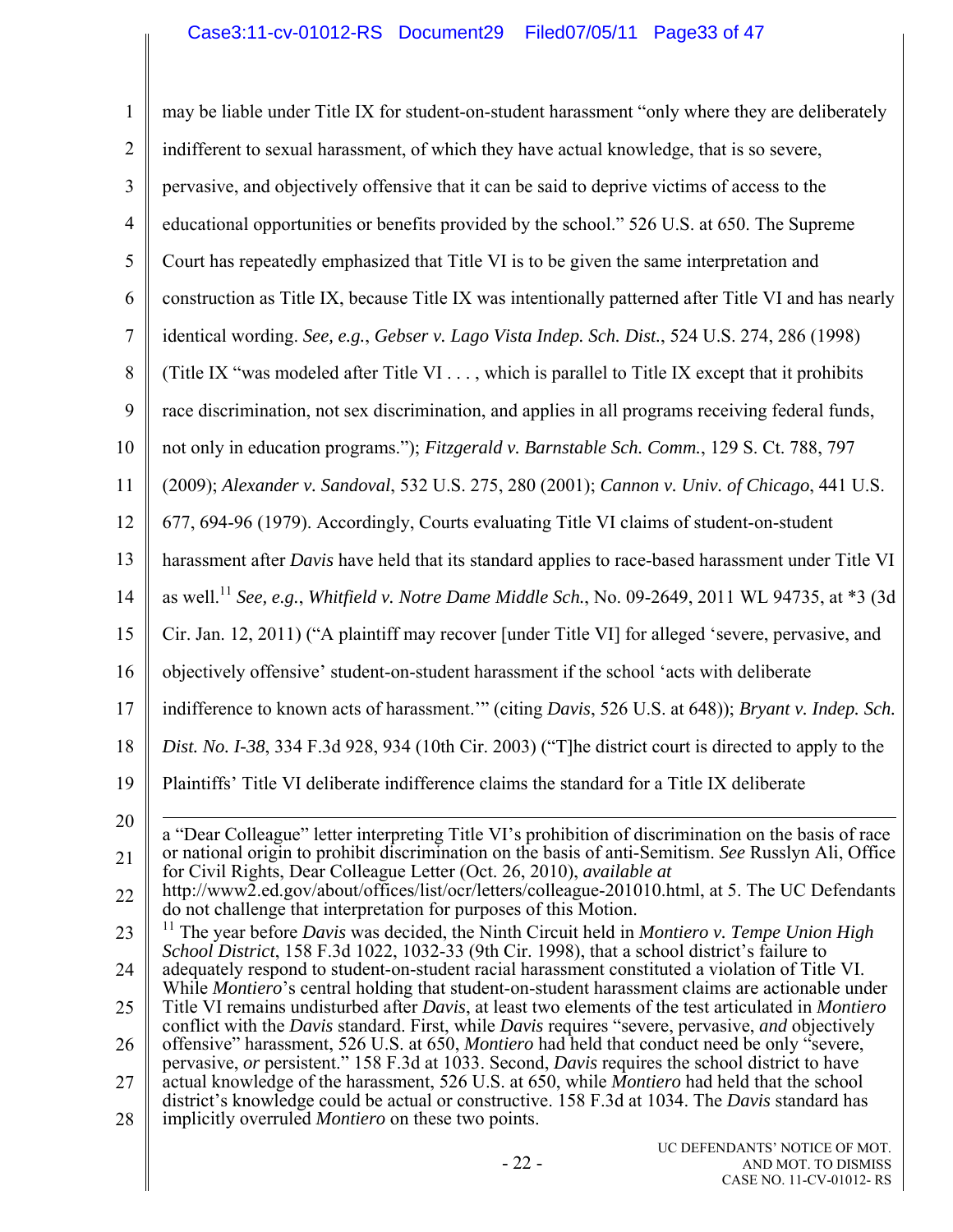indifference claim as previously articulated and applied by the Supreme Court in *Davis*."). Under that standard, Plaintiffs fail to state a Title VI claim.

3 4

1

2

#### **a. Plaintiffs fail to state a Title VI claim because they have not pleaded facts sufficient to state a claim that UC acted with deliberate indifference.**

5 6 7 8 9 10 11 12 13 14 15 16 17 18 19 20 21 Plaintiffs have not pleaded facts sufficient to support a claim that Defendants were deliberately indifferent to the alleged incidents that involved threats or violence rather than protected speech. In *Gebser*, the Supreme Court held that recipients of federal funding may be liable under Title IX only for "deliberate indifference to known acts of" sexual harassment. 524 U.S. at 290-91. An educational institution acts with deliberate indifference only where its response to known peer harassment "is *clearly unreasonable* in light of the known circumstances." *Davis*, 526 U.S. at 648 (emphasis added); *see also Williams ex rel. Hart v. Paint Valley Local Sch. Dist.,* 400 F.3d 360, 368 (6th Cir. 2005). The Supreme Court has made clear that this is "not a mere reasonableness standard," but a heightened standard that requires the defendants' conduct to have been "not clearly unreasonable." *Davis*, 526 U.S. at 649. The Supreme Court has further stressed that student victims of harassment are not entitled to make "particular remedial demands" about how their school should have responded to the harassment, and that "[c]ourts should refrain from second-guessing the disciplinary decisions made by school administrators." *Id.* at 648. Ultimately, a federal funding recipient cannot be liable for an inadequate response to peer harassment unless the institution "has made 'an official decision . . . not to remedy [a] violation.'" *Oden v. Marianas Coll.*, 440 F.3d 1085, 1089 (9th Cir. 2006) (quoting *Gebser*, 524 U.S. at 290).

22 23 24 25 26 27 28 UC DEFENDANTS' NOTICE OF MOT. Plaintiffs have not alleged facts sufficient to support an inference that the University failed, in a manner that was clearly unreasonable, to respond to incidents that involved threats or violent conduct rather than protected speech. Plaintiffs allege only a handful of such incidents occurring over a period of 15 years. Plaintiffs themselves admit that the University responded to three of those incidents. (Compl. ¶ 41 (Zakharia was cited for the battery by UC campus police); *id.*  $\mathbb{I}$  49 (UC campus police responded to a "riot" after a concert that was part of an Israel event was disrupted); *id.* ¶ 54 (UC campus police escorted disruptive protestors out of a pro-Israel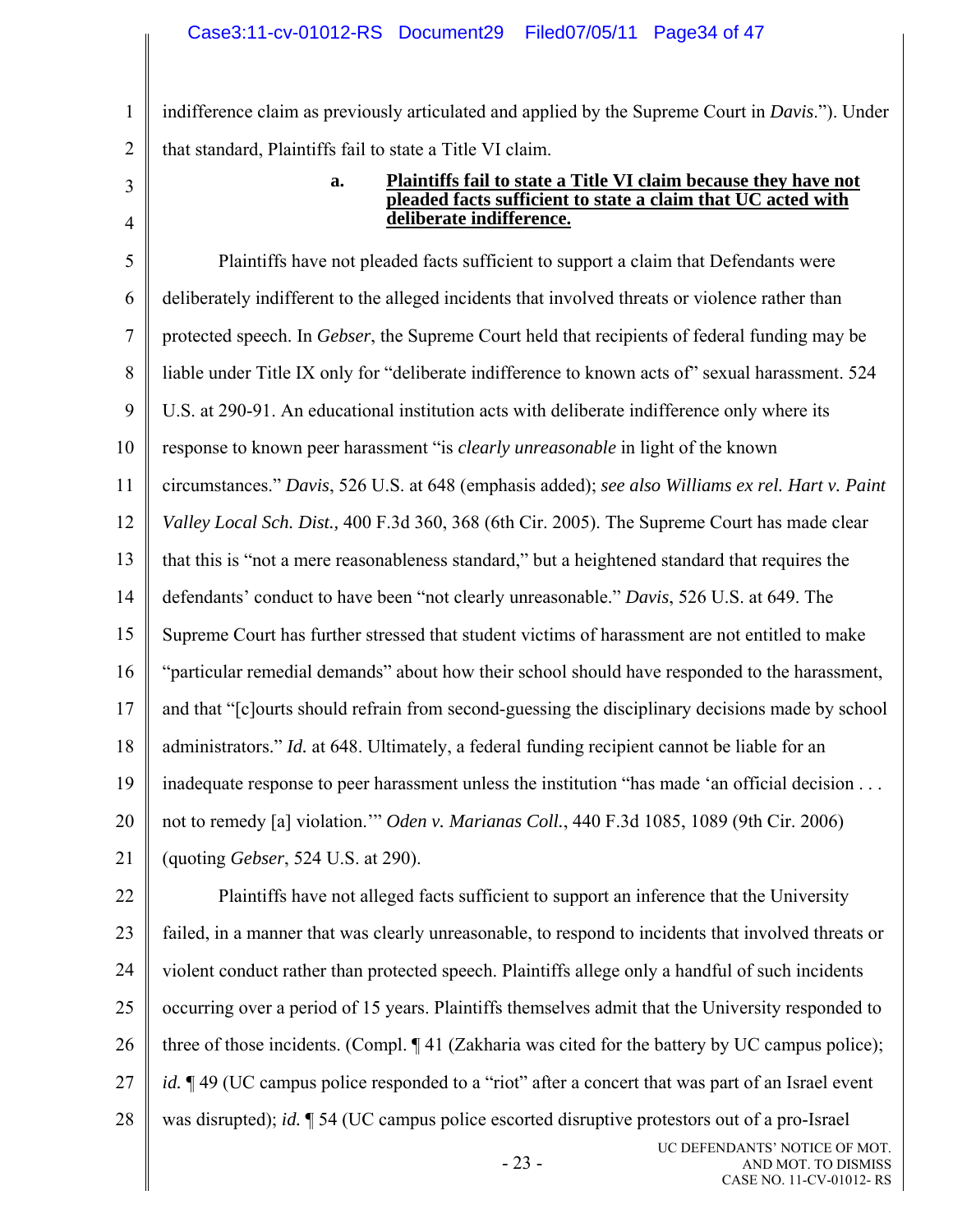1 2 3 4 5 6 7 8 9 10 11 12 13 14 15 16 17 18 19 20 21 22 23 24 25 26 27 28 - 24 - UC DEFENDANTS' NOTICE OF MOT. AND MOT. TO DISMISS CASE NO. 11-CV-01012- RS talk)). Plaintiffs do not allege that the University failed to respond to Zakharia's alleged assault on Ms. Felber with a shopping cart, (*id.* ¶ 18) or to two other violent acts alleged to have occurred years before Felber and Maissy were students at UC Berkeley. (*Id.* ¶ 44.) Plaintiffs claim that UC issued no "effective condemnation" in response to an alleged incident in 1995 in which a Jewish observer was spat on by a demonstrator at a rally supporting Hamas, but Plaintiffs do not allege that either the victim or the perpetrator was a UC student or that UC failed to respond at all even if it did not respond in the manner Plaintiffs would have chosen. (*Id*. ¶ 42.) Moreover, Plaintiffs affirmatively allege that UC Berkeley's Dean of Students Poullard held "meetings with both Tikvah and SJP about the conflict on campus." (*Id.* ¶ 21.) **b. Plaintiffs cannot recover under Title VI because the incidents they describe cannot reasonably be viewed as harassment of them or others for being Jewish.**  Under the Supreme Court's decision in *Davis*, in addition to establishing a subjective perception of harassment, plaintiffs must show that the complained of conduct was "*objectively* offensive." *Davis*, 526 U.S. at 633. Titles IX and VI borrow the "hostile environment" standard from Title VII cases involving hostile environments in the workplace. *Saxe v. State Coll. Area Sch. Dist.*, 240 F.3d 200, 205 (3d Cir. 2001); *Papelino v. Albany Coll. of Pharm. of Union Univ.*, 633 F.3d 81, 89 (2d Cir. 2011) ("[A] Title IX hostile education environment claim is "governed by traditional Title VII 'hostile environment' jurisprudence."). In the Title VII context, the Supreme Court has held that, in order to constitute harassment under a hostile environment theory, conduct must be objectively severe and pervasive such that a reasonable person would agree that it is harassment. *Harris v. Forklift Sys. Inc.*, 510 U.S. 17, 21-22 (1993); *see also Oncale v. Sundowner Offshore Servs., Inc.*, 523 U.S. 75, 81 (1998) ("[T]he objective severity of harassment should be judged from the perspective of a reasonable person in the plaintiff's position, considering all the circumstances.") (internal quotation marks omitted). A reasonable person would not believe that criticism of Israel is harassment at all, let alone harassment of Jewish students for being Jewish. In *Finkelshteyn v. Staten Island University Hospital*, 687 F. Supp. 2d 66 (E.D.N.Y. 2009), the court rejected a Jewish plaintiff's claim that a co-worker's comments that Israelis "needed to leave the country they were fighting in" created a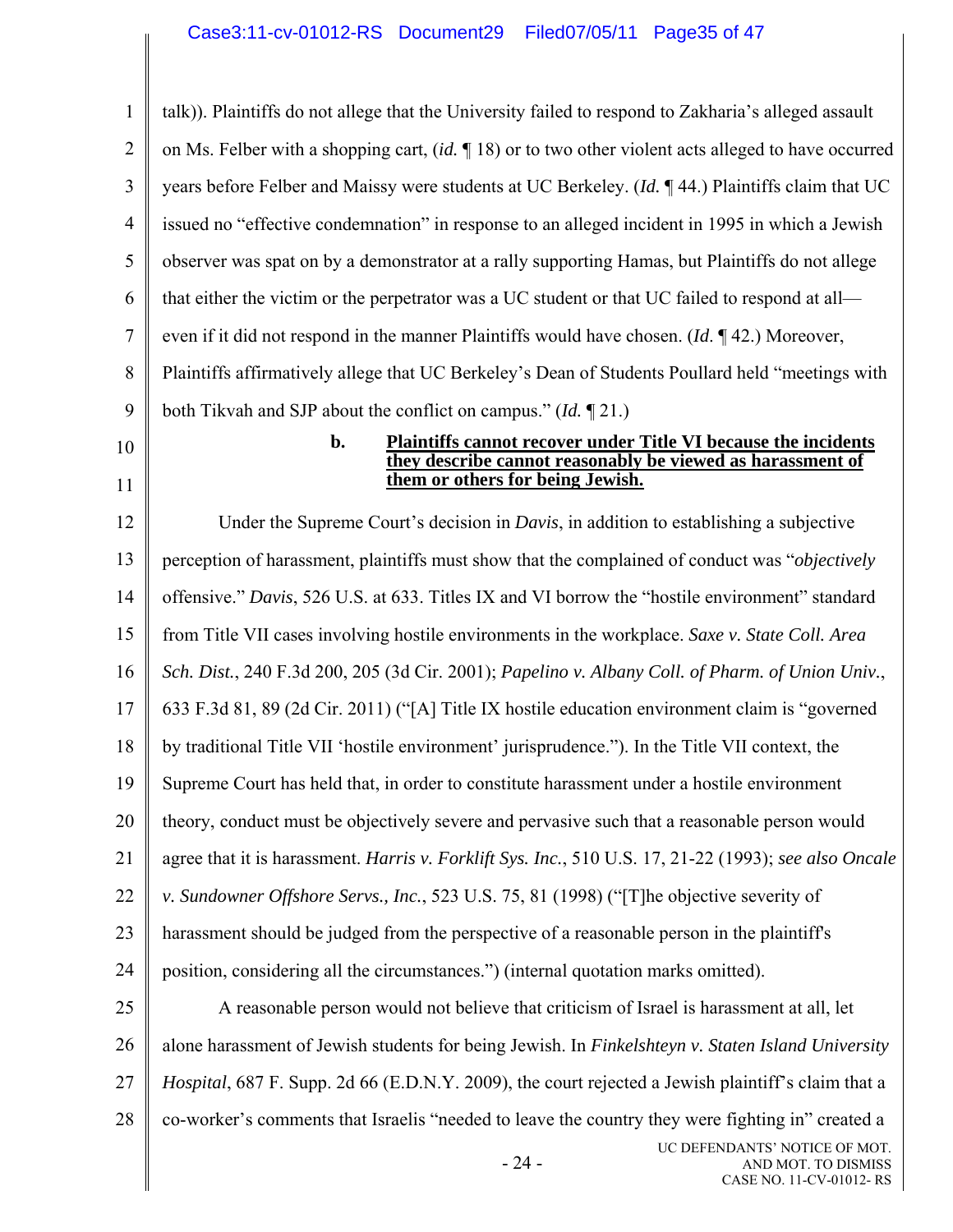## Case3:11-cv-01012-RS Document29 Filed07/05/11 Page36 of 47

hostile work environment, finding that the comment instead represented a "disagree[ment] with [plaintiff's] position on volatile geo-political issues." *Id.* at 78; *see also id.* at 82 (holding that a comment that "Israelis should leave Gaza" was not a sign of anti-Semitism).

4 5 6 7 8 9 10 11 12 13 14 The incidents that Plaintiffs allege were harassment include political demonstrations, publications, and academic events critical of Israel and supportive of Palestinians. (Compl. ¶¶ 27- 29, 45-49, 56). They also include disruption of speakers perceived to be pro-Israel or anti-Muslim (*id.* ¶¶ 29, 53, 54). Criticism of Israeli policies and support for Palestinian self-determination, particularly in a university setting, does not constitute harassment of Jewish students on the basis of their religious ancestry and affiliation. Incidents such as heckling during a film "about the rise and dangers of radical Islam" (*id.*) or disruption of a concert by draping Palestinian flags across the stage at "an Israel event" (*id.* ¶ 49), while perhaps disruptive and impolite, are not even alleged to have been directed at Plaintiffs or any other Jewish student on the basis of their Jewish background. These alleged events cannot reasonably be characterized as racially-motivated harassment and therefore cannot support a Title VI student-on-student harassment claim.

15 16 17 18 19 20 21 22 23 24 The only incidents alleged to have been targeted at either Plaintiff are Zakharia's alleged spitting at Felber and his later allegedly "assaulting" her with a shopping cart.  $(Id. \P\Gamma\$  18, 21.)<sup>12</sup> Even if Defendants had been deliberately indifferent to these incidents, which the Complaint does not allege (as the Complaint is silent about whether Zakharia was arrested and about whether UC initiated student disciplinary proceedings against him), these isolated incidents would not constitute harassment sufficiently pervasive to violate Title VI. *See Davis*, 526 U.S. at 652-53 ("Although in theory, a single instance of sufficiently severe one-on-one peer harassment could be said to have [the systemic effect of denying the victim equal access to an educational program or activity] we think it unlikely that Congress would have thought such behavior sufficient to rise to this level in light of the inevitability of student misconduct and the amount of litigation that

25

1

2

3

26 27 28  $\overline{a}$  $12$  Although Plaintiffs alleges that Zakharia assaulted another Jewish student at UC Berkeley on November 2008 (*id.* ¶ 41), Plaintiffs do not allege that the assault was motivated by the fact that the student was Jewish. Nor does the Complaint allege that Plaintiffs were personally aware of the incident, instead basing the allegation only "on information and belief." (*Id.*)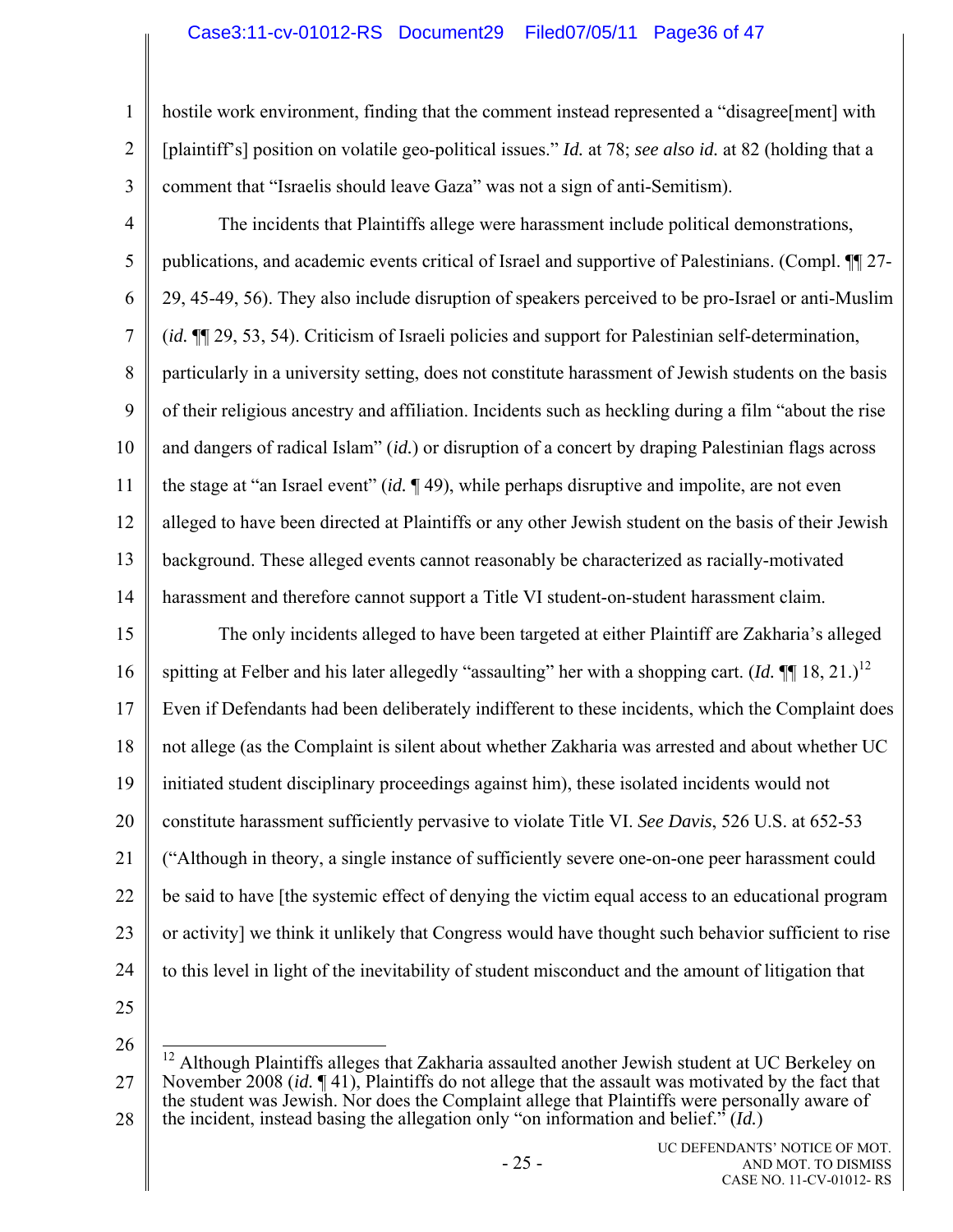would be invited by entertaining claims of official indifference to a single instance of one-on-one peer harassment.").

3 4

1

2

#### **c. Most incidents alleged in the Complaint were not witnessed by Plaintiffs, occurred long ago, or are not similar to acts that Plaintiffs personally experienced.**

5 6 7 8 9 10 11 12 13 14 15 16 17 18 19 20 21 22 23 24 Plaintiffs cannot base a Title VI claim on events of which they were not aware when they were UC students and which are not proximate in time or similar to incidents they personally experienced. Again, Title IX and Title VI borrow the "hostile environment" standard from Title VII cases involving hostile environments in the workplace. *Saxe*, 240 F.3d at 205; *Papelino*, 633 F.3d at 89. In the Title VII context, courts may consider "harassing acts [that] were directed at others or occurred outside of the plaintiff's presence," but only if the "plaintiff bec[ame] aware *during the course of his or her employment*" of that harassment. *Hawkins v. Anheuser-Busch, Inc.*, 517 F.3d 321, 336 (6th Cir. 2008) (emphasis added); *see also, e.g.*, *King v. McMillan*, 594 F.3d 301, 310 (4th Cir. 2010) (testimony of others was relevant to the 'severe or pervasive' element only if [the plaintiff] "was aware of [the harassment described in the testimony] during the course of her employment"); *Schwapp v. Town of Avon,* 118 F.3d 106, 111-12 (2d Cir. 1997). Correspondingly, alleged acts of harassment that happened outside of Plaintiffs' presence are potentially relevant to their Title VI claim only if they were aware of them while they were students at UC Berkeley. Felber is no longer a student at UC (Compl. ¶ 3), and the Complaint does not allege that Felber was aware of the incidents it describes—other than the alleged shopping cart and spitting incidents in which she was involved (*id.* ¶¶ 18-21)—while she was a student at UC. Although Maissy is a current student and presumably now knows about the incidents described in the Complaint, the only incident at which Maissy is alleged to have been present is the alleged barbed wire incident (*id*. Ex. A ¶¶ 3-13), which affected a student other than Maissy himself.

25 26 27 28 UC DEFENDANTS' NOTICE OF MOT. In addition, past acts of harassment directed at other individuals are potentially relevant only if they occurred close in time to incidents that plaintiffs personally experienced. *Hawkins*, 517 F.3d at 337 ("[T]he appropriate weight to be given a prior act will be directly proportional to the act's proximity in time to the harassment at issue in the plaintiff's case."). Here, many of the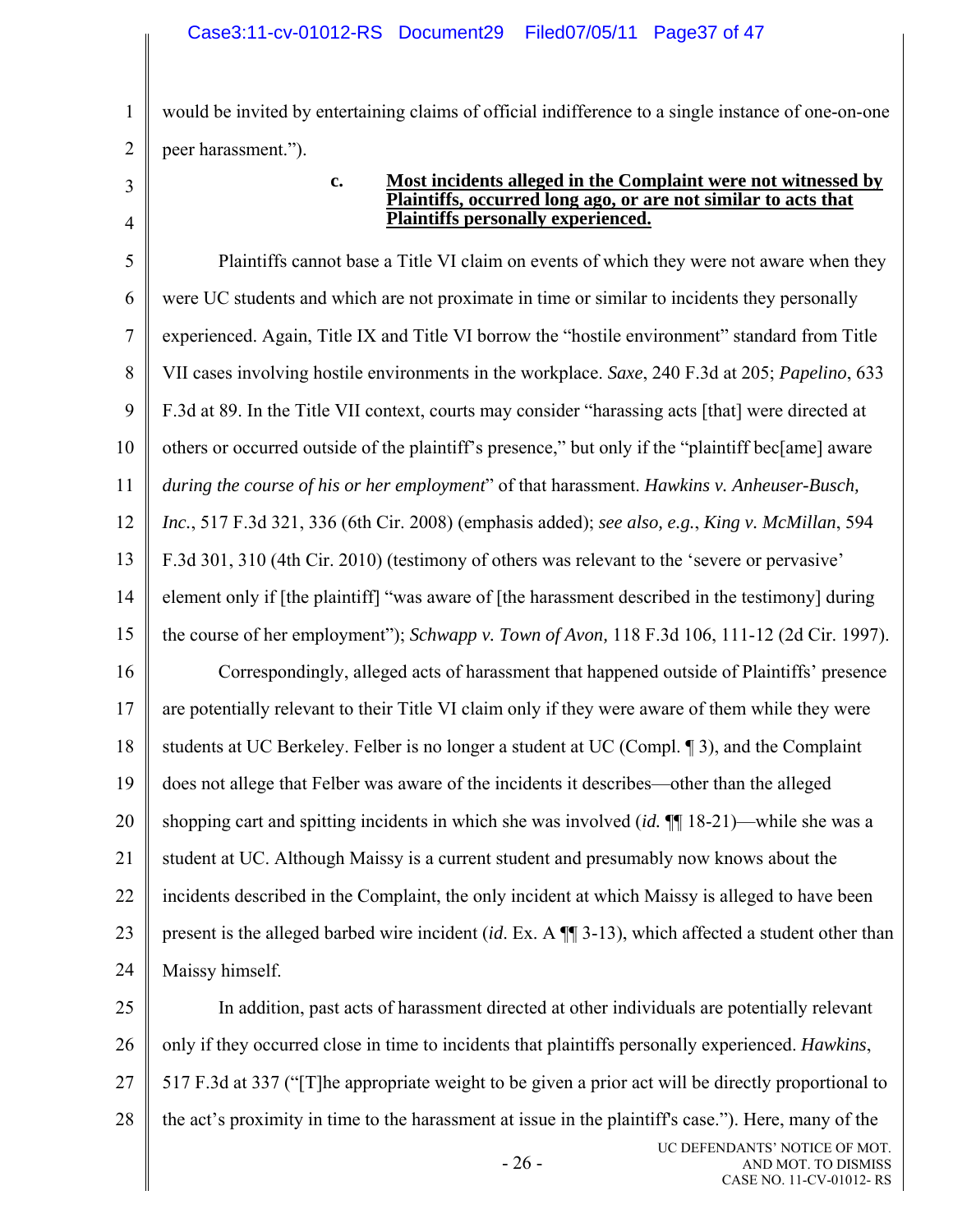## Case3:11-cv-01012-RS Document29 Filed07/05/11 Page38 of 47

1 2 3 4 5 6 7 8 9 10 11 12 13 14 15 16 17 18 19 20 21 22 alleged incidents occurred long before Plaintiffs enrolled at UC Berkeley.<sup>13</sup> Plaintiffs claim that they were harassed by incidents that occurred as early as 1995, when Felber would have been only five years old and Maissy even younger. (Compl. ¶ 42; *see also id*. ¶¶ 27-28, 43-47, 54).<sup>14</sup> Moreover, incidents of harassment directed at others are potentially relevant to a hostile environment claim, regardless of timing, only if they are "similar" to acts of harassment that have been experienced directly by the plaintiff. *Hawkins*, 517 F.3d at 336-37. Thus, courts have considered acts of harassment directed at individuals other than the plaintiff to be relevant only if they are similar to those suffered by the plaintiff herself. *E.g.*, *King*, 594 F.3d at 306-08 (female sheriff was repeatedly sexually harassed and sexually assaulted); *Schwapp*, 118 F.3d at 108 ("the four central incidents" of racial harassment all occurred in the presence of the plaintiff, an African-American police officer). Here, Maissy has not alleged *any* harassment directed at him personally; the only event at which he even claims to have been present is a single "Apartheid Week" political demonstration. (Compl. Ex. A (Decl. of Brian Maissy.)) Felber has alleged only that Zakharia "assaulted" her with a shopping cart on one occasion (*id.* ¶ 18) and spat at her during a political rally on another. (*Id.* ¶ 21.) All of the other incidents alleged in the Complaint were either distant in time or dissimilar in character to the two incidents involving Zakharia and Felber, so all of the other incidents are entirely irrelevant to Plaintiffs' Title VI claim. The alleged shopping cart and spitting incidents are not "severe and pervasive" enough to provide a basis for a deliberate indifference claim. *See Davis*, 526 U.S. at 652-53. **3. Plaintiffs fail to state a Title VI claim because they have not alleged that they were denied educational benefits or opportunities.** Plaintiffs fail to state a Title VI claim for the additional reason that they have not alleged they were denied access to any educational benefits or opportunities. To satisfy the *Davis*

- 23
- 24

25 26  $\overline{a}$  $13$  Several of the alleged incidents of harassment did not occur at UC Berkeley at all, making them completely irrelevant to Plaintiffs' claims about the purported atmosphere at UC Berkeley. (*Id.*  $\P$ [1] 29, 43, 45, 46.) For example, Plaintiffs object to a news magazine that was published at UCLA and UC Irvine but which they do not even allege was distributed at Berkeley. (*Id.* ¶ 46.)  $14$  Ms. Felber also alleges that she was harassed by events that occurred after she graduated in

27 28 December 2010. *(Id.*  $\mathbb{I}$  29, 40.) Ms. Felber's ability to access educational benefits and opportunities at the University of California could not have been affected by incidents that occurred after she was no longer a student there.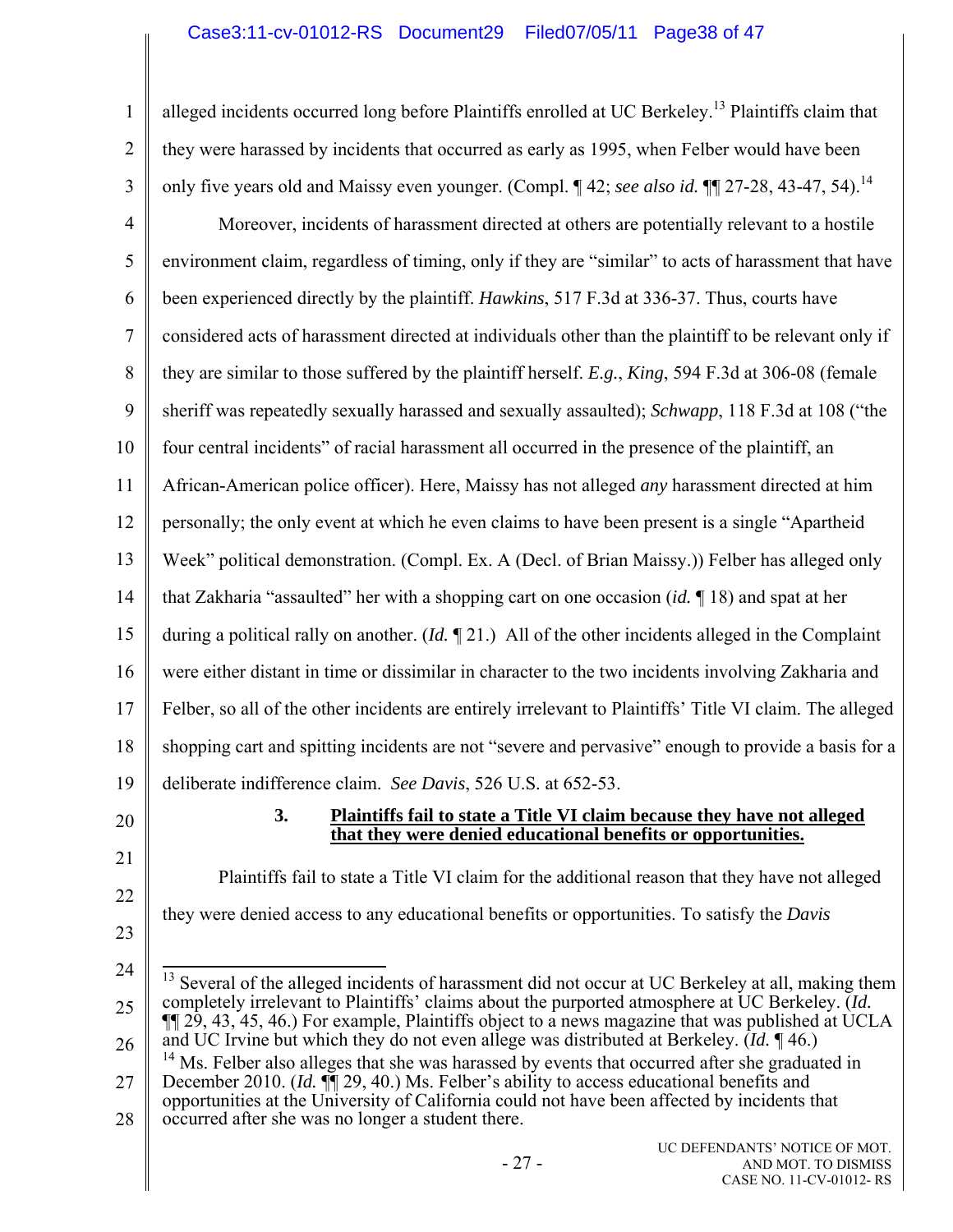#### Case3:11-cv-01012-RS Document29 Filed07/05/11 Page39 of 47

1 2 3 4 5 standard, harassment must "deprive victims of access to the educational opportunities or benefits provided by the school." 526 U.S. at 650. This requirement is not a mere technicality but is essential to the purpose of Title VI, which was enacted to provide recourse to individuals who were excluded on the basis of race from entities receiving federal funds. *See Cannon*, 441 U.S. at 704 & n.64.

6 7 8 9 10 11 12 13 14 15 16 In order to be actionable under Title VI, the alleged conduct must have a "concrete, negative effect on [the plaintiff's] ability to receive an education." *Davis*, 526 U.S. at 654. Courts have recognized three types of impediments to a plaintiff's access to education in the Title IX context: physical exclusion from educational facilities, *e.g.*, *Montgomery v. Indep. Sch. Dist. No. 709*, 109 F. Supp. 2d 1081, 1094 (D. Minn. 2000), poor academic performance, *e.g.*, *Jennings v. Univ. of N.C.*, 482 F.3d 686 (4th Cir. 2007), and absence, withdrawal, or suspension from school, *e.g.*, *Williams v. Bd. of Regents of Univ. Sys. of Ga.*, 477 F.3d 1282, 1298-99 (11th Cir. 2007); *Vance v. Spencer County Pub. Sch. Dist.*, 231 F.3d 253, 259 (6th Cir. 2000); *Murrell v. Sch. Dist. No. 1*, 186 F.3d 1238, 1248-49 (10th Cir. 1999). Absent one of these concrete effects on a plaintiff's access to educational opportunities, discomfort about the alleged harassment does not constitute a denial of access to an education.

17 18 19 20 21 22 23 24 25 26 27 28 - 28 - UC DEFENDANTS' NOTICE OF MOT. For example, in *Gabrielle M. v. Park Forest-Chicago Heights, IL School District 163*, 315 F.3d 817 (7th Cir. 2003), the Seventh Circuit held that there is no evidence that [the plaintiff] was denied access to an education," because "[a]lthough [the plaintiff] was diagnosed with some psychological problems, the record show[ed] that her grades remained steady and her absenteeism from school did not increase." *Id.* at 823. In *Hawkins v. Sarasota County School Board*, 322 F.3d 1279 (11th Cir. 2003), plaintiffs testified that they were upset as a result of the alleged harassment and even faked being sick several times to avoid going to school. *Id.* at 1289. The Eleventh Circuit held that these facts "[fell] short of demonstrating a systemic effect of denying equal access to an educational program or activity," given the fact that the students' grades did not suffer and their teachers did not observe any change in their classroom demeanor. *Id.*; *see also Trentadue v. Redmon*, 619 F.3d 648, 654 (7th Cir. 2010) (a student was not denied equal access to an education where her grades did not suffer, she was not absent from school, and she graduated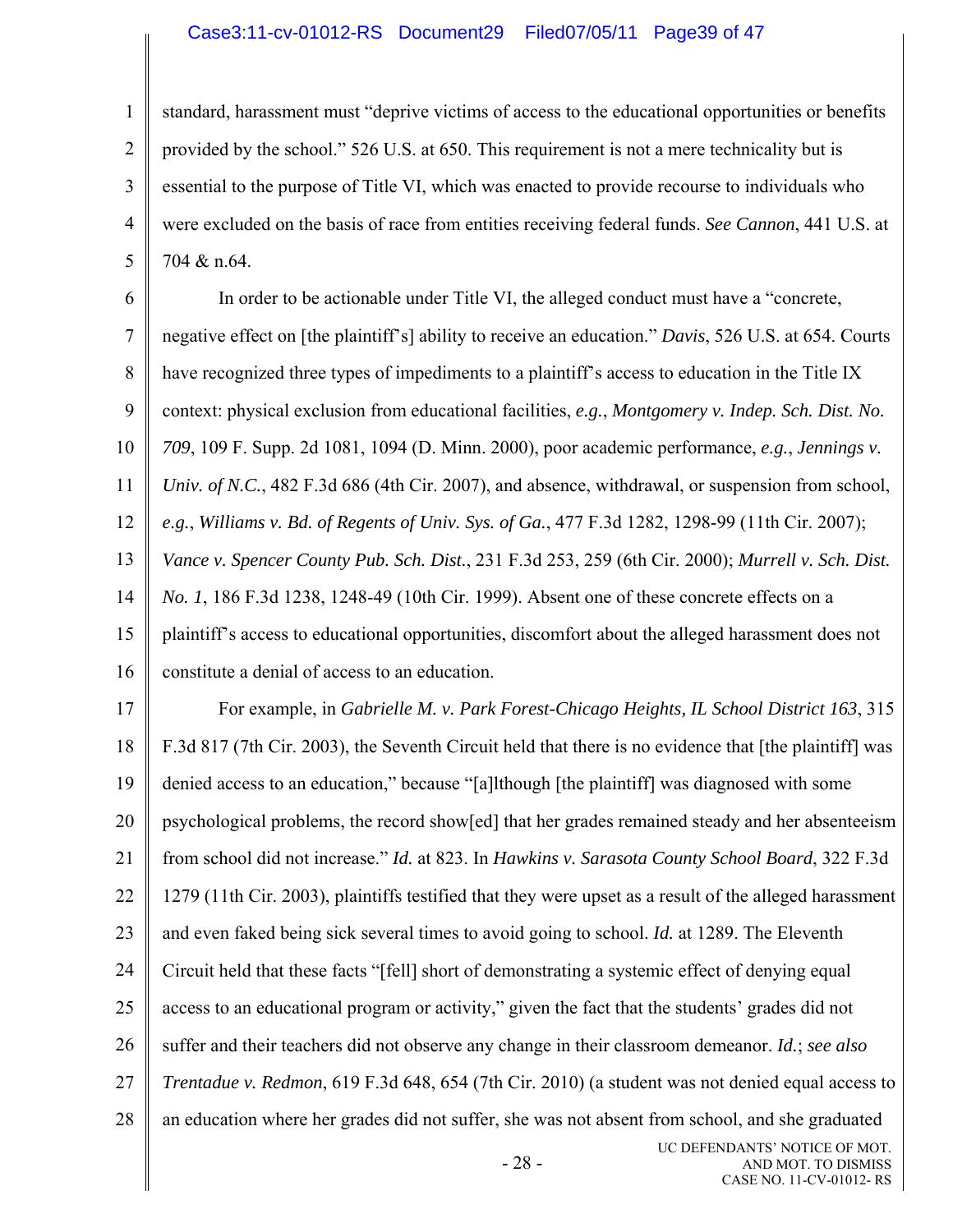1 with a high class rank).<sup>15</sup>

2 3 4 5 6 7 8 9 10 11 12 13 14 15 16 17 18 19 20 21 22 23 24 25 26 27 28 Plaintiffs have alleged that, after the alleged shopping cart incident, Felber was fearful to walk on campus alone. (Compl.  $\P$  20.)<sup>16</sup> Maissy likewise states in his declaration—though not in the Complaint itself—that he does "not feel safe on . . . campus because of the actions of a few radical groups." (*Id*. Ex. A ¶ 18.) These general claims are not accompanied by any specific allegations sufficient to establish that Plaintiffs' access to educational benefits or opportunities was actually impaired. Plaintiffs have not alleged that any purported harassment caused them to be physically excluded from any educational opportunities. Nor have they alleged that the purported harassment detracted from their academic performance, caused them to miss classes, caused them to withdraw from school, or prevented them from completing graduation requirements on schedule. (*See id.* ¶ 15 (noting that Felber has graduated).) One outlier case suggests that an allegation that a plaintiff's extreme fear for his physical safety and well-being effectively barred his access to educational opportunities and benefits and so was sufficient to meet his pleading burden. *See Ray v. Antioch Unified Sch. Dist.*, 107 F. Supp. 2d 1165, 1171 (N.D. Cal. 2000). But Plaintiffs have not met even this more lenient standard. In *Ray*, a middle school student had been "repeatedly threatened, insulted, taunted, and abused" throughout the school day and during school activities. *Id.* at 1167. After the student's parents complained to the school and the school took no action, the student was assaulted, "causing a concussion, hearing impairment in one ear, severe and permanent headaches, and severe psychological injury." *Id.* In contrast to the permanent physical injury and severe psychological damage suffered in *Ray*, Plaintiffs' conclusory allegations here about fearfulness on campus do  $\overline{a}$ <sup>15</sup> *See also Milligan v. Bd. of Trustees*, No. 09- 320, 2010 WL 2649917, at \*10 (S.D. Ill. June 30, 2010) (despite the fact that plaintiff felt "uncomfortable and distracted" as a result of harassment, there was no concrete, negative effect on his education where there was no impact on the classroom learning environment, his grades did not drop, and he was not substantially absent from class); *Burwell v. Pekin Cmty. High Sch. Dist. 303*, 213 F. Supp. 2d 917, 932 (C.D. Ill. 2002) (even if the harassment plaintiff was subjected to caused her to receive a lower grade in a single class, her educational experience was not undermined where she was on the honor roll and graduated with her class). <sup>16</sup> Given that Plaintiffs allege that Felber obtained a permanent restraining order against Zakharia (Compl. ¶ 20)—the only student that the Complaint suggests ever did anything threatening toward her—precisely what she feared, or what more she believes UC could conceivably have done concerning Zakharia, is unclear.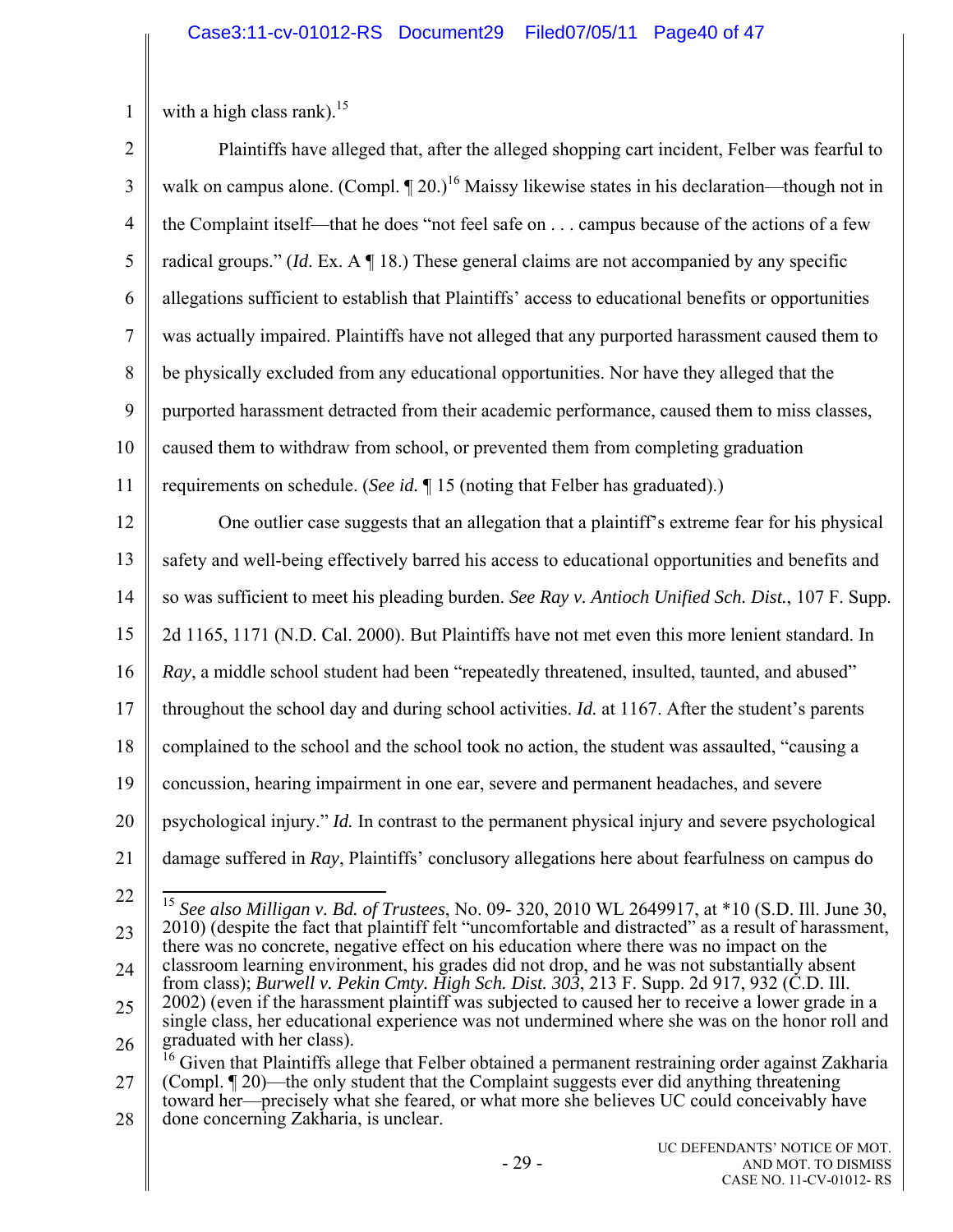not describe an objectively reasonable fear for their personal safety. By Plaintiffs' own

2 3 allegations, Felber obtained a protective order against Zakharia (Compl. ¶ 20), and nothing in the Complaint explains why Maissy would reasonably fear for his safety.

4

1

## **E. Felber Lacks Standing to Seek Injunctive Relief.**

5 6 7 8 9 10 11 12 13 14 15 16 Felber does not have standing to seek injunctive relief in federal court as a remedy for any of her claims. In order to have standing to seek an injunction, a plaintiff must allege a "likelihood of substantial and immediate irreparable injury," *O'Shea v. Littleton*, 414 U.S. 488, 502 (1974), that is "real and immediate, not conjectural or hypothetical." *City of Los Angeles v. Lyons*, 461 U.S. 95, 102 (1983). In *Lyons*, the Supreme Court held that a plaintiff who had been placed in a chokehold by a police officer did not have standing to sue the police department for injunctive relief, because there was no real or immediate threat that he would suffer future injury from the use of chokeholds by police officers. *Id*. at 105. Because Felber is no longer a student at UC Berkeley, it is similarly unlikely here that Felber would be a victim of an attack on that campus again, and she no longer experiences the purportedly hostile campus environment. (Compl. ¶ 15). Plaintiffs' allegation that Felber "contemplate[s] graduate studies at the University," (*id.* ¶ 79), is too speculative to confer standing.

17 18 19 20 21 22 23 On similar facts, the Eleventh Circuit held that a student who withdrew from the University of Georgia as a result of an alleged sexual assault lacked standing to pursue injunctive relief under Title IX. *Williams*, 477 F.3d at 1303. The court held that the threat of future harm to plaintiff was merely conjectural because neither the plaintiff nor the alleged assailants currently attended the university. *Id.* Although the plaintiff alleged that she might return if the university adopted a more protective sexual harassment policy, the court held that this contingency was "too conjectural to warrant injunctive relief." *Id.*

24

#### **F. Plaintiffs' State Law Claims Should Be Dismissed.**

25 26 27 28  $-30-$ UC DEFENDANTS' NOTICE OF MOT. Given that all of Plaintiff's federal claims should be dismissed, this Court should decline to exercise supplemental jurisdiction over Plaintiffs' state law claims. In the alternative, the Court should dismiss Plaintiffs state law claims because: (1) Plaintiffs' free exercise claim under the California Constitution presents novel questions of state law, so the Court should abstain from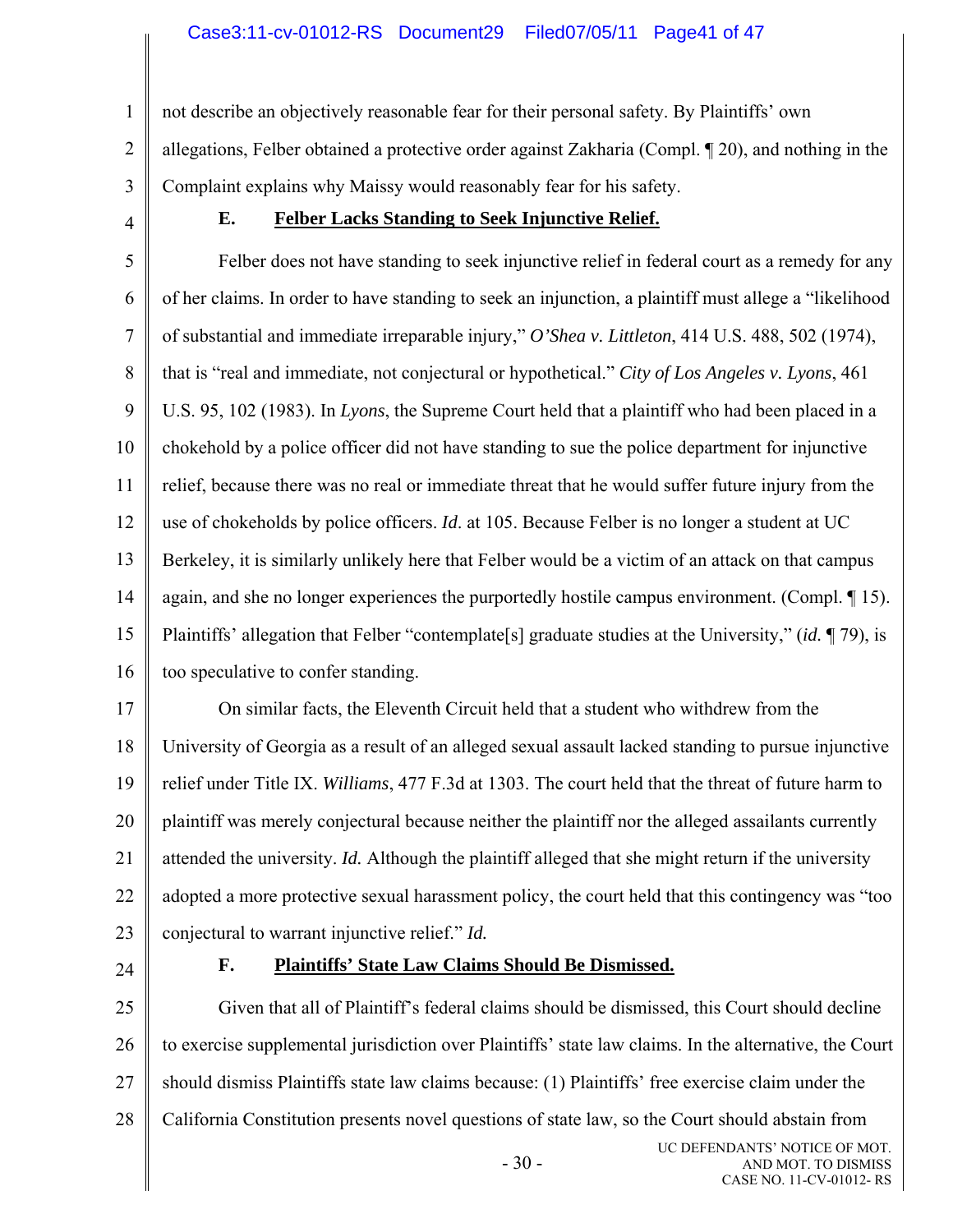1 2 3 4 deciding it; (2) Plaintiffs' Unruh Act claim fails because UC is not a business establishment within the meaning of that Act; and (3) Plaintiffs' Government Code claim fails because it seeks only injunctive and declaratory relief, and the UC Defendants have immunity in federal court from claims for injunctive and declaratory relief based on violations of state law.

# 5 6

#### **1. Plaintiffs' state law claims should be dismissed for lack of supplemental jurisdiction.**

7 8 9 10 11 12 13 14 15 16 17 18 19 20 21 For the reasons discussed above, all of Plaintiffs' federal law claims (the first, third, and sixth claims for relief in the Complaint) should be dismissed. Once Plaintiffs' federal claims are dismissed, this Court should decline to exercise supplemental jurisdiction over the remaining state law claims (the second, fifth, and seventh claims for relief in the Complaint). *See* 28 U.S.C. § 1367(c) ("The district courts may decline to exercise supplemental jurisdiction over a claim . . . if  $\ldots$  the district court has dismissed all claims over which it has original jurisdiction").<sup>17</sup> The Supreme Court has recognized that, "in the usual case in which all federal-law claims are eliminated before trial, the balance of factors to be considered under the pendent jurisdiction doctrine—judicial economy, convenience, fairness, and comity—will point toward declining to exercise jurisdiction over the remaining state-law claims." *Carnegie-Mellon Univ. v. Cohill*, 484 U.S. 343, 350 & n.7 (1988) (interpreting the statement in *United Mine Workers of America v. Gibbs*, 383 U.S. 715, 726 (1966), that "if the federal claims are dismissed before trial . . . the state claims should be dismissed as well"). There is no reason here to depart from this well-established default rule. Significant federal judicial resources have not yet been expended on the state law claims.

22

23

#### **2. This Court should abstain from exercising jurisdiction over the California free exercise claim because it raises novel questions of state law.**

24 25 26 27 28 Plaintiffs' second claim for relief—under the free exercise clause in article I, section 4 of the California Constitution—presents novel questions of California law regarding the elements of  $\overline{a}$  $17$  The fourth claim for relief, which apparently seeks declaratory relief for alleged violations of the First Amendment to the United States Constitution and California Constitution Article I, section 4 (the California free exercise clause) is redundant with claim 1 (First Amendment), claim 2 (California free exercise clause), and claim 3 (§ 1983), so the discussion above of those claims also explains why the fourth claim should be dismissed.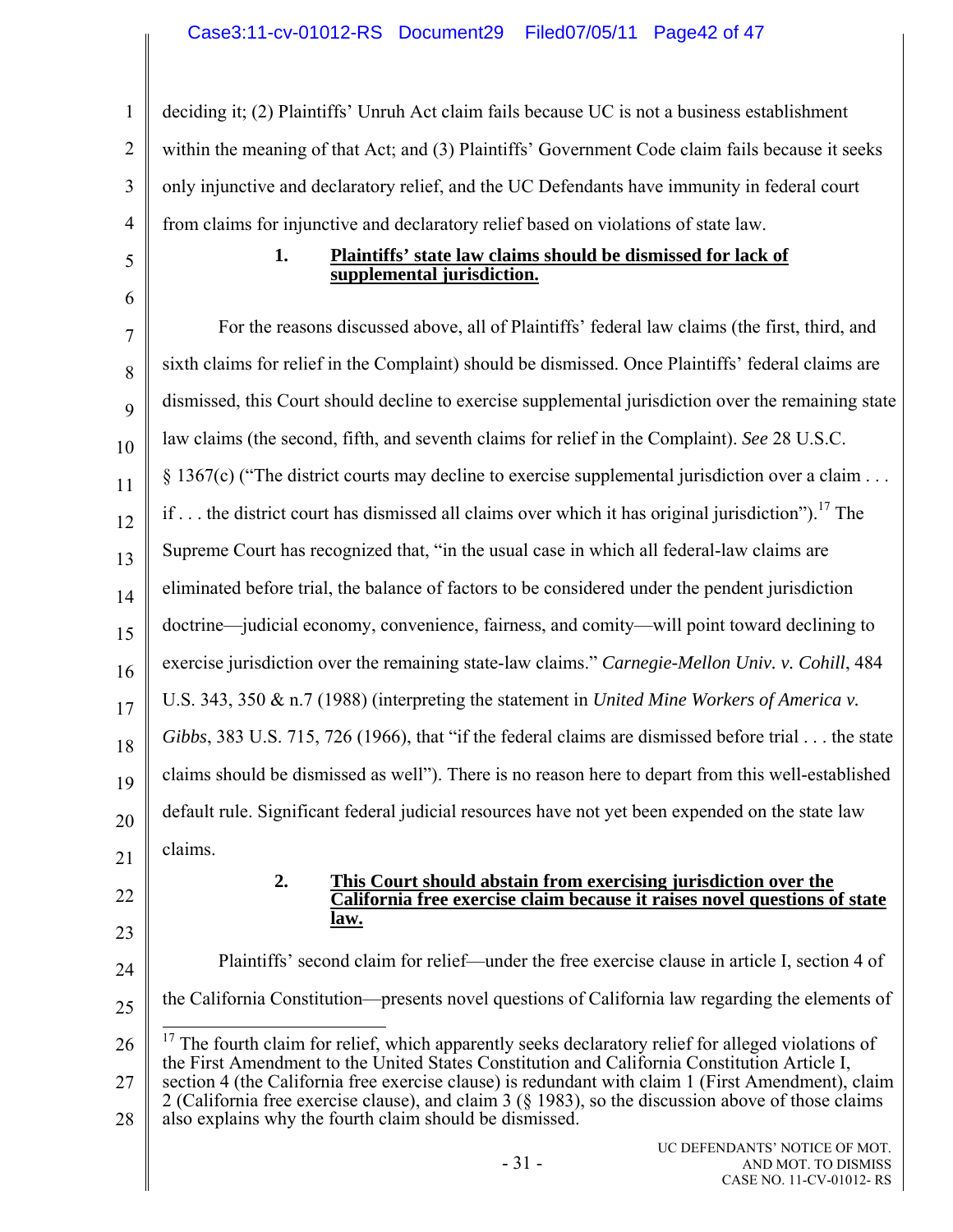1 2 3 4 5 6 7 8 9 10 11 the claim and the availability of damages.<sup>18</sup> The presence of these novel questions of state law is an additional reason for dismissal. Under 28 U.S.C. § 1367(c)(1), "district courts may decline to exercise supplemental jurisdiction over a [state law] claim . . . if the claim raises a novel or complex issue of State law." *Id.* Accordingly, federal courts routinely dismiss claims that turn on novel questions of state law. *See, e.g.*, *Lee v. Wilkinson*, No. 09-00722, 2009 WL 2824758, at \*7 (E.D. Cal. Sept. 1, 2009) (relying on § 1367(c)(1) and the *Pullman* abstention doctrine to decline jurisdiction over a claim presenting a novel question of California law) (citing *R.R. Comm'n of Tex. v. Pullman Co.*, 312 U.S. 496, 501 (1941)); *Creighton v. City of Livingston*, 628 F. Supp. 2d 1199, 1219 (E.D. Cal. 2009) ("[W]hether § 3 provides for a damages remedy has not been addressed by California courts, presenting a novel issue . . . . This issue is best left to the California courts."). Plaintiffs' California free exercise claim raises two novel and complex questions of

12 13 14 15 16 17 18 19 20 21 22 23 24 25 California law. First, what elements and standards govern such a claim has not yet been determined by the California courts. The California Supreme Court has observed "that the meaning of the California Constitution article I, section 4 . . . is not dependent on the meaning of any provision of the federal Constitution." *Catholic Charities of Sacramento, Inc. v. Superior Court*, 32 Cal. 4th 527, 560 (2004); *North Coast Women's Care Med. Group, Inc. v. Superior Court*, 44 Cal. 4th 1145, 1158 (2008). But "[t]he California Supreme Court 'has never had occasion to definitively construe' this clause." *Barnes-Wallace v. City of San Diego*, 607 F.3d 1167, 1175 (9th Cir. 2010) (quoting *E. Bay Asian Local Dev. Corp. v. California*, 24 Cal. 4th 693, 719 (2000)); *see also North Coast Women's Care*, 44 Cal. 4th at 1158 (recognizing that the California Supreme Court has not "determined the appropriate standard of review for such a challenge under the state Constitution's guarantee of free exercise of religion"). Because this Court cannot confidently predict how the California Supreme Court will interpret California's free exercise clause, it should decline supplemental jurisdiction and dismiss Plaintiffs' claim.

26

27 28  $\overline{a}$  $18$  The caption of the Complaint also lists sections 2 and 7 of Article I, but because neither of those sections is mentioned in the body of the Complaint, the UC Defendants assume the only claim Plaintiffs are asserting under the California Constitution is a free exercise claim under Article I, section 4.

> UC DEFENDANTS' NOTICE OF MOT. AND MOT. TO DISMISS CASE NO. 11-CV-01012- RS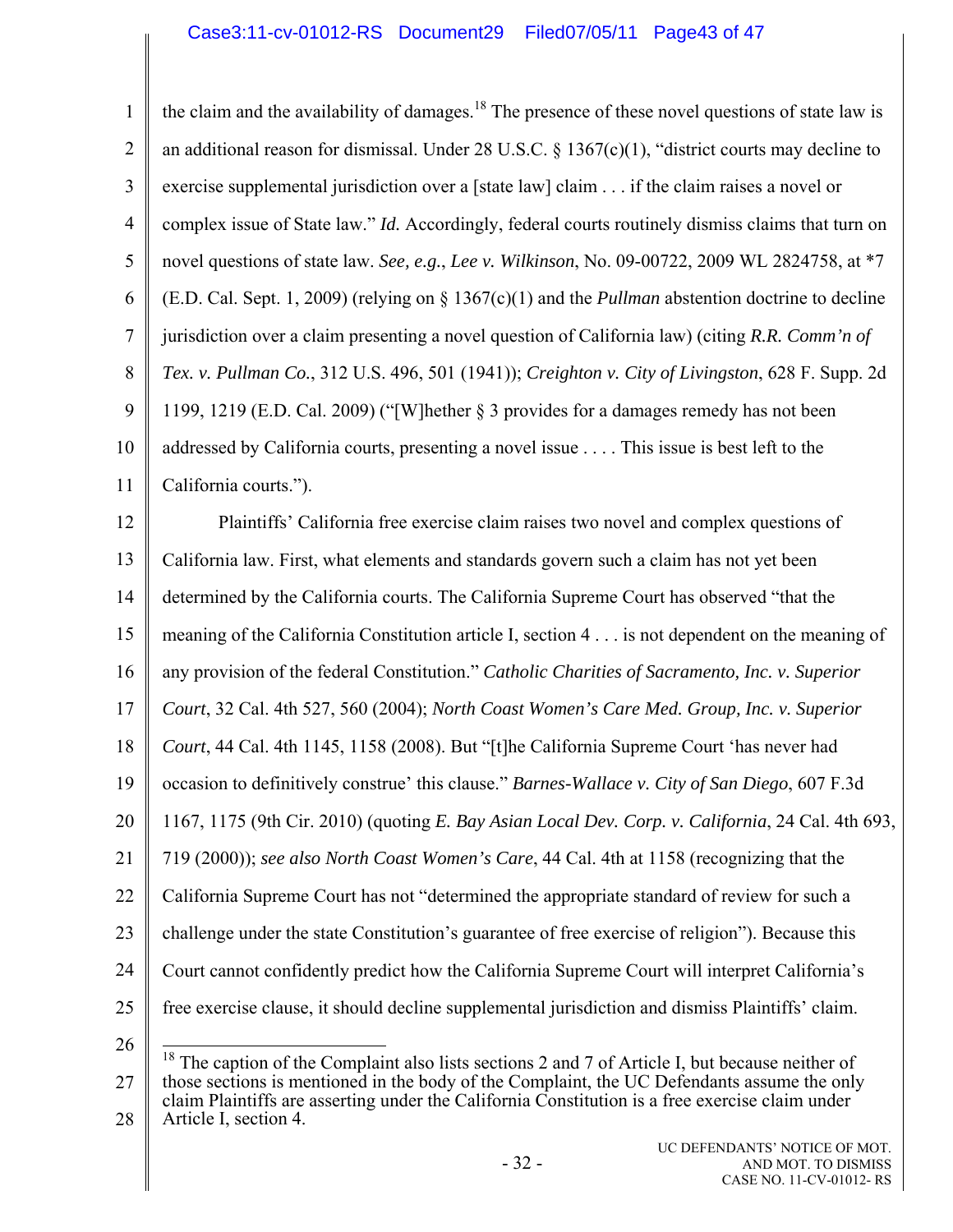# Case3:11-cv-01012-RS Document29 Filed07/05/11 Page44 of 47

| 1              | Second, the California courts have never decided whether the California free exercise                                                                                                                  |
|----------------|--------------------------------------------------------------------------------------------------------------------------------------------------------------------------------------------------------|
| $\overline{2}$ | clause creates a cause of action for money damages. In Katzberg v. Regents of the University of                                                                                                        |
| 3              | California, 29 Cal. 4th 300 (2002), the California Supreme Court expressed skepticism about                                                                                                            |
| $\overline{4}$ | recognizing new constitutional torts for money damages. The court noted, for example, that both                                                                                                        |
| 5              | the U.S. Supreme Court and California courts have refused for more than twenty years to                                                                                                                |
| 6              | recognize any new money damages actions for constitutional violations. <i>Id.</i> at 308, 311. The court                                                                                               |
| 7              | then laid out a stringent and lengthy analysis that must be undertaken before any new                                                                                                                  |
| 8              | constitutional tort is created. Id.                                                                                                                                                                    |
| 9              | In Khatib v. County of Orange, No. 07-1012, 2008 WL 822562 (C.D. Cal. Mar. 26, 2008),                                                                                                                  |
| 10             | the Central District of California dismissed plaintiffs' claim for money damages under article I,                                                                                                      |
| 11             | section 4 of the California Constitution, acknowledging that "The California Courts have not yet                                                                                                       |
| 12             | addressed whether such a private suit for monetary damages is available under Article I, Section 4                                                                                                     |
| 13             | of the California Constitution." <i>Id.</i> at *11. The court explained its decision to decline to exercise                                                                                            |
| 14             | supplemental jurisdiction:                                                                                                                                                                             |
| 15             | In addition to being a matter of first impression, and therefore novel, the                                                                                                                            |
| 16             | determination of whether a private action for money damages exists also appears<br>complex. It would involve careful consideration of the intention of the state                                       |
| 17             | legislature, a delicate balancing of existing state law remedies, and consideration<br>of the broader impact of such a constitutional tort. The Court finds it prudent to                              |
| 18             | abstain from considering this important issue of California law in favor of<br>California courts.                                                                                                      |
| 19             | Id. This Court should similarly dismiss Plaintiffs' California free exercise claim.                                                                                                                    |
| 20             | 3.<br><b>Plaintiffs' Unruh Act claim fails because UC is not a "business"</b><br>establishment" within the meaning of that Act.                                                                        |
| 21             |                                                                                                                                                                                                        |
| 22             | Plaintiffs' fifth claim for relief, under California's Unruh Civil Rights Act, does not state a                                                                                                        |
| 23             | claim because UC is not a "business establishment" within the meaning of that Act. See Cal. Civil                                                                                                      |
| 24             | Code § 51. While no case has yet decided whether universities are "business establishments"                                                                                                            |
| 25             | under the Act, <sup>19</sup> the closest case on point— <i>Doe v. California Lutheran High School Association</i> ,                                                                                    |
| 26             | <sup>19</sup> This would also be a reason to abstain from exercising jurisdiction over Plaintiffs' Unruh Act                                                                                           |
| 27             | claim. See section III.F.2 supra. In Lee v. Wilkinson, No. 09-00722, 2009 WL 2824758, at *7<br>(E.D. Cal. Sept. 1, 2009), the district court abstained of exercising jurisdiction over the plaintiff's |
| 28             | Unruh Act claim against a state prison because the California courts had not decided whether<br>prisons were "business establishment[s]" under the Act.                                                |
|                | UC DEFENDANTS' NOTICE OF MOT.<br>$-33-$<br>AND MOT. TO DISMISS<br>CASE NO. 11-CV-01012-RS                                                                                                              |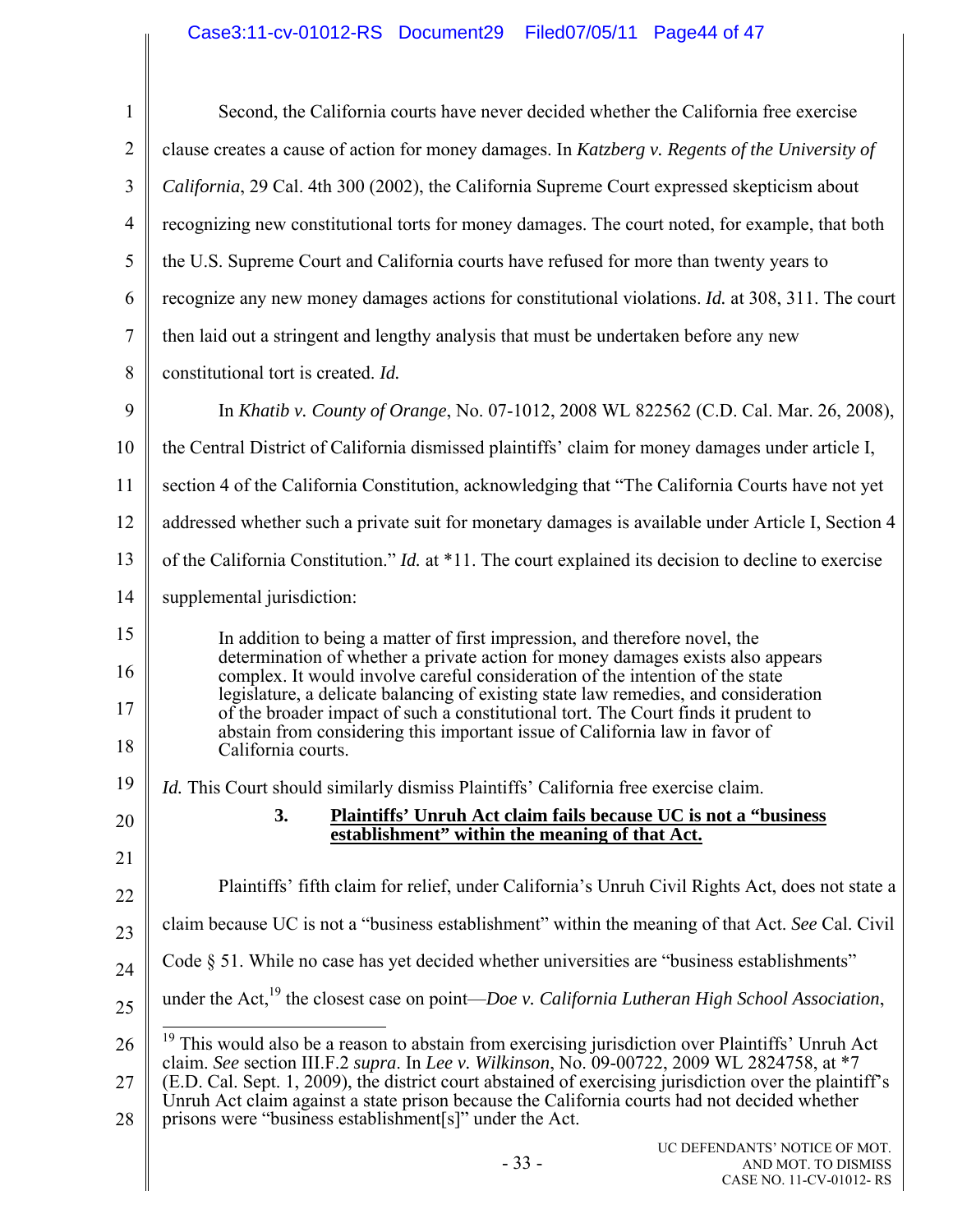1 2 3 4 5 6 7 8 9 10 11 12 13 14 15 16 17 18 170 Cal. App. 4th 828 (2009)—held that a private high school was not a business establishment, at least with regard to the school's admissions and disciplinary decisions. In *Doe*, two students were expelled from a private religious school because they were engaging in a same-sex relationship; they sued the school district under the Unruh Act, alleging that the school had discriminated against them on the basis of sexual orientation. *Id*. at 833. The court held that the school was not a "business establishment" subject to the Act. *Id.* at 840. The *Doe* court implied that a school might engage in some transactions that would make it a "business establishment" for purposes of those transactions, such as selling football tickets to the public or holding golf tournaments to raise funds for the school. *Id.* at 839. It distinguished, however, between such commercial transactions with non-members and admissions or disciplinary decisions that are central to the overall purpose and function of the school. *Id.*; *see also Curran v. Mount Diablo Council of the Boy Scouts*, 17 Cal. 4th 670, 700 (1998) (holding that the Boy Scouts could be a business, and hence prohibited from discriminating, with respect to nonmember transactions, and yet not be a business, and hence not be prohibited from discriminating, with respect to its membership decisions); *cf. Marin Mun. Water Dist. v. Chenu*, 188 Cal. 734, 738 (1922) ("It is not to be presumed that the Legislature undertook to place public corporations . . . in the same class as private corporations engaged in ordinary business. The rule of construction we have already referred to forbids it.").

19 20 21 22 23 24 25 Here, Plaintiffs' allegations put the University of California clearly outside the business establishment category. Plaintiffs challenge what they claim was UC's failure to adequately discipline its students and the extent to which UC acts as an open public forum for student speech, however unpopular. These aspects of UC's affairs are entirely non-commercial in character, relate to the internal affairs of the university, and are directly related to its central educational purposes and functions. The Court should therefore dismiss Plaintiffs' claim under the Unruh Act because UC is not a "business establishment" within the meaning of the Act.

#### 26

- 27
- 28

As discussed above, The Regents has sovereign immunity against any claims brought by

**4. Plaintiffs' state law claims for injunctive and declaratory relief fail**

**because the UC Defendants have Eleventh Amendment immunity.**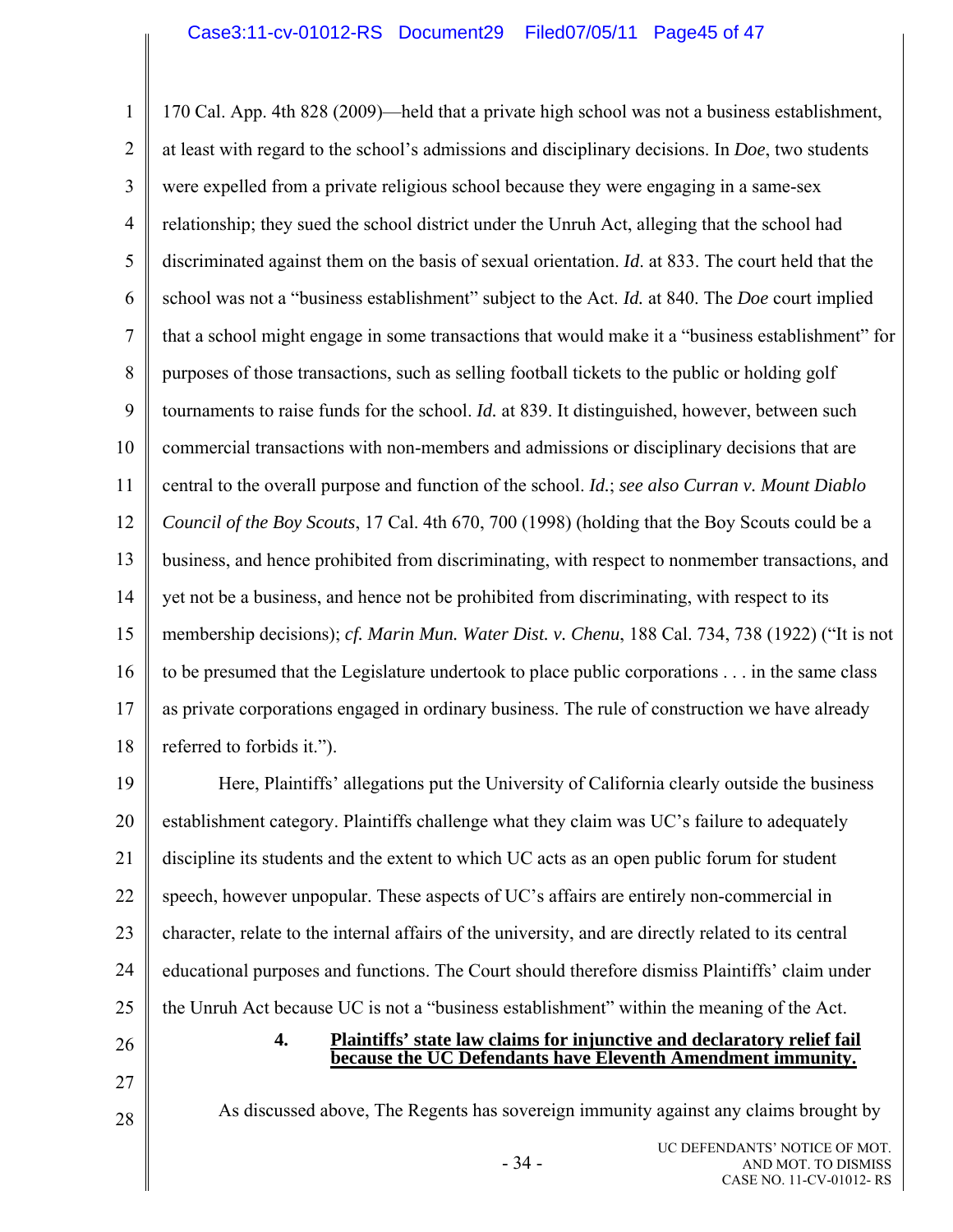# Case3:11-cv-01012-RS Document29 Filed07/05/11 Page46 of 47

1

2

individuals in federal court, absent congressional abrogation or consent. *See* Section III.B.5, *supra*. All of Plaintiffs' state law claims must be dismissed as against The Regents for this reason

| 3              | alone.                                                                                               |
|----------------|------------------------------------------------------------------------------------------------------|
| $\overline{4}$ | In addition, the Individual Defendants have Eleventh Amendment immunity against all of               |
| 5              | Plaintiffs' state law claims for injunctive and declaratory relief. See Pennhurst State Sch. & Hosp. |
| 6              | v. Halderman, 465 U.S. 89, 106 (1984) ("[I]t is difficult to think of a greater intrusion on state   |
| 7              | sovereignty than when a federal court instructs state officials on how to conform their conduct to   |
| 8              | state law. Such a result conflicts directly with the principles of federalism that underlie the      |
| 9              | Eleventh Amendment."); see also Air Transp. Ass'n of Am. v. Pub. Utils. Comm'n of State of           |
| 10             | Cal., 833 F.2d 200, 203-04 (9th Cir. 1987) (dismissing claims for injunctive and declaratory relief  |
| 11             | on the ground that, under Pennhurst, "[t]he eleventh amendment bars claims in federal court          |
| 12             | against state officials based on state law violations").                                             |
| 13             | Because Plaintiffs' seventh claim for relief—under California Government Code                        |
| 14             | § 11135—seeks only injunctive and declaratory relief (Compl. 22:2), it must be dismissed against     |
| 15             | the UC Defendants. See Donovan v. Poway Unified Sch. Dist., 167 Cal. App. 4th 567, 595 (2008)        |
| 16             | (stating that § 11139 "limit[ed] the remedies available in a private enforcement action [under       |
| 17             | §11135] to equitable or injunctive relief"); <i>Pennhurst</i> , 465 U.S. at 106.                     |
| 18             | <b>CONCLUSION</b><br>IV.                                                                             |
| 19             | For the foregoing reasons, all of Plaintiffs' claims against the UC Defendants should be             |
| 20             | dismissed.                                                                                           |
| 21             |                                                                                                      |
| 22             |                                                                                                      |
| 23             |                                                                                                      |
| 24             |                                                                                                      |
| 25             |                                                                                                      |
| 26             |                                                                                                      |
| 27             |                                                                                                      |
| 28             |                                                                                                      |
|                | UC DEFENDANTS' NOTICE OF MOT.                                                                        |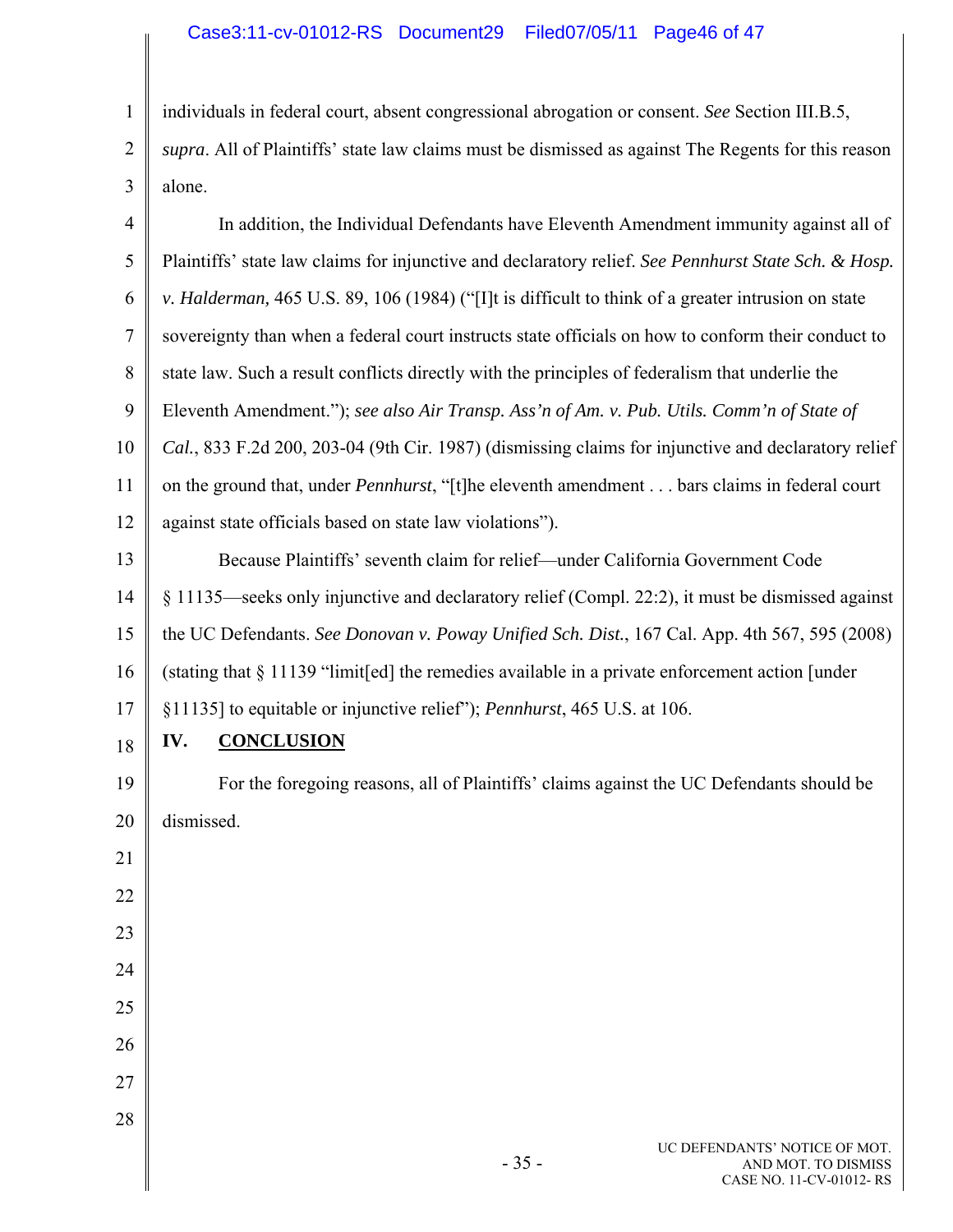|                                                  | Case3:11-cv-01012-RS Document29 Filed07/05/11 Page47 of 47 |                 |                                                                                                          |
|--------------------------------------------------|------------------------------------------------------------|-----------------|----------------------------------------------------------------------------------------------------------|
| $\mathbf{1}$<br>$\overline{2}$<br>$\mathfrak{Z}$ | DATED: July 5, 2011                                        |                 | MUNGER, TOLLES & OLSON LLP<br><b>BRADLEY S. PHILLIPS</b><br>MICHELLE FRIEDLAND<br><b>KATHRYN EIDMANN</b> |
| $\overline{4}$                                   |                                                            |                 | By: /s/ Michelle Friedland                                                                               |
| 5                                                |                                                            |                 | MICHELLE FRIEDLAND                                                                                       |
| 6                                                |                                                            |                 | Attorneys for Defendants<br>MARK G. YUDOF; THE REGENTS OF<br>THE UNIVERSITY OF CALIFORNIA;               |
| $\tau$                                           |                                                            |                 | ROBERT J. BIRGENEAU; JONATHAN                                                                            |
| 8                                                |                                                            | <b>POULLARD</b> |                                                                                                          |
| 9                                                |                                                            |                 |                                                                                                          |
| 10                                               |                                                            |                 |                                                                                                          |
| 11                                               |                                                            |                 |                                                                                                          |
| 12                                               |                                                            |                 |                                                                                                          |
| 13                                               |                                                            |                 |                                                                                                          |
| 14                                               |                                                            |                 |                                                                                                          |
| 15                                               |                                                            |                 |                                                                                                          |
| 16                                               |                                                            |                 |                                                                                                          |
| 17                                               |                                                            |                 |                                                                                                          |
| 18                                               |                                                            |                 |                                                                                                          |
| 19                                               |                                                            |                 |                                                                                                          |
| 20                                               |                                                            |                 |                                                                                                          |
| 21                                               |                                                            |                 |                                                                                                          |
| 22                                               |                                                            |                 |                                                                                                          |
| 23                                               |                                                            |                 |                                                                                                          |
| 24                                               |                                                            |                 |                                                                                                          |
| 25                                               |                                                            |                 |                                                                                                          |
| 26                                               |                                                            |                 |                                                                                                          |
| 27                                               |                                                            |                 |                                                                                                          |
| 28                                               |                                                            | $-36-$          | UC DEFENDANTS' NOTICE OF MOT.<br>AND MOT. TO DISMISS<br>CASE NO. 11-CV-01012-RS                          |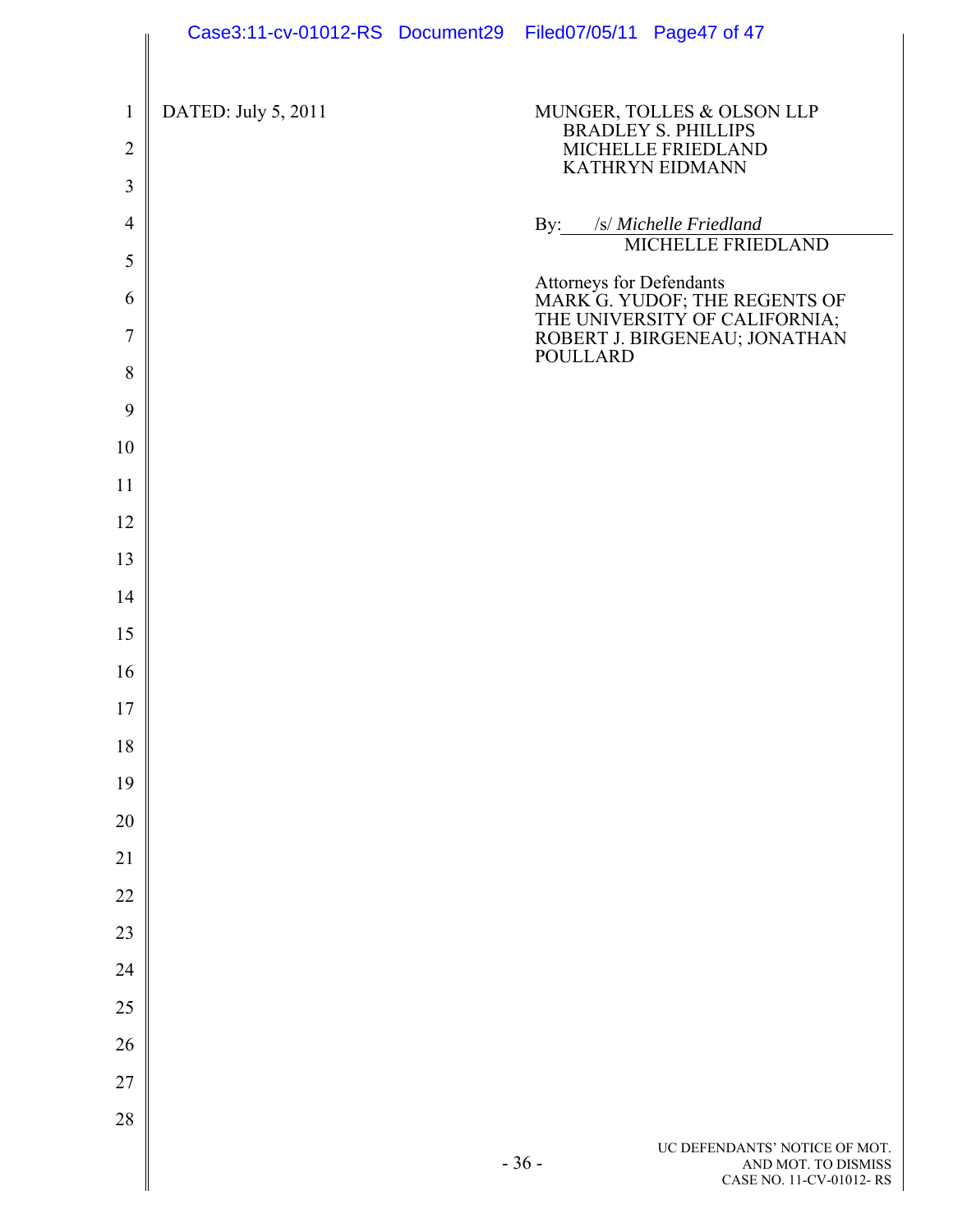|                | Case3:11-cv-01012-RS Document29-1 Filed07/05/11 Page1 of 4                          |                 |           |                                                                                        |
|----------------|-------------------------------------------------------------------------------------|-----------------|-----------|----------------------------------------------------------------------------------------|
|                |                                                                                     |                 |           |                                                                                        |
| $\mathbf{1}$   | BRADLEY S. PHILLIPS (State Bar No. 085263)<br>MUNGER, TOLLES & OLSON LLP            |                 |           |                                                                                        |
| $\overline{2}$ | 355 South Grand Avenue, 35 <sup>th</sup> Floor<br>Los Angeles, CA 90071-1560        |                 |           |                                                                                        |
| 3              | Telephone: (213) 683-9100<br>Facsimile:<br>$(213) 687 - 3702$                       |                 |           |                                                                                        |
| $\overline{4}$ | MICHELLE FRIEDLAND (State Bar No. 234124)                                           |                 |           |                                                                                        |
| 5              | KATHRYN EIDMANN (State Bar No. 268053)<br>MUNGER, TOLLES & OLSON LLP                |                 |           |                                                                                        |
| 6              | 560 Mission Street, 27 <sup>th</sup> Floor<br>San Francisco, CA 94105-2907          |                 |           |                                                                                        |
| 7              | Telephone: (415) 512-4000<br>Facsimile:<br>$(415)$ 512-4007                         |                 |           |                                                                                        |
| 8              | CHARLES F. ROBINSON (State Bar No. 113197)                                          |                 |           |                                                                                        |
| 9              | KAREN J. PETRULAKIS (State Bar No. 168732)<br>MARGARET L. WU (State Bar No. 184167) |                 |           |                                                                                        |
| 10             | OFFICE OF THE GENERAL COUNSEL<br>UNIVERSITY OF CALIFORNIA                           |                 |           |                                                                                        |
| 11             | 1111 Franklin Street<br>Oakland, CA 94607                                           |                 |           |                                                                                        |
| 12             | Telephone: (510) 987-9800<br>Facsimile:<br>$(510)$ 987-9757                         |                 |           |                                                                                        |
| 13             | <b>Attorneys for Defendants</b>                                                     |                 |           |                                                                                        |
| 14             | MARK G. YUDOF; THE REGENTS OF<br>THE UNIVERSITY OF CALIFORNIA;                      |                 |           |                                                                                        |
| 15             | ROBERT J. BIRGENEAU; JONATHAN<br><b>POULLARD</b>                                    |                 |           |                                                                                        |
| 16             | UNITED STATES DISTRICT COURT                                                        |                 |           |                                                                                        |
| 17             | NORTHERN DISTRICT OF CALIFORNIA                                                     |                 |           |                                                                                        |
| 18             | <b>JESSICA FELBER</b>                                                               |                 |           | CASE NO. CV 11-01012 RS                                                                |
| 19             | and BRIAN MAISSY,                                                                   |                 |           | [PROPOSED] ORDER GRANTING                                                              |
| 20             | Plaintiffs,<br>VS.                                                                  |                 |           | <b>MOTION TO DISMISS OF DEFENDANTS</b><br><b>MARK G. YUDOF, PRESIDENT OF THE</b>       |
| 21             | MARK G. YUDOF, PRESIDENT OF THE                                                     |                 |           | <b>REGENTS OF THE UNIVERSITY OF</b><br><b>CALIFORNIA; THE REGENTS OF THE</b>           |
| 22             | REGENTS OF THE UNIVERSITY OF<br>CALIFORNIA, et al.,                                 |                 |           | UNIVERSITY OF CALIFORNIA;<br>ROBERT J. BIRGENEAU,                                      |
| 23             | Defendants.                                                                         |                 |           | <b>CHANCELLOR OF THE UNIVERSITY</b><br>OF CALIFORNIA; AND JONATHAN                     |
| 24             |                                                                                     |                 |           | POULLARD, DEAN OF STUDENTS OF<br>THE UNIVERSITY OF CALIFORNIA,                         |
| 25             |                                                                                     | <b>BERKELEY</b> |           |                                                                                        |
| 26             |                                                                                     | Judge:<br>Dept: |           | Hon. Richard Seeborg<br>Courtroom 3, $17th$ Floor                                      |
| 27<br>28       |                                                                                     | Date:<br>Time:  | $1:30$ pm | September 22, 2011                                                                     |
|                |                                                                                     |                 |           | [PROPOSED] ORDER GRANTING UC<br>DEFENDANTS' MOT. TO DISMISS<br>CASE NO. 11-CV-01012-RS |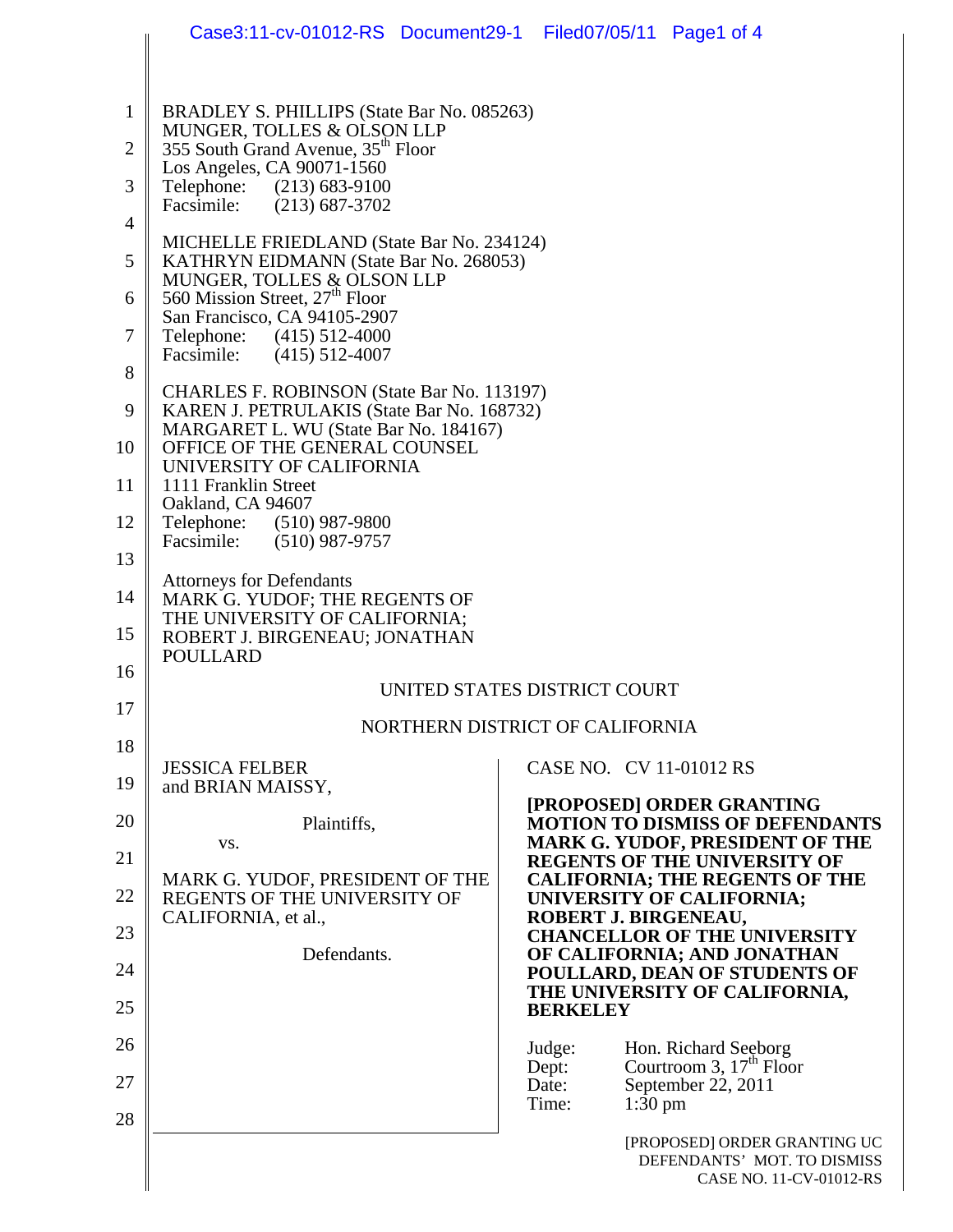| $\mathbf{1}$   | The motion of Defendants MARK G. YUDOF, THE REGENTS OF THE                                                                                                                                 |
|----------------|--------------------------------------------------------------------------------------------------------------------------------------------------------------------------------------------|
| $\mathbf{2}$   | UNIVERSITY OF CALIFORNIA, ROBERT J. BIRGENEAU, and JONATHAN POULLARD                                                                                                                       |
| 3              | ("UC DEFENDANTS") under Rule 12(b)(6) of the Federal Rules of Civil Procedure to dismiss                                                                                                   |
| $\overline{4}$ | Plaintiffs' First Amended Complaint for failure to state a claim upon which relief may be granted                                                                                          |
| 5              | came on for hearing before this Court on September 22, 2011.                                                                                                                               |
| 6              | After consideration of the briefs and arguments of counsel, and all other matters                                                                                                          |
| 7              | presented, the Court hereby GRANTS the motion for the reasons set forth in the UC Defendants'                                                                                              |
| 8              | papers.                                                                                                                                                                                    |
| 9              | (1) Claims 1 and 3—which allege violations of the rights of free exercise of                                                                                                               |
| 10             | religion and freedom of assembly under the First Amendment and § 1983—fail to state a                                                                                                      |
| 11             | claim because Plaintiffs have not alleged a substantial burden on their ability to exercise                                                                                                |
| 12             | their religion, <i>Hernandez v. C.I.R.</i> , 490 U.S. 680, 699 (1989), or any infringement of their                                                                                        |
| 13             | ability to assemble to express their views, San Jose Christian Coll. v. City of Morgan Hill,                                                                                               |
| 14             | 360 F.3d 1024, 1033 (9th Cir. 2004). In addition, state officials are not liable for failing to                                                                                            |
| 15             | protect un-incarcerated individuals from actions of other private individuals, even when                                                                                                   |
| 16             | those actions may affect the exercise of constitutional rights. DeShaney v. Winnebago                                                                                                      |
| 17             | County Dep't of Soc. Servs., 489 U.S. 189, 197-200 (1989); Pietrangelo v. Alvas Corp.,                                                                                                     |
| 18             | 664 F. Supp. 2d 420, 432-33 (D. Vt. 2009). Moreover, Defendants Birgeneau and Yudof                                                                                                        |
| 19             | are not liable under Section 1983 because Plaintiffs have not alleged that either Defendant                                                                                                |
| 20             | personally participated in or even had knowledge of the incidents alleged in the                                                                                                           |
| 21             | Complaint. Ashcroft v. Iqbal, 129 S. Ct. 1937, 1948-49 (2009).                                                                                                                             |
| 22             | (2) Claim 6—which alleges a violation of Title VI of the Civil Rights Act of                                                                                                               |
| 23             | 1964—fails to state a claim because (a) it is premised on the allegation that the UC                                                                                                       |
| 24             | Defendants should have prohibited speech that is in fact protected by the First                                                                                                            |
| 25             | Amendment from prohibition, see, e.g., Davis v. Monroe County Board of Education, 526                                                                                                      |
| 26             | U.S. 629, 649 (1999) ("[I]t would be entirely reasonable for a school to refrain from a                                                                                                    |
| 27             | form of disciplinary action that would expose it to constitutional or statutory claims.");                                                                                                 |
| 28             | Coll. Republicans at San Francisco State Univ. v. Reed, 523 F. Supp. 2d 1005 (N.D. Cal.<br>[PROPOSED] ORDER GRANTING UC<br>$-1-$<br>DEFENDANTS' MOT. TO DISMISS<br>CASE NO. 11-CV-01012-RS |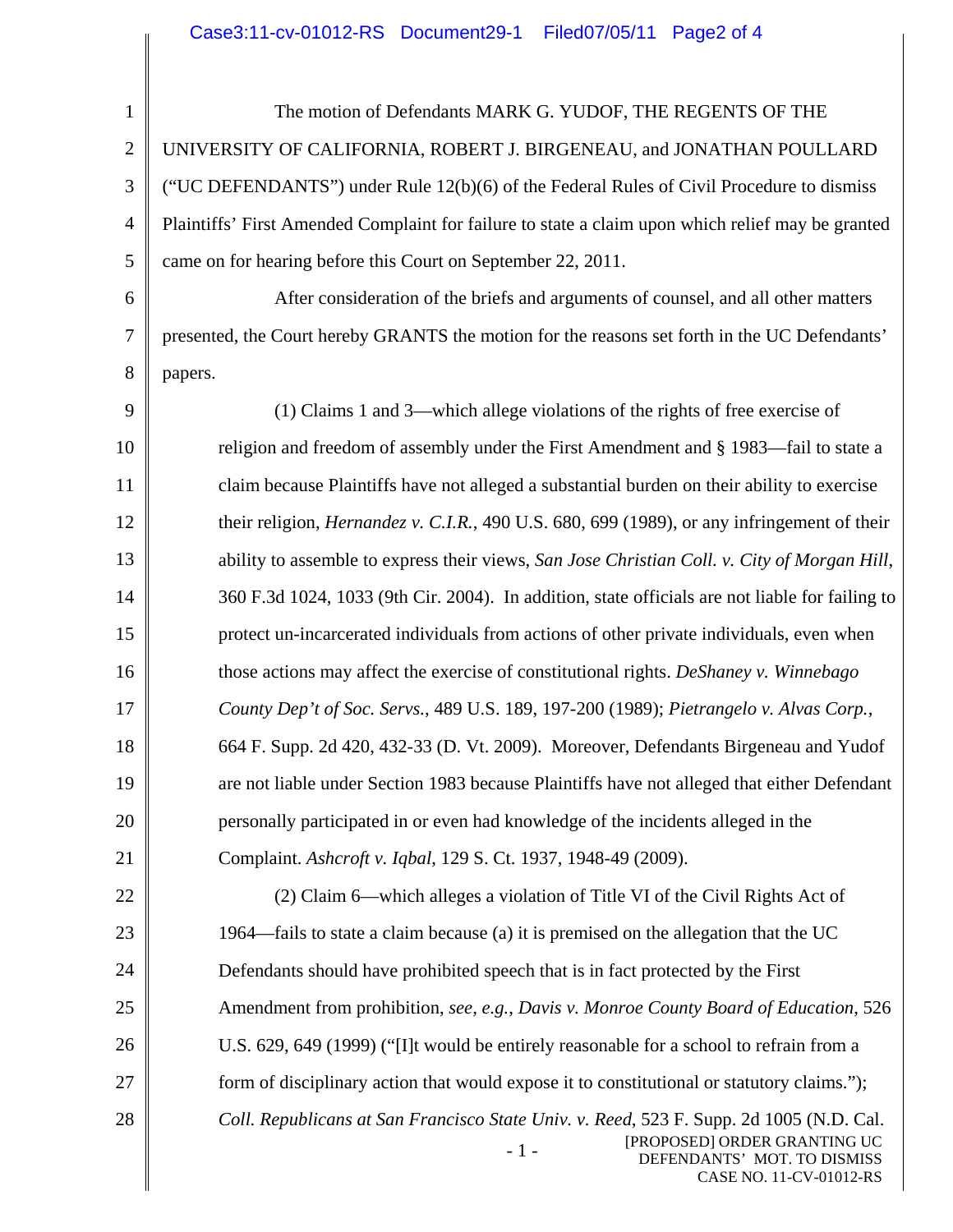#### Case3:11-cv-01012-RS Document29-1 Filed07/05/11 Page3 of 4

2007) (striking down a university speech code as unconstitutional); (b) Plaintiffs have not alleged that the University was deliberately indifferent to conduct that went beyond protected speech and involved threats or violence, *Davis*, 526 U.S. at 648-49; (c) Plaintiffs have not alleged "severe, pervasive, and objectively offensive" harassment, *id.* at 650; *Hawkins v. Anheuser-Busch, Inc.*, 517 F.3d 321, 336-37 (6th Cir. 2008); *Finkelshteyn v. Staten Island Univ. Hosp.*, 687 F. Supp. 2d 66, 78, 82 (E.D.N.Y. 2009); and (d) Plaintiffs have not alleged that they were deprived of any educational opportunities, *Davis*, 526 U.S. at 654.

9 10 11 12 13 14 15 16 17 18 19 20 21 22 23 24 25 26 27 (3) Claims 2, 5, and 7—which allege violations of the free exercise clause of the California Constitution, the California Unruh Act, and California Government Code § 11135, respectively—are dismissed because there is no reason to exercise federal jurisdiction over purely state law claims once the federal claims are dismissed. 28 U.S.C. § 1367(c); *Carnegie-Mellon Univ. v. Cohill*, 484 U.S. 343, 350 & n.7 (1988). In the alternative, the Court will abstain from exercising jurisdiction over Claim 2 because it presents novel questions of state law, *Barnes-Wallace v. City of San Diego*, 607 F.3d 1167, 1175 (9th Cir. 2010) ("[The California Supreme Court 'has never had occasion to definitively construe' [the California Free Exercise] clause.") (quoting *E. Bay Asian Local Dev. Corp. v. California*, 24 Cal. 4th 693, 719 (2000)); *Khatib v. County of Orange*, No. 07-1012, 2008 WL 822562, \*11 (C.D. Cal. Mar. 26, 2008) ("The California Courts have not yet addressed whether such a private suit for monetary damages is available under Article I, Section 4 of the California Constitution."); dismiss Claim 5 because the University of California is not a business establishment within the meaning of the Unruh Act, *Doe v. Cal. Lutheran High Sch. Ass'n*, 170 Cal. App. 4th 828 (2009); and dismiss Claim 6 because it seeks only injunctive and declaratory relief and the UC Defendants have immunity in federal court from claims for injunctive and declaratory relief based on violations of state law, *Pennhurst State Sch. & Hosp. v. Halderman,* 465 U.S. 89, 106 (1984).

28

1

2

3

4

5

6

7

8